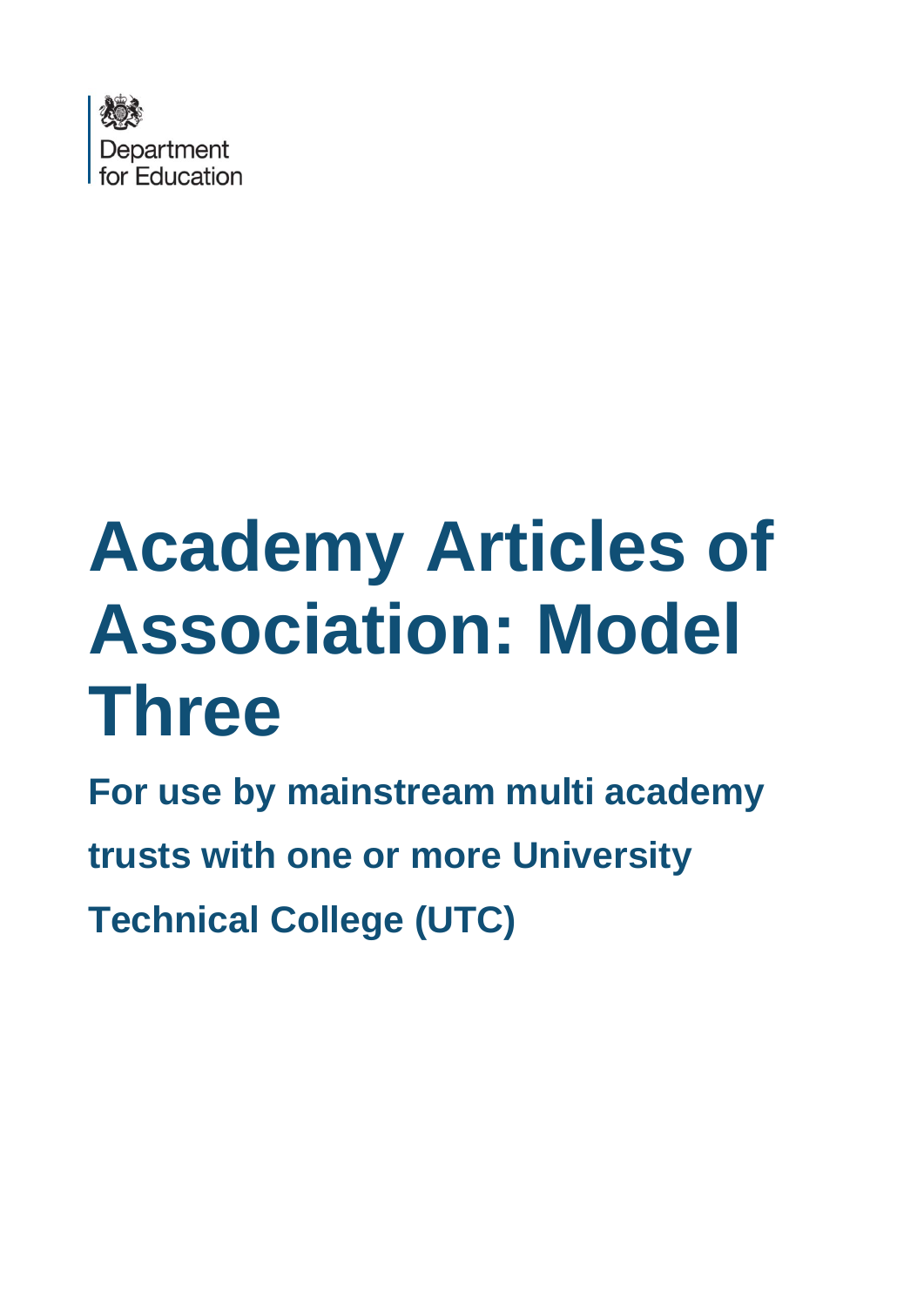For use by mainstream, special, 16-19, alternative provision, free and studio schools

## <span id="page-1-0"></span>**Contents**

| Contents                                   | $\overline{2}$ |
|--------------------------------------------|----------------|
| <b>INTERPRETATION</b>                      | 5              |
| <b>OBJECTS</b>                             | 9              |
| <b>GENERAL MEETINGS</b>                    | 19             |
| <b>NOTICE OF GENERAL MEETINGS</b>          | 20             |
| PROCEEDINGS AT GENERAL MEETINGS            | 20             |
| <b>PARENT TRUSTEES</b>                     | 26             |
| <b>CO-OPTED TRUSTEES</b>                   | 28             |
| <b>TERM OF OFFICE</b>                      | 28             |
| <b>DISQUALIFICATION OF TRUSTEES</b>        | 28             |
| <b>CLERK TO THE TRUSTEES</b>               | 31             |
| CHAIRMAN AND VICE-CHAIRMAN OF THE TRUSTEES | 31             |
| <b>POWERS OF TRUSTEES</b>                  | 32             |
| <b>CONFLICTS OF INTEREST</b>               | 33             |
| THE MINUTES                                | 34             |
| <b>COMMITTEES</b>                          | 34             |
| <b>DELEGATION</b>                          | 35             |
| CHIEF EXECUTIVE OFFICER AND PRINCIPALS     | 35             |
| MEETINGS OF THE TRUSTEES                   | 36             |
| <b>PATRONS AND HONORARY OFFICERS</b>       | 39             |
| <b>THE SEAL</b>                            | 39             |
| <b>ACCOUNTS</b>                            | 40             |
| <b>ANNUAL REPORT</b>                       | 40             |
| <b>ANNUAL RETURN</b>                       | 40             |
| <b>NOTICES</b>                             | 40             |
| <b>INDEMNITY</b>                           | 41             |
| <b>RULES</b>                               | 41             |
| AVOIDING INFLUENCED COMPANY STATUS         | 42             |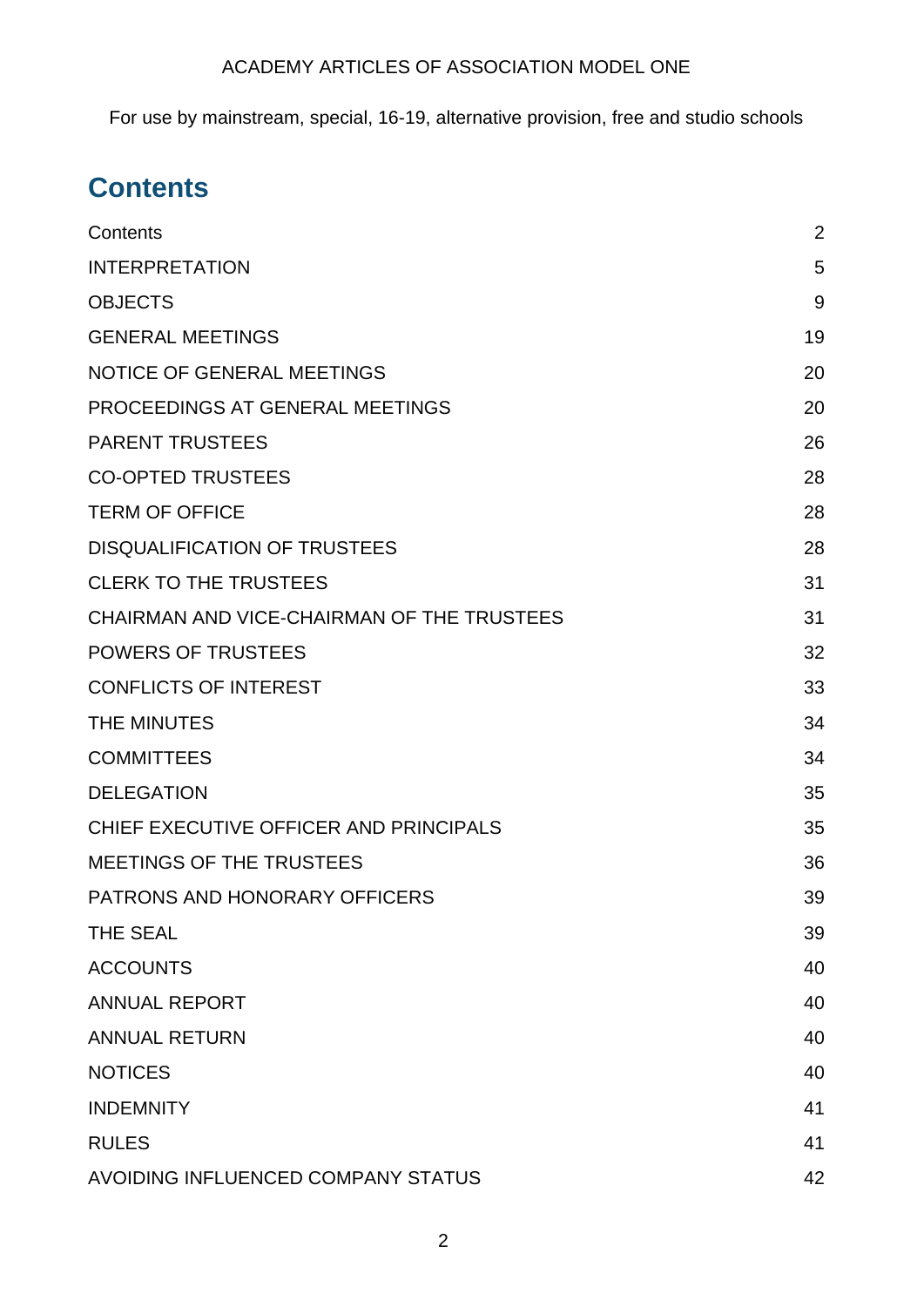For use by mainstream, special, 16-19, alternative provision, free and studio schools

October 1st 2018

THE COMPANIES ACT 2006

## A COMPANY LIMITED BY GUARANTEE

## ARTICLES OF ASSOCIATION

OF

## REACH SOUTH ACADEMY TRUST

COMPANY NUMBER: 10151730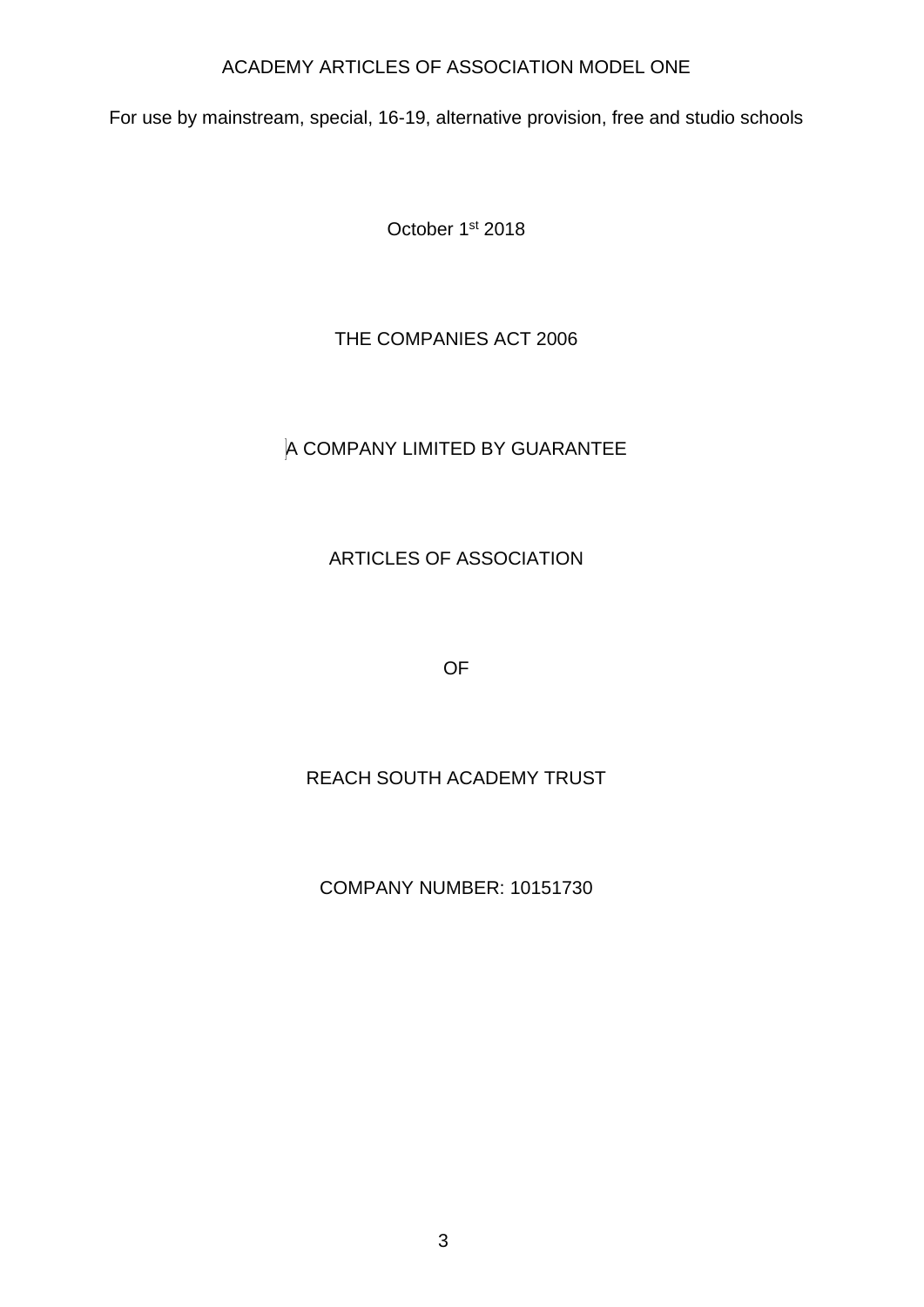For use by mainstream, special, 16-19, alternative provision, free and studio schools

## THE COMPANIES ACT 2006

## COMPANY LIMITED BY GUARANTEE

## ARTICLES OF ASSOCIATION

OF

## REACH SOUTH ACADEMY TRUST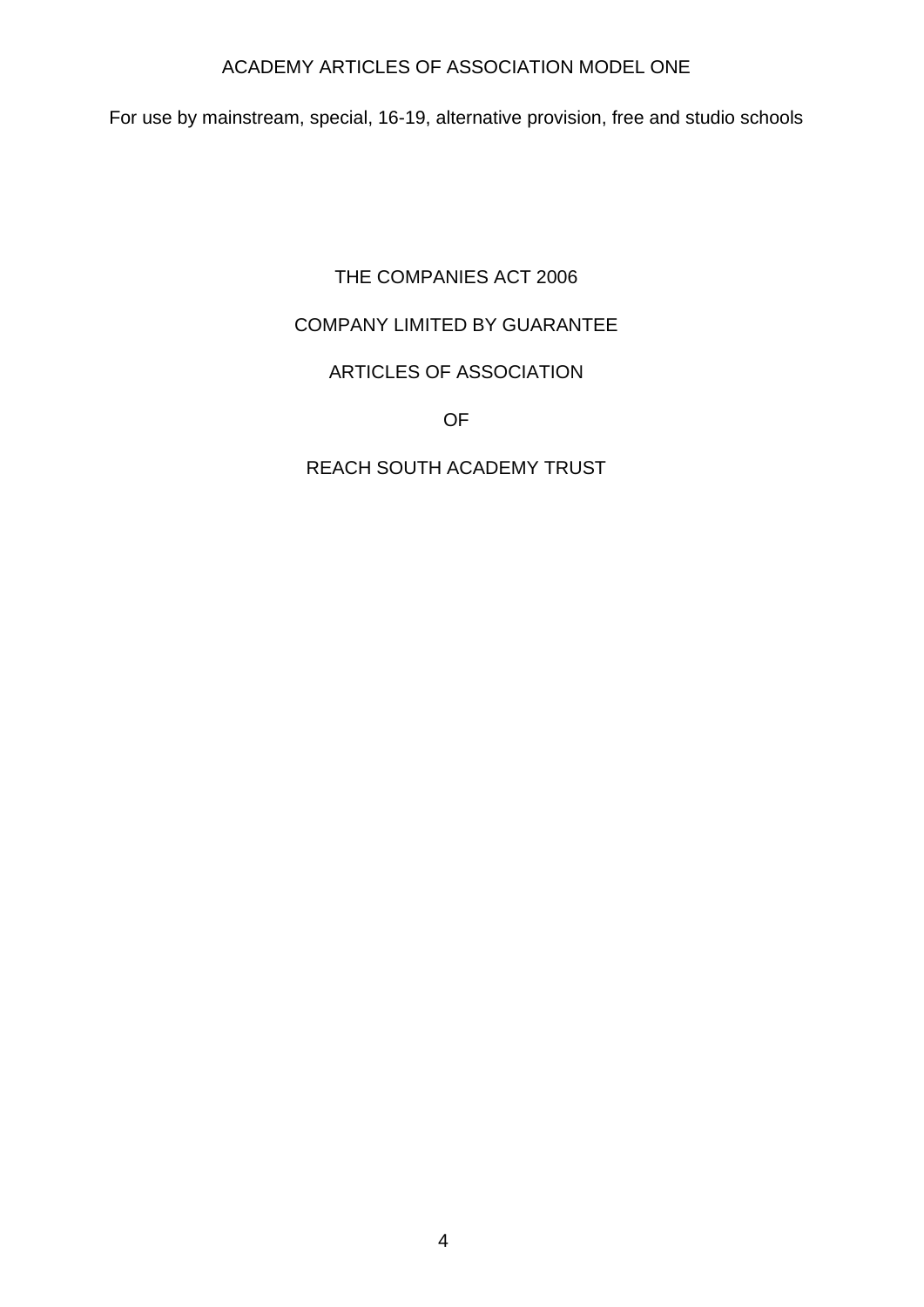For use by mainstream, special, 16-19, alternative provision, free and studio schools

## <span id="page-4-0"></span>**INTERPRETATION**

- 1. In these Articles:
	- a. Not used;
	- b. "the Academies" means all the schools and educational institutions referred to in Article 4a and operated by the Academy Trust (and "Academy" shall mean any one of those schools or educational institutions);
	- c. "Academy Financial Year" means the academic year from 1st of September to 31<sup>st</sup> of August of the following year;
	- d. "the Academy Trust" means the company intended to be regulated by these Articles and referred to in Article 2;
	- e. "the Articles" means these Articles of Association of the Academy Trust;
	- f. "Baker Dearing Educational Trust" means the charitable company limited by guarantee, registered charity 1138894, registered company number 07390138;
	- g. "Chief Executive Officer" means such person as may be appointed by the Trustees as the Chief Executive Officer of the Academy Trust<sup>[1](#page-4-1)</sup>;
	- h. Not used;
	- i. "clear days" in relation to the period of a notice means the period excluding the day when the notice is given or deemed to be given and the day on which it is given or on which it is to take effect;
	- j. "Clerk"means the clerk to the Trustees or any other person appointed to perform the duties of the clerk to the Trustees, including a joint, assistant or deputy clerk;
	- k. "Employer Sponsors(s)" means such employers relevant to the UTC as may be determined from time to time by the Trustees;

<span id="page-4-1"></span><sup>&</sup>lt;sup>1</sup> Optional.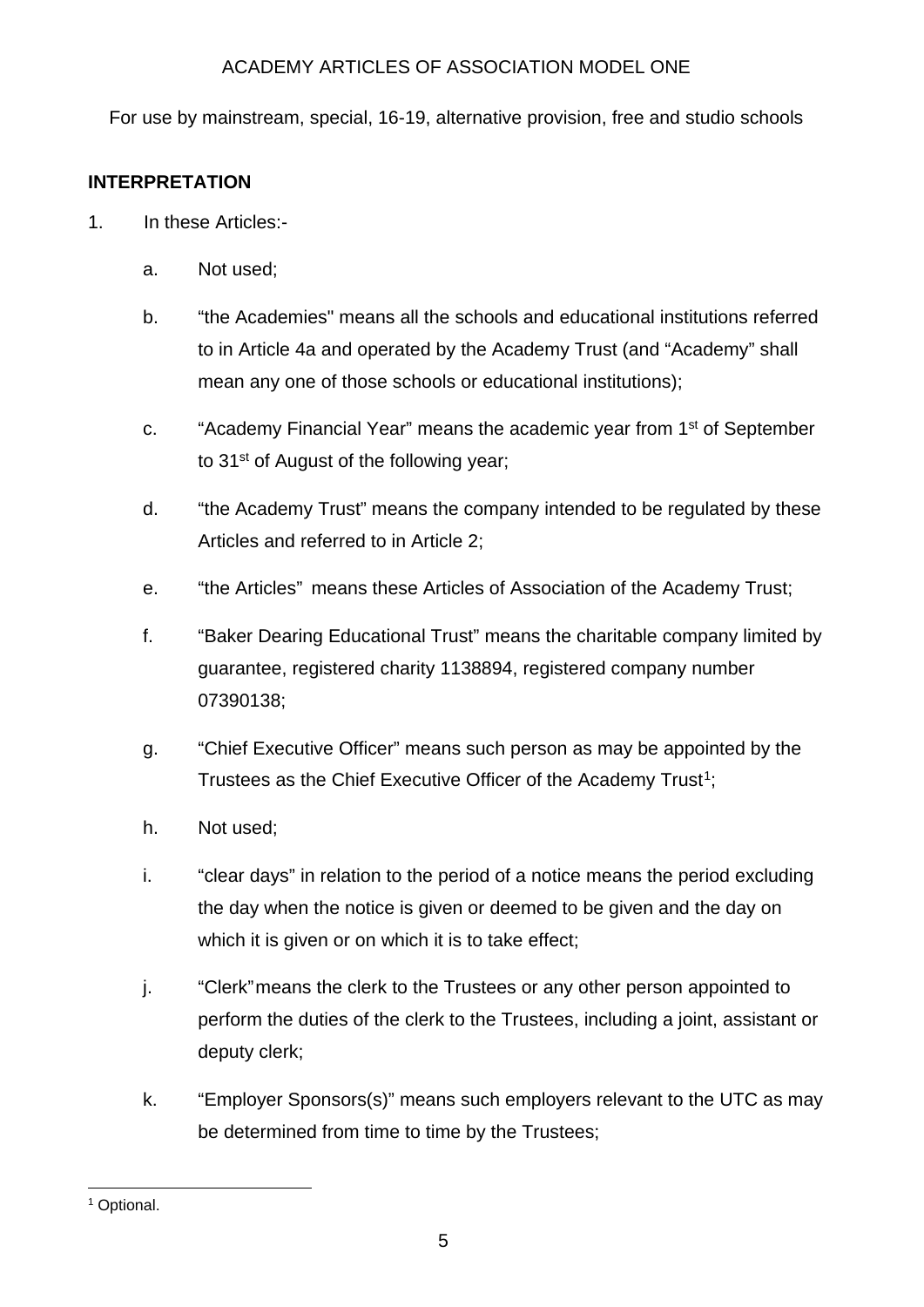For use by mainstream, special, 16-19, alternative provision, free and studio schools

- l. "financial expert" means an individual, company or firm who is authorised to give investment advice under the Financial Services and Markets Act 2000;
- m. Not used;
- n. "Local Authority Associated Person" means any person associated (within the meaning given in section 69(5) of the Local Government and Housing Act 1989) with any local authority by which the Academy Trust is influenced;
- o. "Local Governing Bodies" means the committees appointed pursuant to Articles 100-101A and 104 (and "Local Governing Body" means any one of these committees);
- p. "Member" means a member of the Academy Trust and someone who as such is bound by the undertaking contained in Article 8;
- q. "the Memorandum" means the Memorandum of Association of the Academy Trust;
- r. "Office" means the registered office of the Academy Trust;
- s. "Parent Local Governor" means the parent member of a Local Governing Body elected or appointed in accordance with Articles 54-56;
- t. "Parent Trustees" means the Trustees elected or appointed pursuant to Articles 53 – 56 inclusive;
- u. "Principals" means the head teachers of the Academies (and "Principal" means any one of these head teachers);
- v. "Principal Regulator" means the body or person appointed as the Principal Regulator under the Charities Act 2011;
- w. Not used;
- x. "Scheme of Delegation" means an instrument of the Trustees delegating such powers and functions of the Trustees as may be appropriate for them to delegate to the Local Governing Bodies consistently with the Object;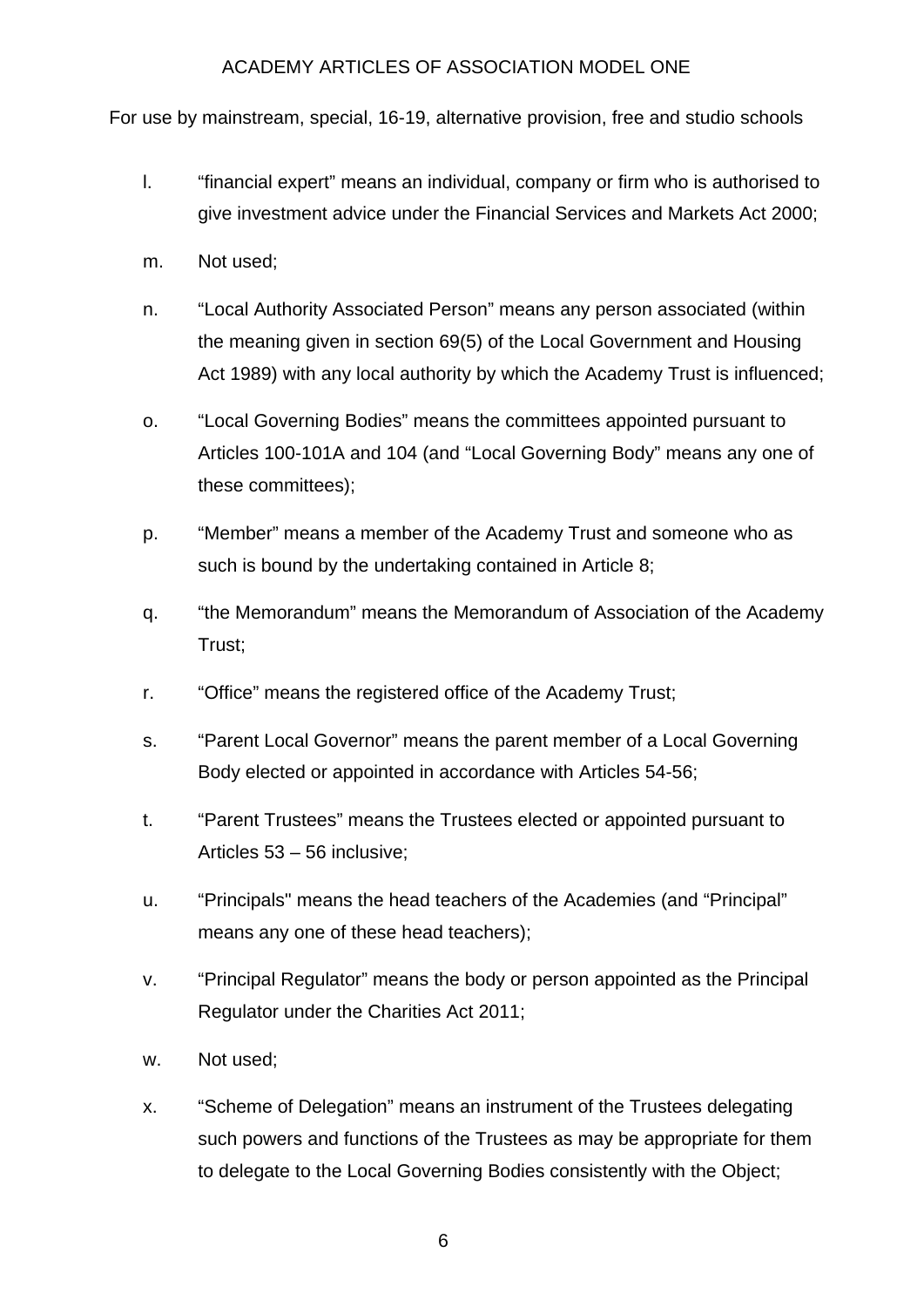For use by mainstream, special, 16-19, alternative provision, free and studio schools

- y. "the seal" means the common seal of the Academy Trust if it has one;
- z. "Secretary of State" means the Secretary of State for Education or successor;
- aa. "Special Educational Needs" has the meaning set out in sections 20(1) and 21(2) of the Children and Families Act 2014;
- bb. Not used;
- cc. "teacher" means a person employed under a contract of employment or a contract for services or otherwise engaged to provide his services as a teacher at one or more Academies;
- dd. "the Trustees" means the directors of the Academy Trust (and "Trustee" means any one of those directors), subject to the definition of this term at Article 6.9 (e) in relation to Articles 6.2-6.9[2;](#page-6-0)
- ee. "the United Kingdom" means Great Britain and Northern Ireland;
- ff. "University Sponsor(s)" means Plymouth University or any successor entity discharging the same function in respect of the Academies;
- gg. "UTC" means a University Technical College which is a school providing a technical education in the age range 14 to 19 with an emphasis on a particular industry or scientific sector which the Academy Trust is operating under licence from Baker Dearing Educational Trust;
- hh. words importing the masculine gender only shall include the feminine gender. Words importing the singular number shall include the plural number, and vice versa;
- ii. subject as aforesaid, words or expressions contained in these Articles shall, unless the context requires otherwise, bear the same meaning as in the Companies Act 2006, as appropriate;

<span id="page-6-0"></span><sup>&</sup>lt;sup>2</sup> Trustees perform similar governance functions to those of governing bodies in maintained schools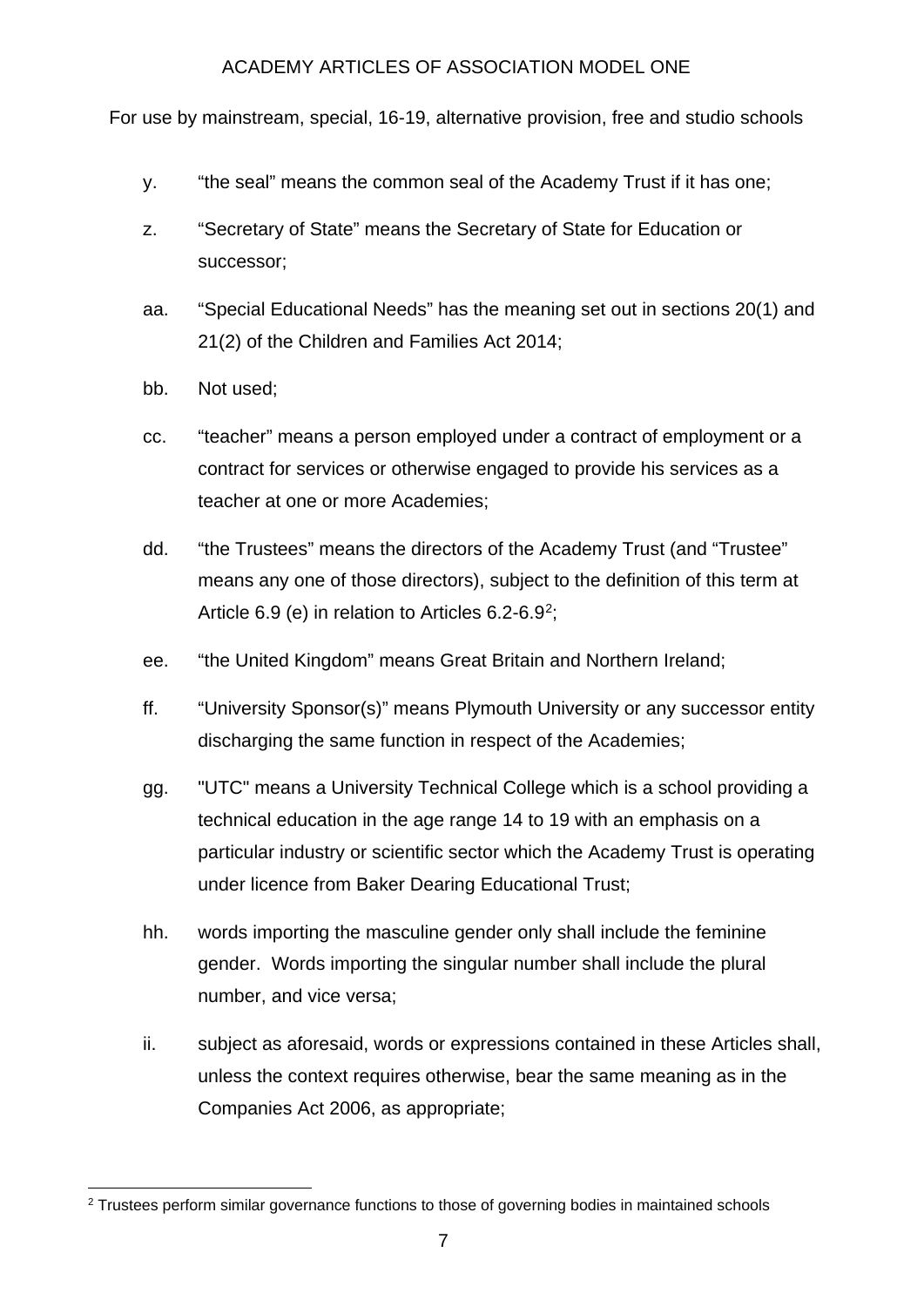For use by mainstream, special, 16-19, alternative provision, free and studio schools

jj. any reference to a statute or statutory provision shall include any statute or statutory provision which replaces or supersedes such statute or statutory provision including any modification or amendment thereto.

2. The company's name is **Reach South Academy Trust** (and in this document it is called "**the Academy Trust**").

3. The Academy Trust's registered office is to be situated in England and Wales.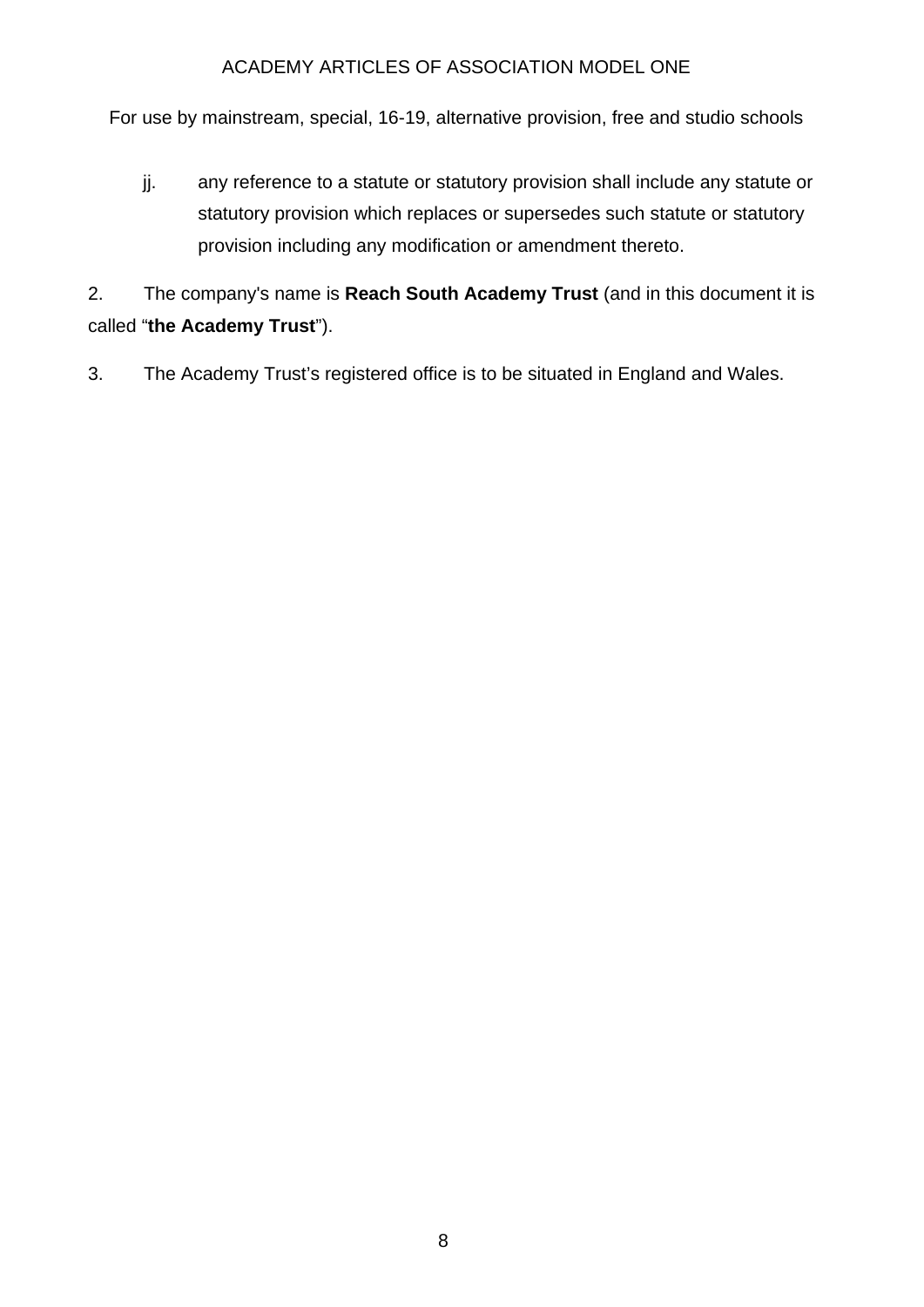For use by mainstream, special, 16-19, alternative provision, free and studio schools

#### <span id="page-8-0"></span>**OBJECTS**

4. The Academy Trust's objects ("**the Objects**") are specifically restricted to the following:

- a. to advance for the public benefit education in the United Kingdom, in particular but without prejudice to the generality of the foregoing, by establishing, maintaining, carrying on, managing and developing schools offering a broad and balanced curriculum ("**the mainstream Academies**") or educational institutions which are principally concerned with providing full-time or part-time education for children of compulsory school age who, by reason of illness, exclusion from school or otherwise, may not for any period receive suitable education unless alternative provision is made for them ("the **alternative provision Academies**") or 16 to 19 Academies offering a curriculum appropriate to the needs of its students ("the **16 to 19 Academies**") or schools specially organised to make special educational provision for pupils with Special Educational Needs ("the **Special Academies**");
	- b. to promote for the benefit of the inhabitants of the areas in which the Academies are situated the provision of facilities for recreation or other leisure time occupation of individuals who have need of such facilities by reason of their youth, age, infirmity or disablement, financial hardship or social and economic circumstances or for the public at large in the interests of social welfare and with the object of improving the condition of life of the said inhabitants.

5. In furtherance of the Objects but not further or otherwise the Academy Trust may exercise the following powers:

- a. to draw, make, accept, endorse, discount, execute and issue promissory notes, bills, cheques and other instruments, and to operate bank accounts in the name of the Academy Trust;
- b. to raise funds and to invite and receive contributions provided that in raising funds the Academy Trust shall not undertake any substantial permanent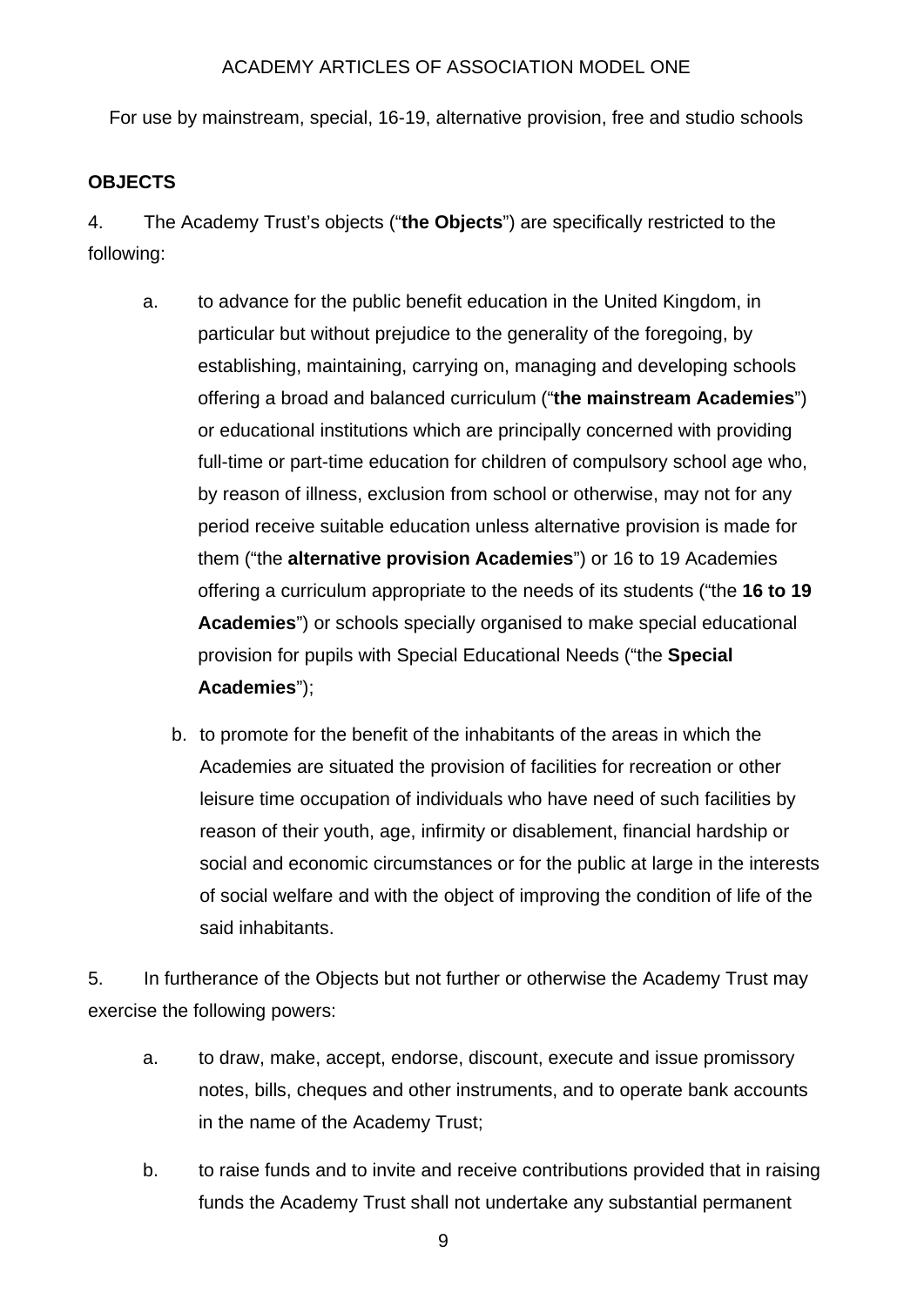For use by mainstream, special, 16-19, alternative provision, free and studio schools

trading activities and shall conform to any relevant statutory regulations;

- c. to acquire, alter, improve and (subject to such consents as may be required by law) to charge or otherwise dispose of property;
- d. subject to Articles 6.6-6.8 below to employ such staff, as are necessary for the proper pursuit of the Objects and to make all reasonable and necessary provision for the payments of pensions and superannuation to staff and their dependants;
- e. to establish or support, whether financially or otherwise, any charitable companies, trusts, associations or institutions formed for all or any of the Objects;
- f. to co-operate with other charities, other independent and maintained schools, academies and institutions within the further education sector, voluntary bodies and statutory authorities operating in furtherance of the Objects and to exchange information and advice with them;
- g. to pay out of funds of the Academy Trust the costs, charges and expenses of and incidental to the formation and registration of the Academy Trust;
- h. to establish, maintain, carry on, manage and develop the Academies at locations to be determined by the Trustees;
- i. to offer scholarships, exhibitions, prizes and awards to pupils and students, former pupils and former students, and otherwise to encourage and assist the educational attainment of pupils and students and former pupils and former students;
- j. to provide educational facilities and services to students of all ages and the wider community for the public benefit;
- k. to carry out research into the development and application of new techniques in education and to their approach to curriculum development and delivery and to publish the results of such research, and to develop means of benefiting from application of the experience of industry,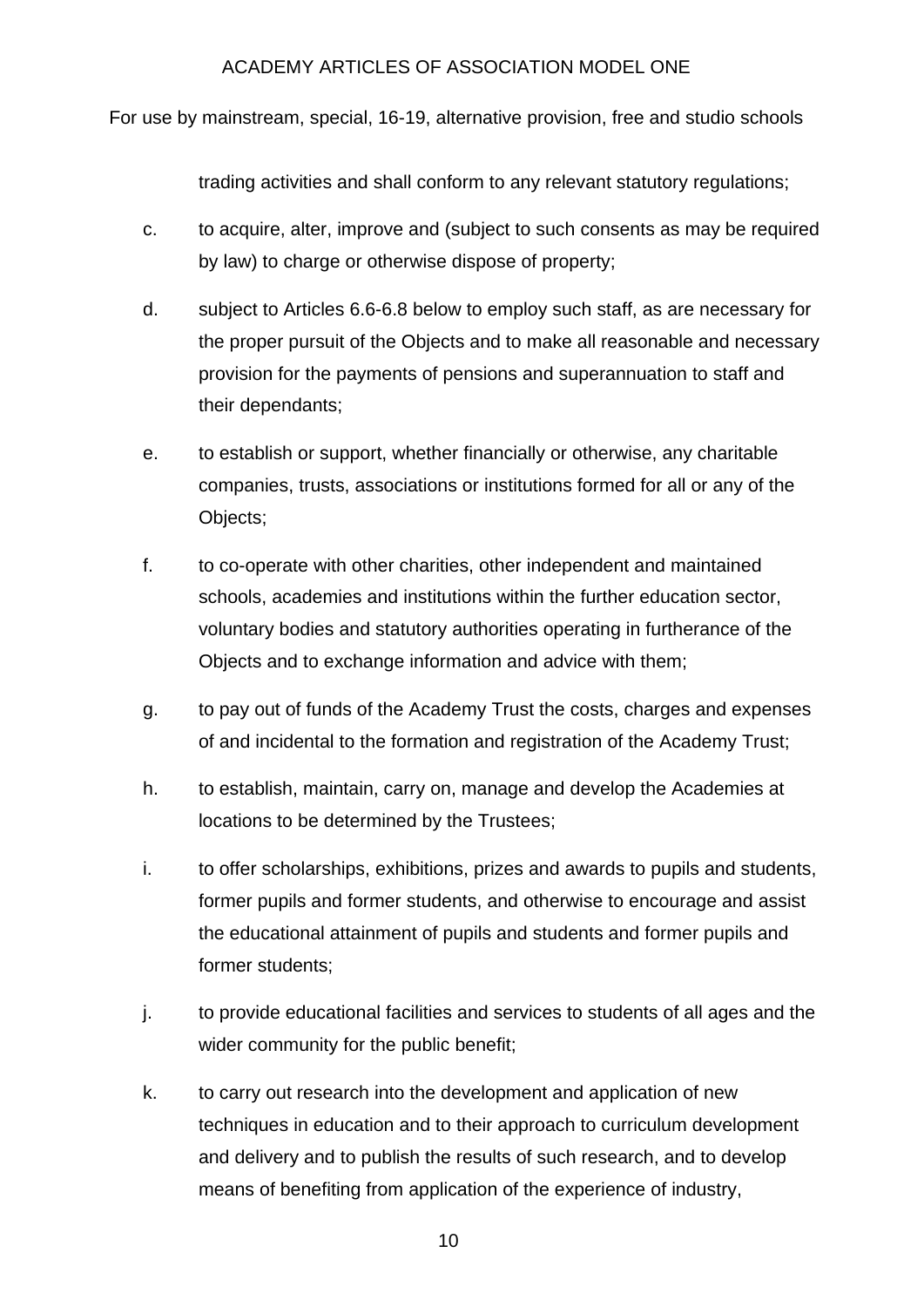For use by mainstream, special, 16-19, alternative provision, free and studio schools

commerce, other schools, educational institutions and the voluntary sector to the education of pupils and students in academies;

- l. subject to such consents as may be required by law and/or by any contract entered into by or on behalf of the Academy Trust, to borrow and raise money for the furtherance of the Objects in such manner and on such security as the Academy Trust may think fit;
- m. to deposit or invest any funds of the Academy Trust not immediately required for the furtherance of its Objects (but to invest only after obtaining such advice from a financial expert as the Trustees consider necessary and having regard to the suitability of investments and the need for diversification);
- n. to delegate the management of investments to a financial expert, but only on terms that:
	- i. the investment policy is set down in writing for the financial expert by the Trustees;
	- ii. every transaction is reported promptly to the Trustees;
	- iii. the performance of the investments is reviewed regularly with the Trustees;
	- iv. the Trustees are entitled to cancel the delegation arrangement at any time;
	- v. the investment policy and the delegation arrangement are reviewed at least once a year;
	- vi. all payments due to the financial expert are on a scale or at a level which is agreed in advance and are notified promptly to the Trustees on receipt; and
	- vii. the financial expert must not do anything outside the powers of the Trustees;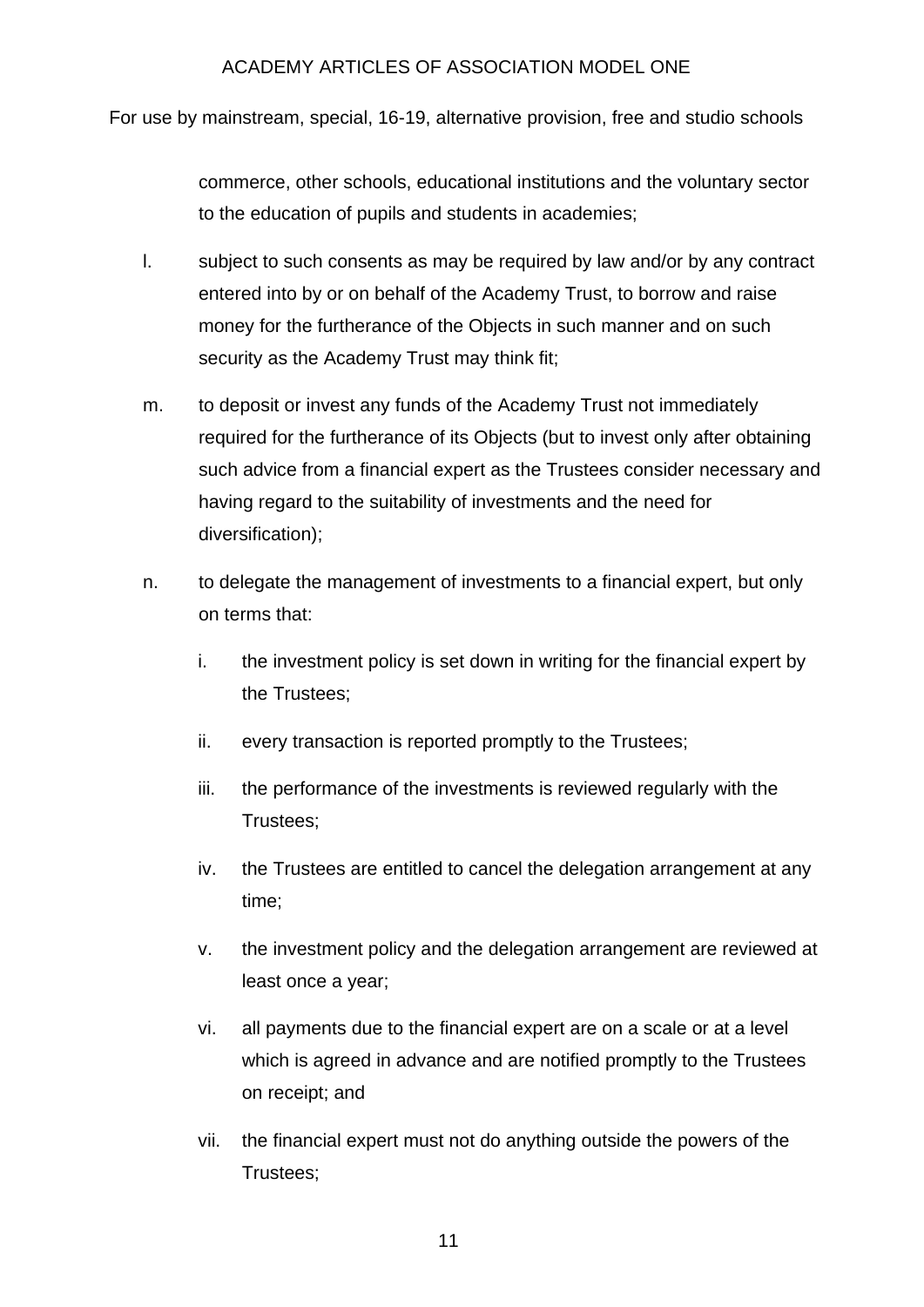For use by mainstream, special, 16-19, alternative provision, free and studio schools

- o. to arrange for investments or other property of the Academy Trust to be held in the name of a nominee company acting under the control of the Trustees or of a financial expert acting under their instructions, and to pay any reasonable fee required;
- p. to provide indemnity arrangements to Trustees in accordance with, and subject to the conditions of section 232 to 235 of the Companies Act 2006, section 189 of the Charities Act 2011 or any other provision of law applicable to charitable companies and any such indemnity is limited accordingly;
- q. not used;
- r. to establish subsidiary companies to carry on any trade or business for the purpose of raising funds for the Academy Trust; and
- s. to do all such other lawful things as are necessary for or are incidental to or conducive to the achievement of the Objects.

6.1 The income and property of the Academy Trust shall be applied solely towards the promotion of the Objects.

6.2 None of the income or property of the Academy Trust may be paid or transferred directly or indirectly by way of dividend bonus or otherwise by way of profit to any Member of the Academy Trust. Nonetheless a Member of the Academy Trust who is not also a Trustee $3$  may:

- a. benefit as a beneficiary of the Academy Trust;
- b. be paid reasonable and proper remuneration for any goods or services supplied to the Academy Trust;
- c. be paid rent for premises let by the Member of the Academy Trust if the amount of the rent and other terms of the letting are reasonable and proper; and

<span id="page-11-0"></span> $3$  A Member who is also a Trustee is subject to the restrictions on trustee benefits in articles  $6.3 - 6.9$ .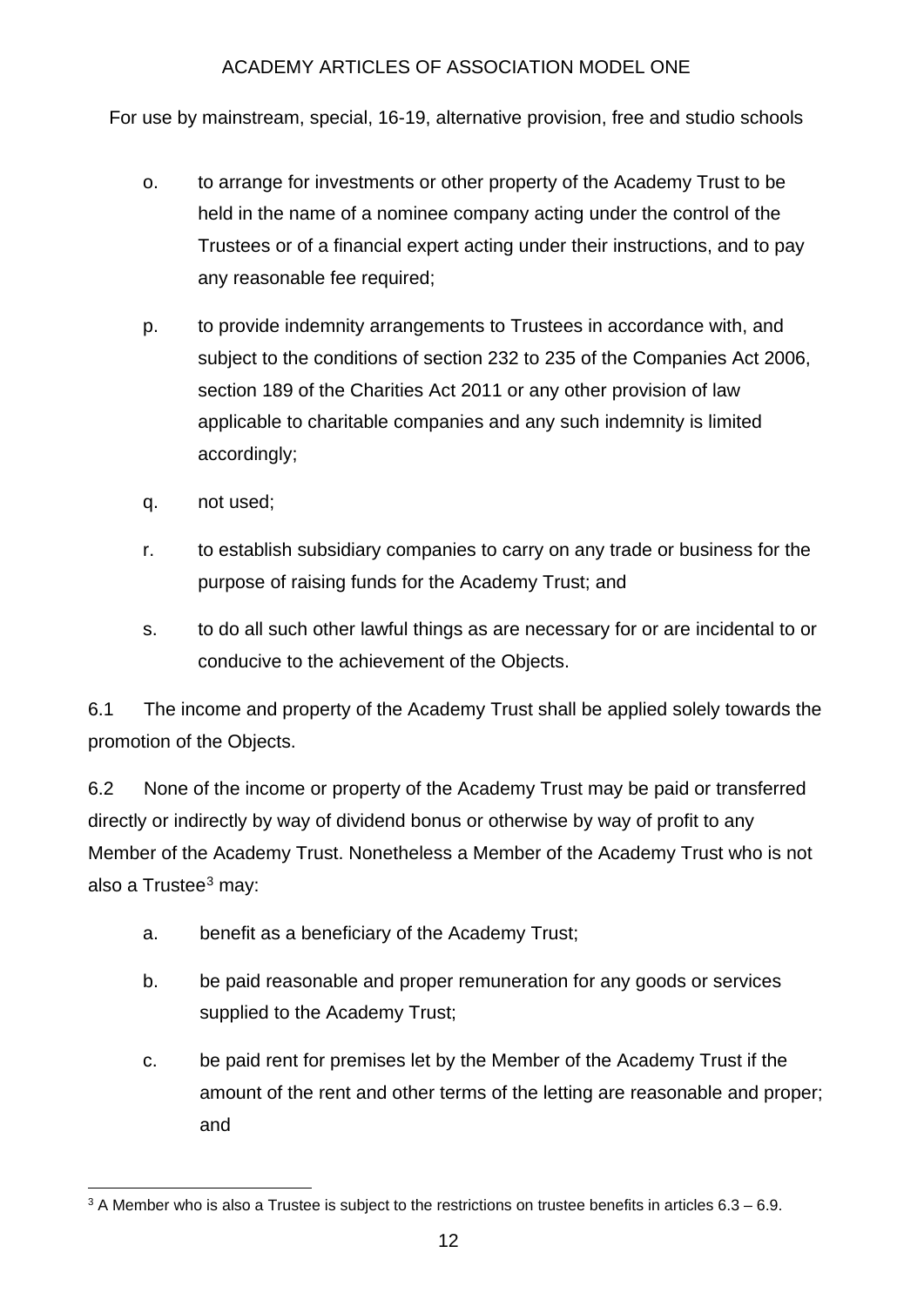For use by mainstream, special, 16-19, alternative provision, free and studio schools

d. be paid interest on money lent to the Academy Trust at a reasonable and proper rate, such rate not to exceed 2 per cent per annum below the base lending rate of a UK clearing bank selected by the Trustees, or 0.5%, whichever is the higher.

6.2A. The Trustees may only rely upon the authority provided by Article 6.2 to allow a benefit to a Member if each of the following conditions is satisfied:

- a. the remuneration or other sums paid to the Member do not exceed an amount that is reasonable in all the circumstances;
- b. the Trustees are satisfied that it is in the interests of the Academy Trust to contract with that Member rather than with someone who is not a Member. In reaching that decision the Trustees must balance the advantage of contracting with a Member against the disadvantages of doing so; and
- c. the reason for their decision is recorded by the Trustees in the minute book[4.](#page-12-0)

6.3 A Trustee may benefit from any indemnity arrangement purchased at the Academy Trust's expense or any arrangement so agreed with the Secretary of State to cover the liability of the Trustees which by virtue of any rule of law would otherwise attach to them in respect of any negligence, default or breach of trust or breach of duty of which they may be guilty in relation to the Academy Trust: provided that any such arrangement shall not extend to: (i) any claim arising from any act or omission which the Trustees (or any of them) knew to be a breach of trust or breach of duty or which was committed by the Trustees (or any of them) in reckless disregard to whether it was a breach of trust or breach of duty or not; and (ii) the costs of any unsuccessful defence to a criminal prosecution brought against the Trustees (or any of them) in their capacity as directors of the Academy Trust. Further, this Article does not authorise a Trustee to benefit from any indemnity arrangement that would be rendered void by any provision of the Companies

<span id="page-12-0"></span> <sup>4</sup> This wording largely replicates the procedure for authorising a benefit to Trustees as set out in Article 6.8. Whilst the procedure for authorising a benefit to Trustees is also subject to a statutory framework under the Companies Act 2006, which is not applicable to Members, the Department nonetheless recommends that, in order to aid transparency and ensure good financial governance, this process is followed.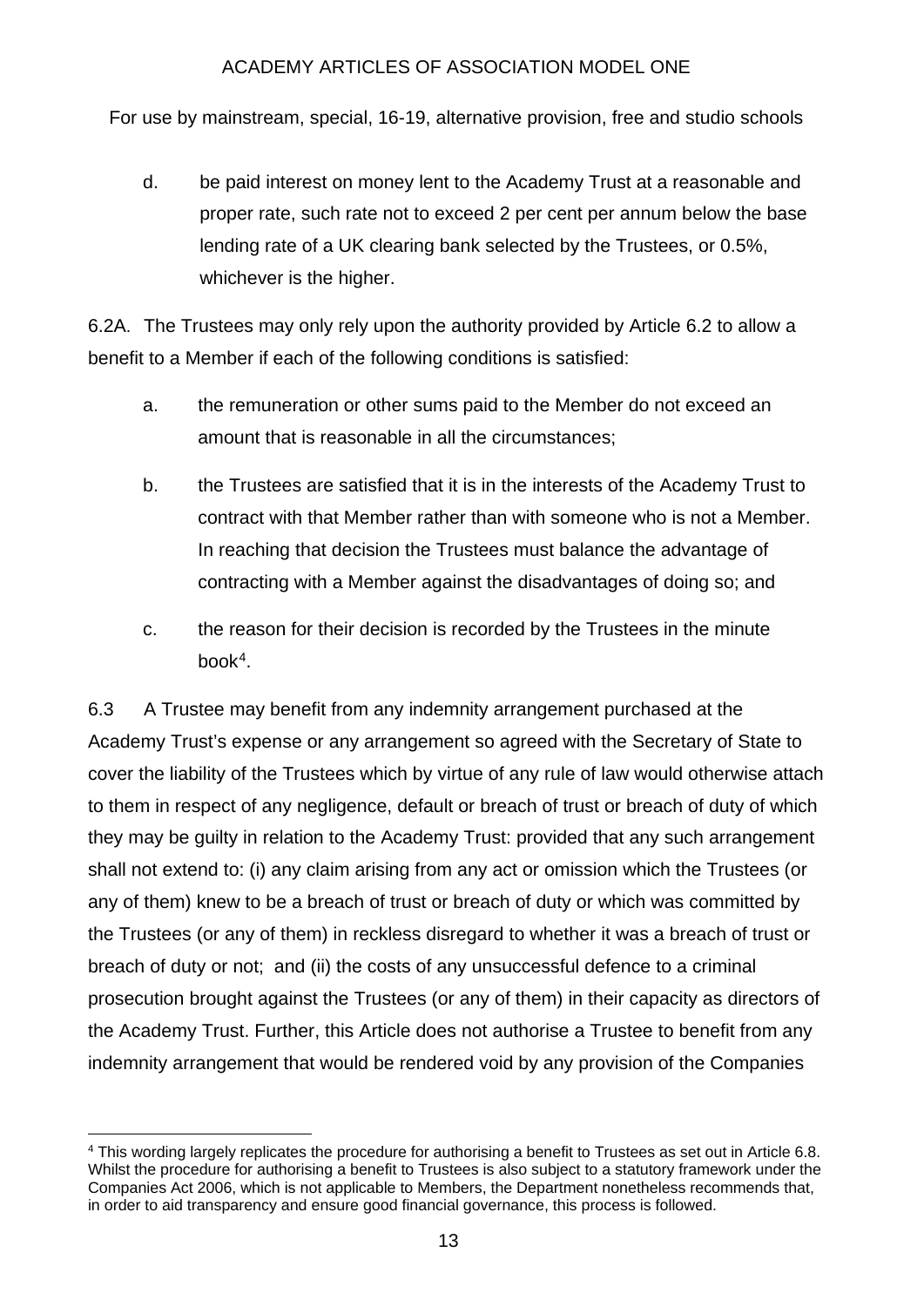For use by mainstream, special, 16-19, alternative provision, free and studio schools

Act 2006, the Charities Act 2011 or any other provision of law.

6.4 A public company, which has shares listed on a recognised stock exchange and of which any one Trustee holds no more than 1% of the issued capital of that company, may receive fees, remuneration or other benefit in money or money's worth from the Academy Trust.

6.5 A Trustee may at the discretion of the Trustees be reimbursed from the property of the Academy Trust for reasonable expenses properly incurred by him or her when acting on behalf of the Academy Trust, but excluding expenses in connection with foreign travel.

6.6 No Trustee may:

- a. buy any goods or services from the Academy Trust;
- b. sell goods, services, or any interest in land to the Academy Trust;
- c. be employed by, or receive any remuneration from the Academy Trust (other than the Chief Executive Officer to the extent he or she is a Trustee, whose employment and/or remuneration is subject to the procedure and conditions in Article 6.8); or
- d. receive any other financial benefit from the Academy Trust;
- e. unless:
	- i. the payment is permitted by Article 6.7 and the Trustees follow the procedure and observe the conditions set out in Article 6.8; or
	- ii. the Trustees obtain the prior written approval of the Charity Commission and fully comply with any procedures it prescribes.
- 6.7 Subject to Article 6.8, a Trustee may:
	- a. receive a benefit from the Academy Trust in the capacity of a beneficiary of the Academy Trust;
	- b. be employed by the Academy Trust or enter into a contract for the supply of goods or services to the Academy Trust, other than for acting as a Trustee;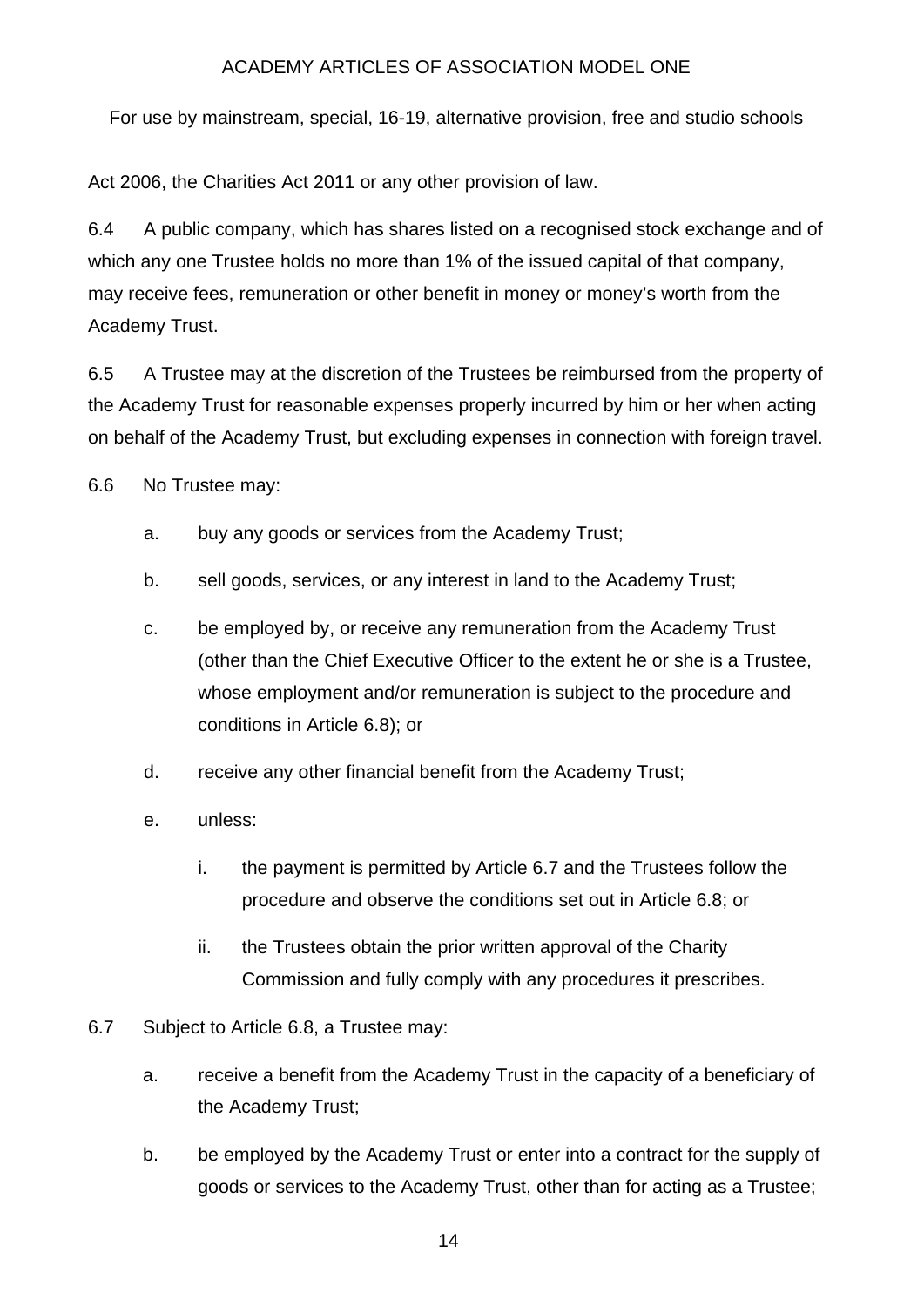For use by mainstream, special, 16-19, alternative provision, free and studio schools

- c. receive interest on money lent to the Academy Trust at a reasonable and proper rate not exceeding 2% per annum below the base rate of a clearing bank to be selected by the Trustees, or 0.5%, whichever is the higher; and
- d. receive rent for premises let by the Trustee to the Academy Trust if the amount of the rent and the other terms of the lease are reasonable and proper.

6.8 The Academy Trust and its Trustees may only rely upon the authority provided by Article 6.7 if each of the following conditions is satisfied:

- a. the remuneration or other sums paid to the Trustee do not exceed an amount that is reasonable in all the circumstances;
- b. the Trustee is absent from the part of any meeting at which there is discussion of:
	- i. his or her employment, remuneration, or any matter concerning the contract, payment or benefit; or
	- ii. his or her performance in the employment, or his or her performance of the contract; or
	- iii. any proposal to enter into any other contract or arrangement with him or her or to confer any benefit upon him or her that would be permitted under Article 6.7; or
	- iv. any other matter relating to a payment or the conferring of any benefit permitted by Article 6.7;
- c. the Trustee does not vote on any such matter and is not to be counted when calculating whether a quorum of Trustees is present at the meeting;
- d. save in relation to employing or contracting with the Chief Executive Officer (to the extent he or she is a Trustee), the other Trustees are satisfied that it is in the interests of the Academy Trust to employ or to contract with that Trustee rather than with someone who is not a Trustee. In reaching that decision the Trustees must balance the advantage of employing a Trustee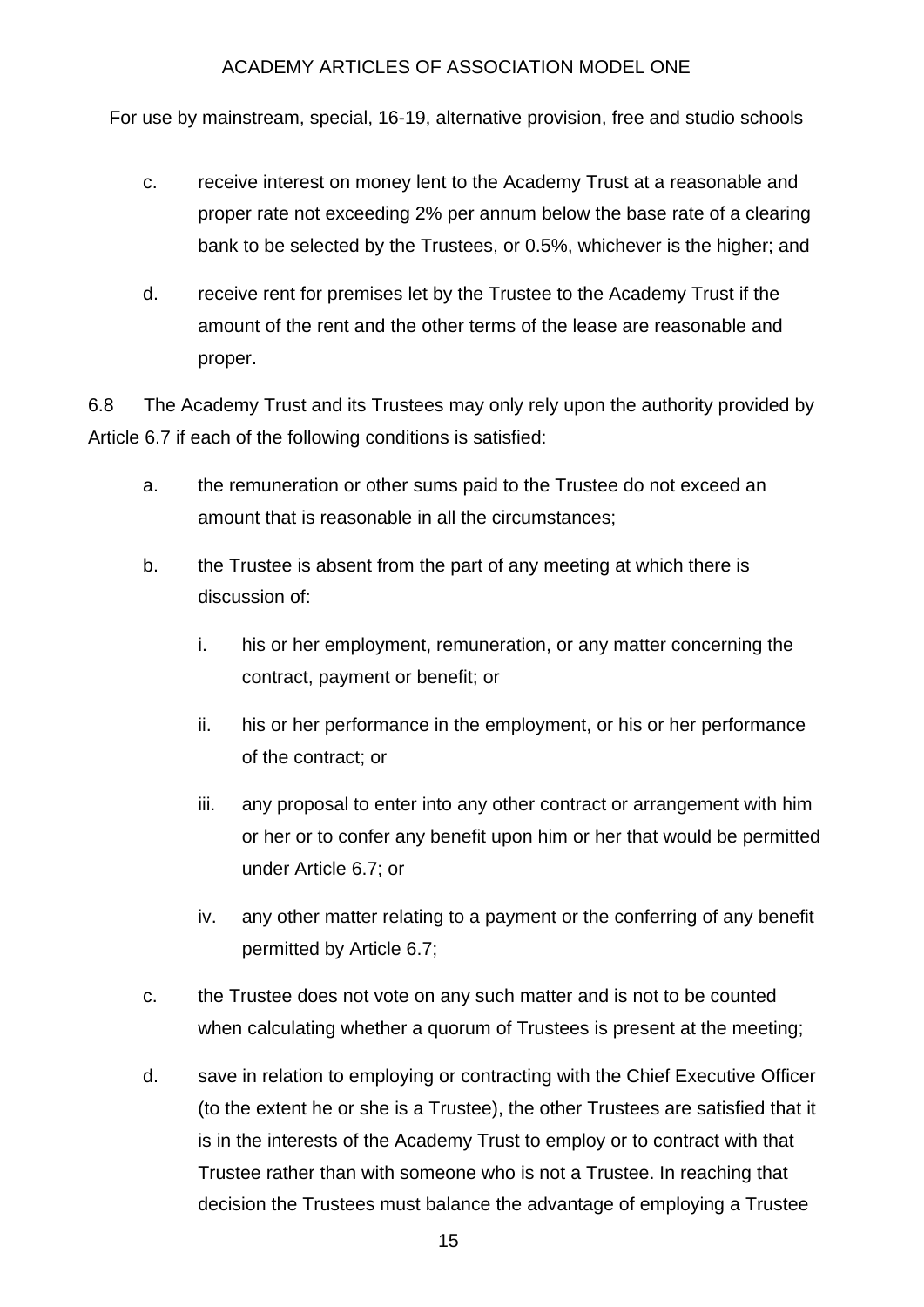For use by mainstream, special, 16-19, alternative provision, free and studio schools

against the disadvantages of doing so (especially the loss of the Trustee's services as a result of dealing with the Trustee's conflict of interest);

- e. the reason for their decision is recorded by the Trustees in the minute book; and
- f. a majority of the Trustees then in office have received no such payments or benefit.

6.8A The provision in Article 6.6 (c) that no Trustee may be employed by or receive any remuneration from the Academy Trust (other than the Chief Executive Officer to the extent he or she is a Trustee) does not apply to an employee of the Academy Trust who is subsequently elected or appointed as a Trustee save that this Article shall only allow such a Trustee to receive remuneration or benefit from the Academy Trust in his capacity as an employee of the Academy Trust and provided that the procedure as set out in Articles 6.8(b) and 6.8 (c) is followed.

- 6.9 In Articles 6.2-6.8A:
	- a. "company" shall include any company in which the Academy Trust:
		- holds more than 50% of the shares; or
		- controls more than 50% of the voting rights attached to the shares; or
		- has the right to appoint one or more directors to the board of the company;
	- b. "Trustee" shall include any child, stepchild, parent, grandchild, grandparent, brother, sister or spouse of the Trustee or any person living with the Trustee as his or her partner;
	- c. the employment or remuneration of a Trustee includes the engagement or remuneration of any firm or company in which the Trustee is:
		- i. a partner;
		- ii. an employee;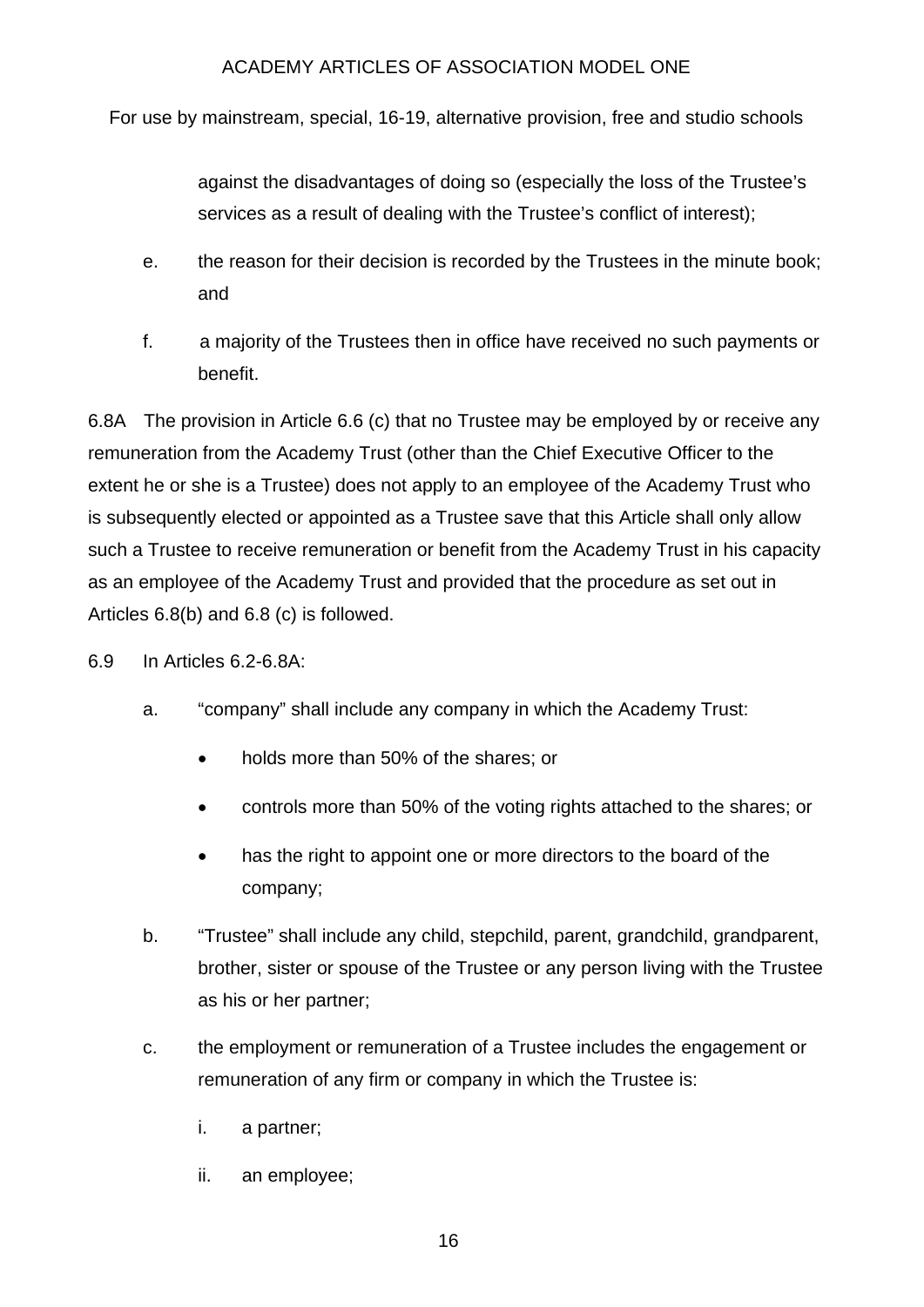For use by mainstream, special, 16-19, alternative provision, free and studio schools

- iii. a consultant;
- iv. a director;
- v. a member; or
- vi. a shareholder, unless the shares of the company are that of a public company which are listed on a recognised stock exchange and the Trustee holds less than 1% of the issued capital.

7. The liability of the Members of the Academy Trust is limited.

8. Every Member of the Academy Trust undertakes to contribute such amount as may be required (not exceeding £10) to the Academy Trust's assets if it should be wound up while he or she is a Member or within one year after he or she ceases to be a Member, for payment of the Academy Trust's debts and liabilities before he or she ceases to be a Member, and of the costs, charges and expenses of winding up, and for the adjustment of the rights of the contributors among themselves.

9. If the Academy Trust is wound up or dissolved and after all its debts and liabilities (including any under section 2 of the Academies Act 2010) have been satisfied there remains any property it shall not be paid to or distributed among the Members of the Academy Trust (except for a Member which is itself a charity fulfilling the criteria set out below), but shall be given or transferred to some other charity or charities having objects similar to the Objects which prohibits the distribution of its or their income and property to an extent at least as great as is imposed on the Academy Trust by Article 6 above, chosen by the Members of the Academy Trust at or before the time of dissolution and if that cannot be done then to some other charitable object.

10. Not used.

11. No alteration or addition shall be made to or in the provisions of the Articles which would have the effect (a) that the Academy Trust would cease to be a company to which section 60 of the Companies Act 2006 applies; or (b) that the Academy Trust would cease to be a charity.

#### **MEMBERS**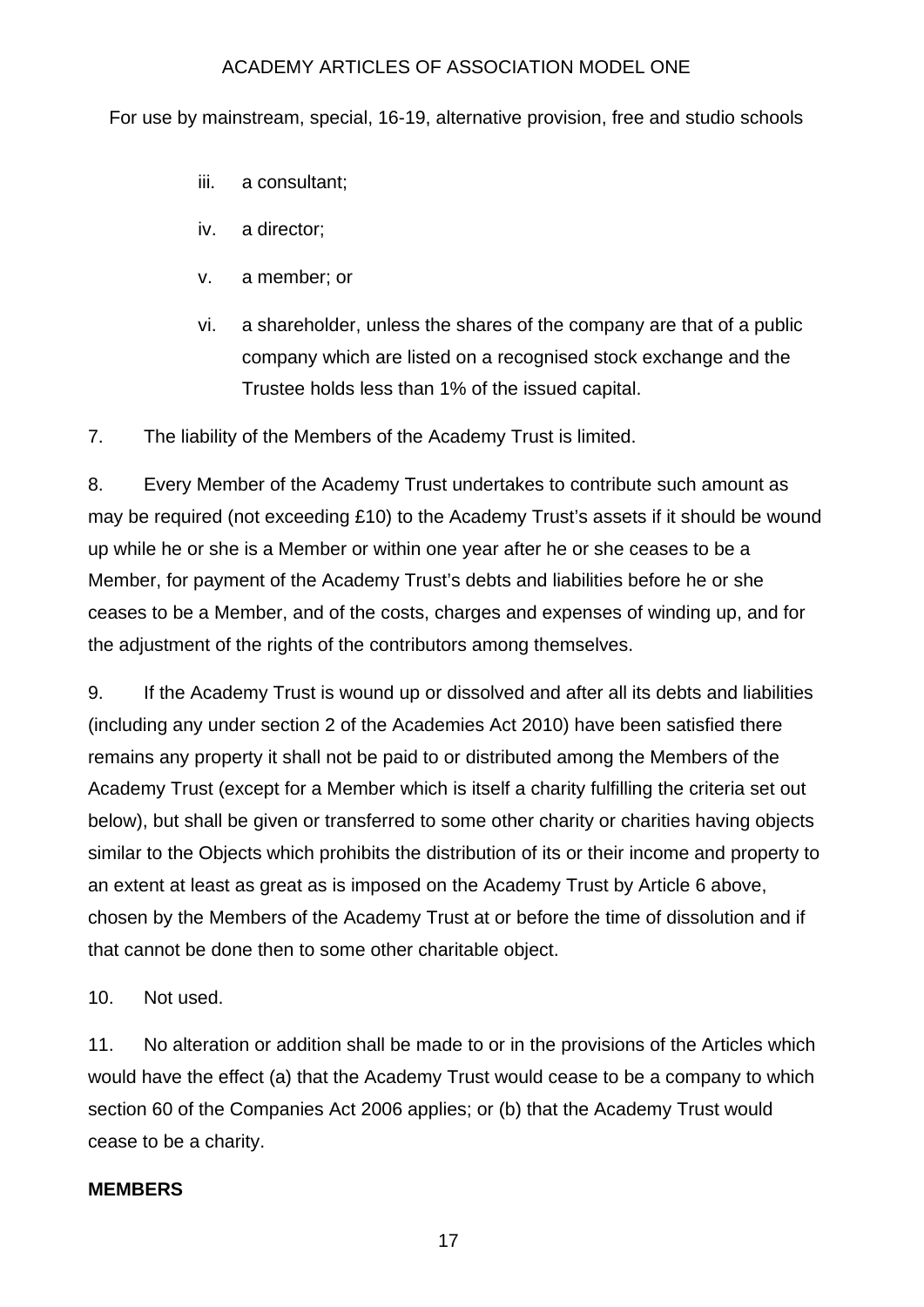For use by mainstream, special, 16-19, alternative provision, free and studio schools

12. The Members of the Academy Trust<sup>[5](#page-17-0)</sup> shall comprise:

a. the signatories to the Memorandum; and

b. any person appointed under Article 15A,

provided that at any time the minimum number of Members shall not be less than three.

12A. An employee of the Academy Trust cannot be a Member of the Academy Trust.

13. Each person entitled to appoint Members in Article 12 shall have the right from time to time by written notice delivered to the Office to remove any Member appointed by them and to appoint a replacement Member to fill a vacancy whether resulting from such removal or otherwise.

14. If any of the persons entitled to appoint Members in Article 12:

- a. in the case of an individual, die or become legally incapacitated;
- b. in the case of a corporate entity, cease to exist and are not replaced by a successor institution;
- c. becomes insolvent or makes any arrangement or composition with their creditors generally; or
- d. ceases to themselves be a Member,

their right to appoint Members under these Articles shall vest in the remaining **Members** 

- 15. Membership will terminate automatically if:
	- a. a Member (which is a corporate entity) ceases to exist and is not replaced

<span id="page-17-0"></span> <sup>5</sup> There must be at least three signatories to the Memorandum of Association. The Department recommends that trusts should ideally have at least five members, though they may choose to have more or less than five. A minimum of five members helps to ensure that, to the extent Members are available to attend meetings, the Trust has enough Members to take decisions via special resolution (75% of members agree) without requiring unanimity, while minimising circumstances in which a split membership prevents decisions being taken by ordinary resolution (at least 51% of the Members are in favour). If members are to be appointed by a body or entity under (c) then that body or entity should be a Member. We would recommend that any such body or entity is a signatory to the Memorandum.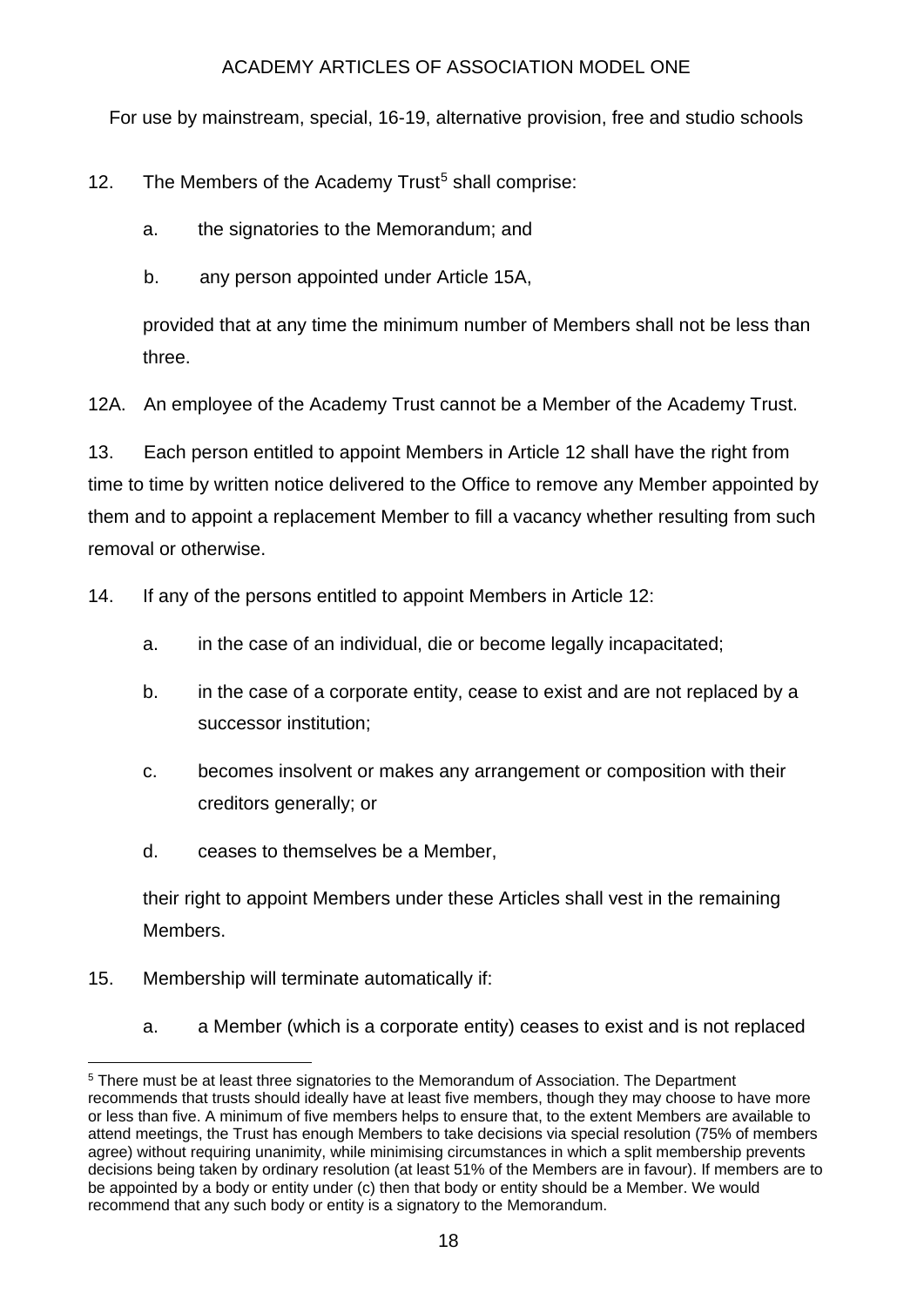For use by mainstream, special, 16-19, alternative provision, free and studio schools

by a successor institution;

- b. a Member (which is an individual) dies or becomes incapable by reason of illness or injury of managing and administering his or her own affairs; or
- c. a Member becomes insolvent or makes any arrangement or composition with that Member's creditors generally.

15A. The Members may agree by passing a special resolution to appoint such additional Members as they think fit.

16. In addition to Article 13, the Members may agree by passing a special resolution to remove any Member(s). The Member whose proposed removal is the subject of the resolution shall not be entitled to vote on that resolution.

16A. In exercising their rights under these Articles and the Companies Act 2006, the Members shall not do anything or take any action which would cause the Academy Trust to contravene its Objects.

17. Every person nominated to be a Member of the Academy Trust shall sign a written consent to become a Member and sign the register of Members on becoming a Member.

18. Any Member may resign provided that after such resignation the number of Members is not less than three. A Member shall cease to be one immediately on the receipt by the Academy Trust of a notice in writing signed by the person or persons entitled to remove him under Articles 13 or 16 provided that no such notice shall take effect when the number of Members is less than three unless it contains or is accompanied by the appointment of a replacement Member.

## <span id="page-18-0"></span>**GENERAL MEETINGS**

19. The Academy Trust shall hold an Annual General Meeting each Academy Financial Year in addition to any other meetings in that year, and shall specify the meeting as such in the notices calling it; and not more than fifteen months shall elapse between the date of one Annual General Meeting of the Academy Trust and that of the next. Provided that so long as the Academy Trust holds its first Annual General Meeting within eighteen months of its incorporation, it need not hold it in the year of its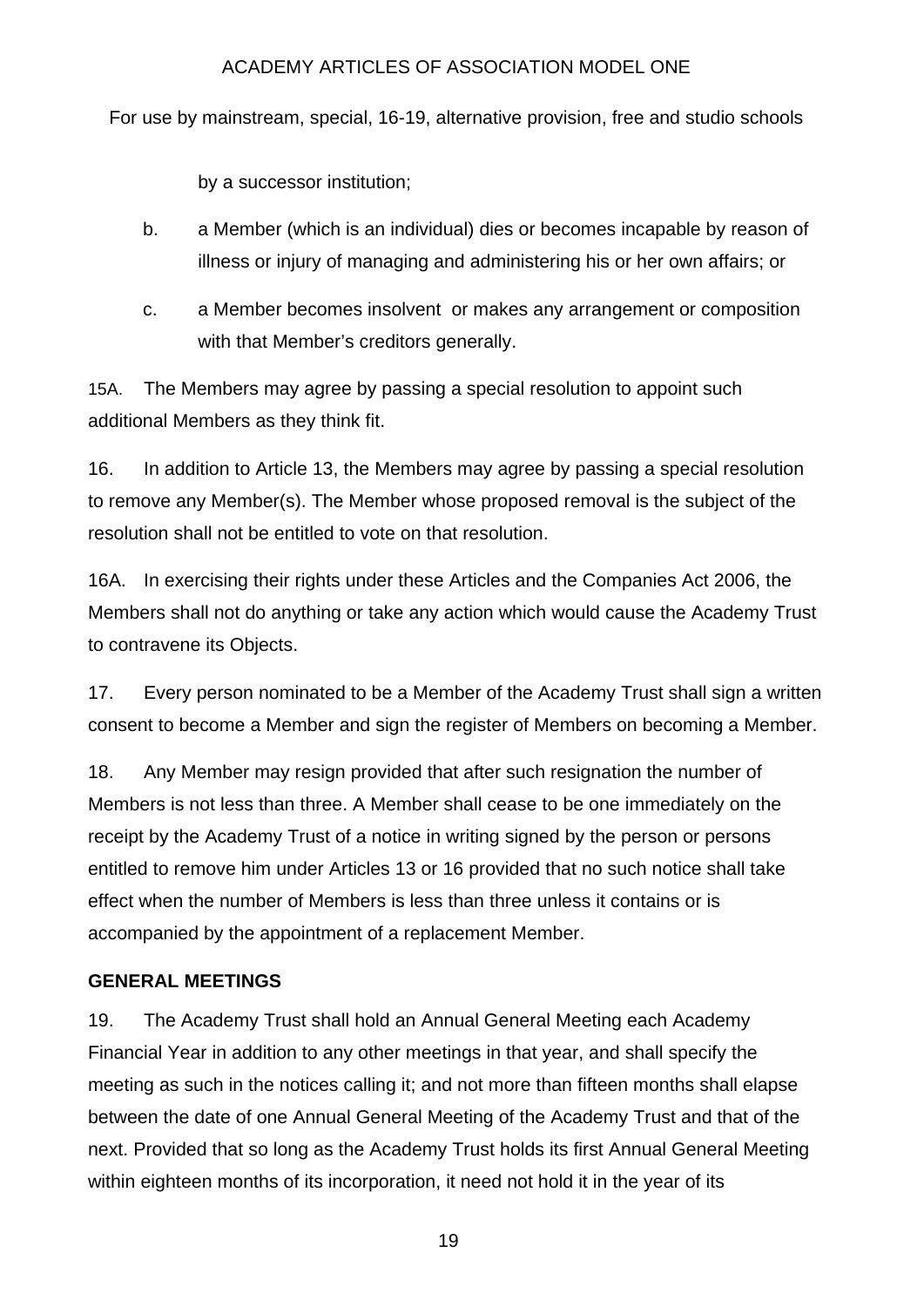For use by mainstream, special, 16-19, alternative provision, free and studio schools

incorporation or the following year. The Annual General Meeting shall be held at such time and place as the Trustees shall appoint. All meetings other than the Annual General Meetings shall be called General Meetings.

20. The Trustees may call General Meetings and, on the requisition of Members pursuant to the provisions of the Companies Act 2006, shall forthwith proceed to convene a General Meeting in accordance with that Act. If there are not within the United Kingdom sufficient Trustees to call a General Meeting, any Trustee or any Member of the Academy Trust may call a General Meeting.

## <span id="page-19-0"></span>**NOTICE OF GENERAL MEETINGS**

21. General meetings shall be called by at least fourteen clear days' notice but may be called by shorter notice if it is so agreed by a majority in number of Members having a right to attend and vote and together representing not less than 90% of the total voting rights at that meeting.

21A. The notice shall specify the time and place of the meeting and the general nature of the business to be transacted and, in the case of an Annual General Meeting, shall specify the meeting as such. The notice shall also state that the Member is entitled to appoint a proxy. The notice shall be given to all the Members, to the Trustees and auditors.

22. The accidental omission to give notice of a meeting to, or the non-receipt of notice of a meeting by, any person entitled to receive notice shall not invalidate the proceedings at that meeting.

## <span id="page-19-1"></span>**PROCEEDINGS AT GENERAL MEETINGS**

23. No business shall be transacted at any meeting unless a quorum is present. A Member counts towards the quorum by being present either in person or by proxy. Two persons entitled to vote upon the business to be transacted, each being a Member or a proxy of a Member or a duly authorised representative of a Member organisation shall constitute a quorum.

24. If a quorum is not present within half an hour from the time appointed for the meeting, or if during a meeting a quorum ceases to be present, the meeting shall stand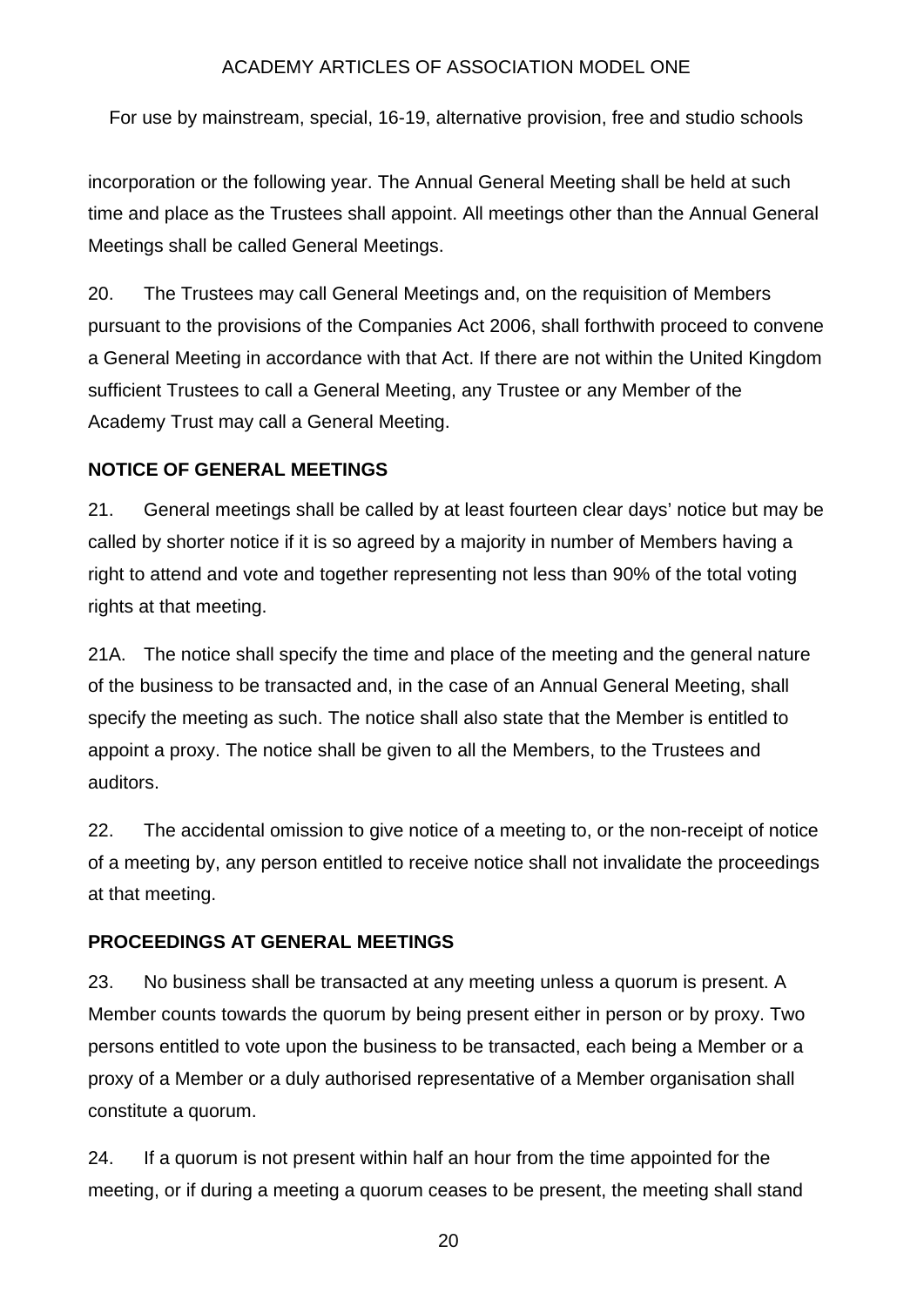For use by mainstream, special, 16-19, alternative provision, free and studio schools

adjourned to the same day in the next week at the same time and place or to such time and place as the Trustees may determine.

25. The Members present and entitled to vote at the meeting shall elect by ordinary resolution one of their number to be the chairman and such election shall be binding on all Members and Trustees present at the meeting.

26. Not used.

27. A Trustee shall, notwithstanding that he is not a Member, be entitled to attend and speak at any General Meeting or Annual General Meeting.

28. The chairman may, with the consent of a majority of the Members at a meeting at which a quorum is present (and shall if so directed by the meeting), adjourn the meeting from time to time and from place to place, but no business shall be transacted at any adjourned meeting other than the business which might properly have been transacted at the meeting had the adjournment not taken place. When a meeting is adjourned for fourteen days or more, at least seven clear days' notice shall be given specifying the time, date and place of the adjourned meeting and the general nature of the business to be transacted. Otherwise it shall not be necessary to give any such notice.

29. A resolution put to the vote of the meeting shall be decided on a show of hands unless before, or on the declaration of the result of the show of hands, a poll is duly demanded. Subject to the provisions of the Companies Act 2006, a poll may be demanded:

- a. by the chairman; or
- b. by at least two Members having the right to vote at the meeting; or
- c. by a Member or Members representing not less than one-tenth of the total voting rights of all the Members having the right to vote at the meeting.

30. Unless a poll is duly demanded a declaration by the chairman that a resolution has been carried or carried unanimously, or by a particular majority, or lost, or not carried by a particular majority and an entry to that effect in the minutes of the meeting shall be conclusive evidence of the fact without proof of the number or proportion of the votes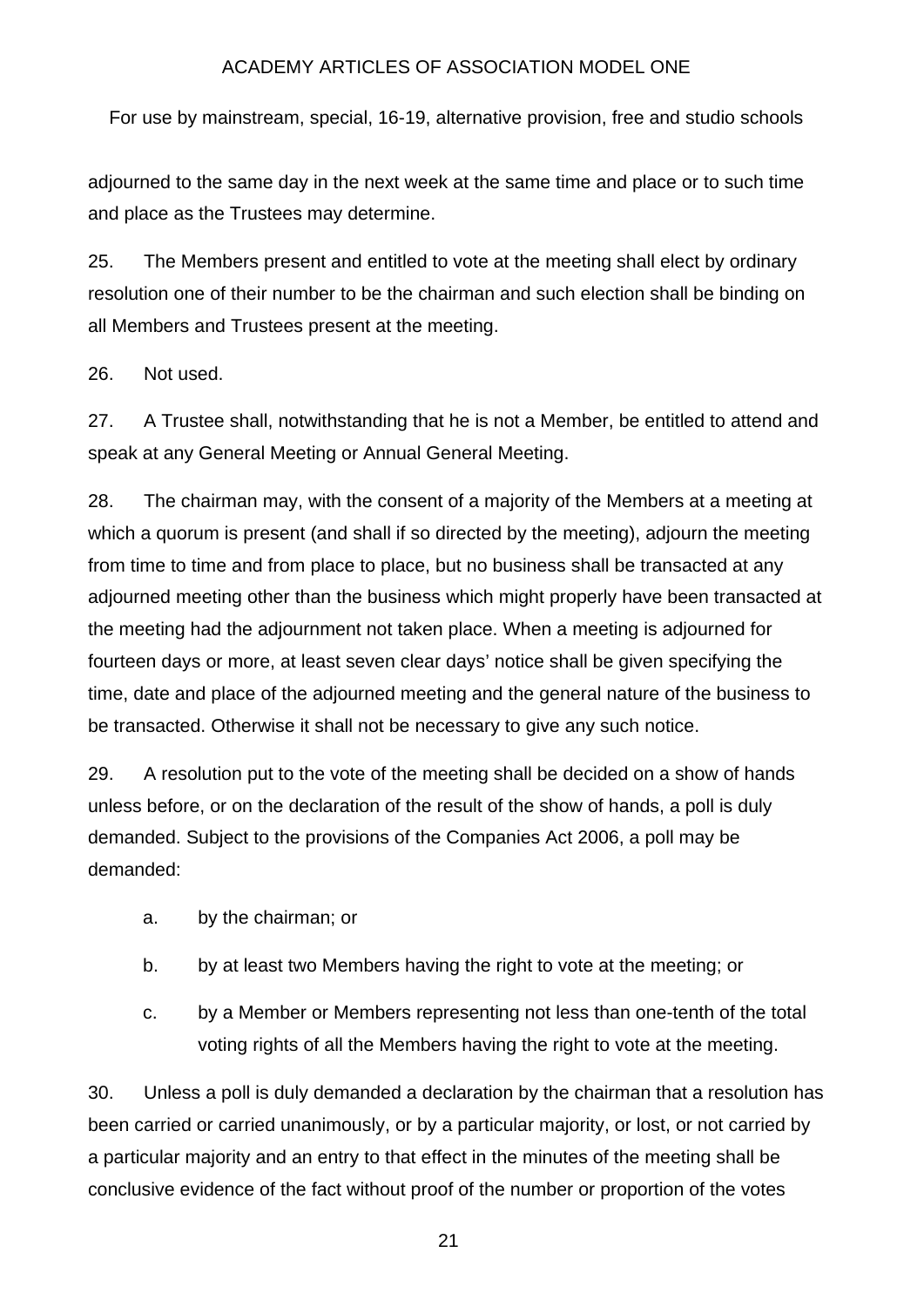For use by mainstream, special, 16-19, alternative provision, free and studio schools

recorded in favour of or against such resolution.

31. The demand for a poll may be withdrawn, before the poll is taken, but only with the consent of the chairman. The withdrawal of a demand for a poll shall not invalidate the result of a show of hands declared before the demand for the poll was made.

32. A poll shall be taken as the chairman directs and he may appoint scrutineers (who need not be Members) and fix a time, date and place for declaring the results. The result of the poll shall be deemed to be the resolution of the meeting at which the poll was demanded.

33. A poll demanded on the election of the chairman or on a question of adjournment shall be taken immediately. A poll demanded on any other question shall be taken either immediately or at such time, date and place as the chairman directs not being more than thirty days after the poll is demanded. The demand for a poll shall not prevent the continuance of a meeting for the transaction of any business other than the question on which the poll is demanded. If a poll is demanded before the declaration of the result of a show of hands and the demand is duly withdrawn, the meeting shall continue as if the demand had not been made.

34. No notice need be given of a poll not taken immediately if the time, date and place at which it is to be taken are announced at the meeting at which it is demanded. In other cases at least seven clear days' notice shall be given specifying the time, date and place at which the poll is to be taken.

35. A resolution in writing agreed by such number of Members as required if it had been proposed at a General Meeting shall be as effectual as if it had been passed at a General Meeting duly convened and held provided that a copy of the proposed resolution has been sent to every Member. The resolution may consist of several instruments in the like form each agreed by one or more Members.

## **VOTES OF MEMBERS**

36. On the show of hands every Member present in person shall have one vote. On a poll every Member present in person or by proxy shall have one vote.

37. Not used.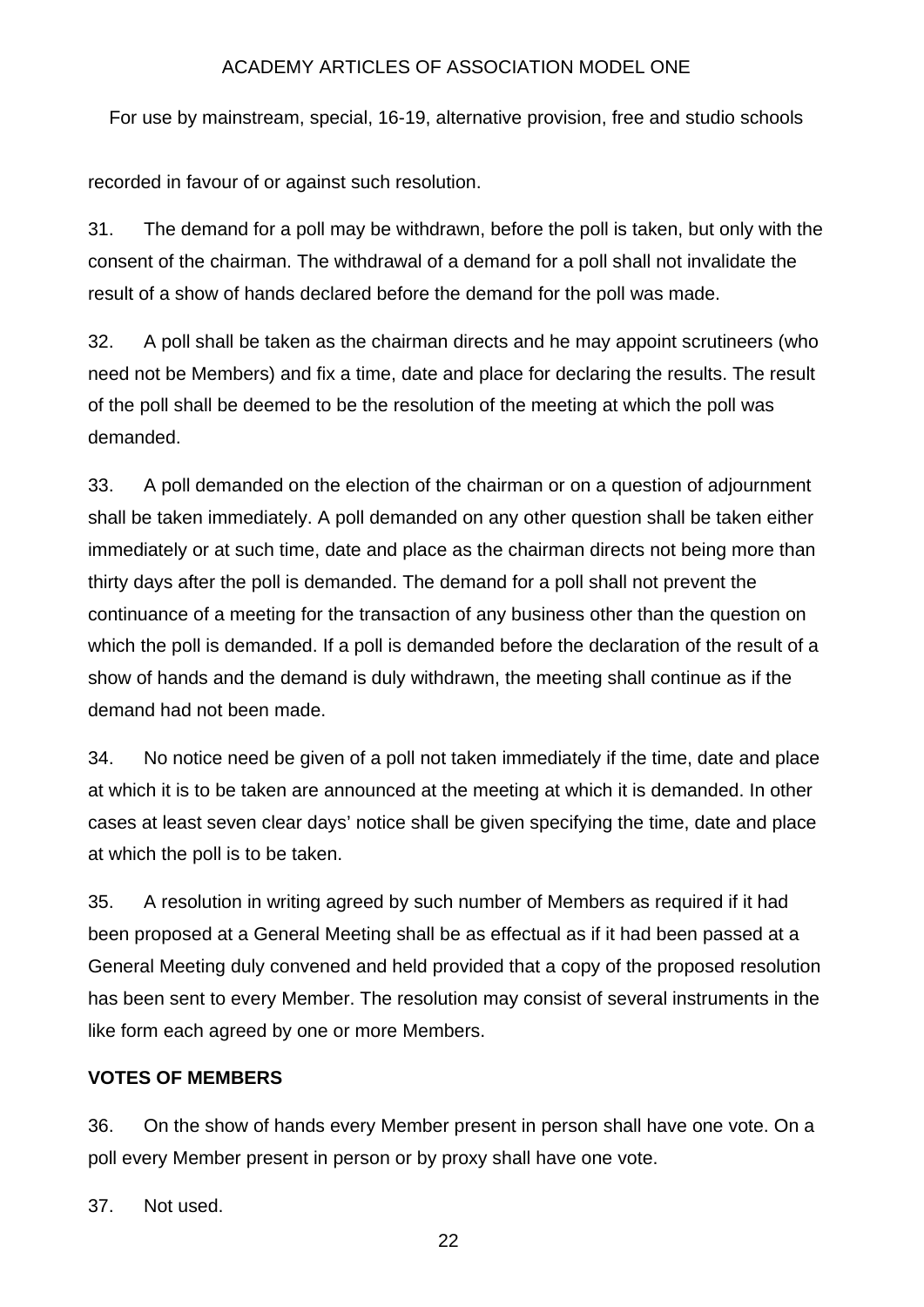For use by mainstream, special, 16-19, alternative provision, free and studio schools

38. No Member shall be entitled to vote at any General Meeting unless all moneys then payable by him to the Academy Trust have been paid.

39. No objections shall be raised to the qualification of any person to vote at any General Meeting except at the meeting or adjourned meeting at which the vote objected to is tendered, and every vote not disallowed at the meeting shall be valid. Any objection made in due time shall be referred to the chairman whose decision shall be final and conclusive.

40. An instrument appointing a proxy shall be in writing, signed by or on behalf of the appointer and shall be in the following form (or in a form as near thereto as circumstances allow or in any other form which is usual or which the Trustees may approve) -

> "I/We, …….., of ………, being a Member/Members of the above named Academy Trust, hereby appoint …… of ……, or in his absence, …….. of ……. as my/our proxy to attend, speak and vote in my/our name[s] and on my/our behalf at the annual general meeting/ general meeting of the Academy Trust to be held on …..20[ ], and at any adjournment thereof.

Signed on ….. 20[ ]"

41. Where it is desired to afford Members an opportunity of instructing the proxy how he shall act the instrument appointing a proxy shall be in the following form (or in a form as near thereto as circumstances allow or in any other form which is usual or which the Trustees may approve) -

> "I/We, ……., of ……., being a Member/Members of the above named Academy Trust, hereby appoint …. of ……., or in his absence, ….. of ……, as my/our proxy to attend, speak and vote in my/our name[s] and on my/our behalf at the annual general meeting/ general meeting of the Academy Trust, to be held on .... 20 [], and at any adjournment thereof.

This form is to be used in respect of the resolutions mentioned below as follows:

Resolution No. 1 \*for \* against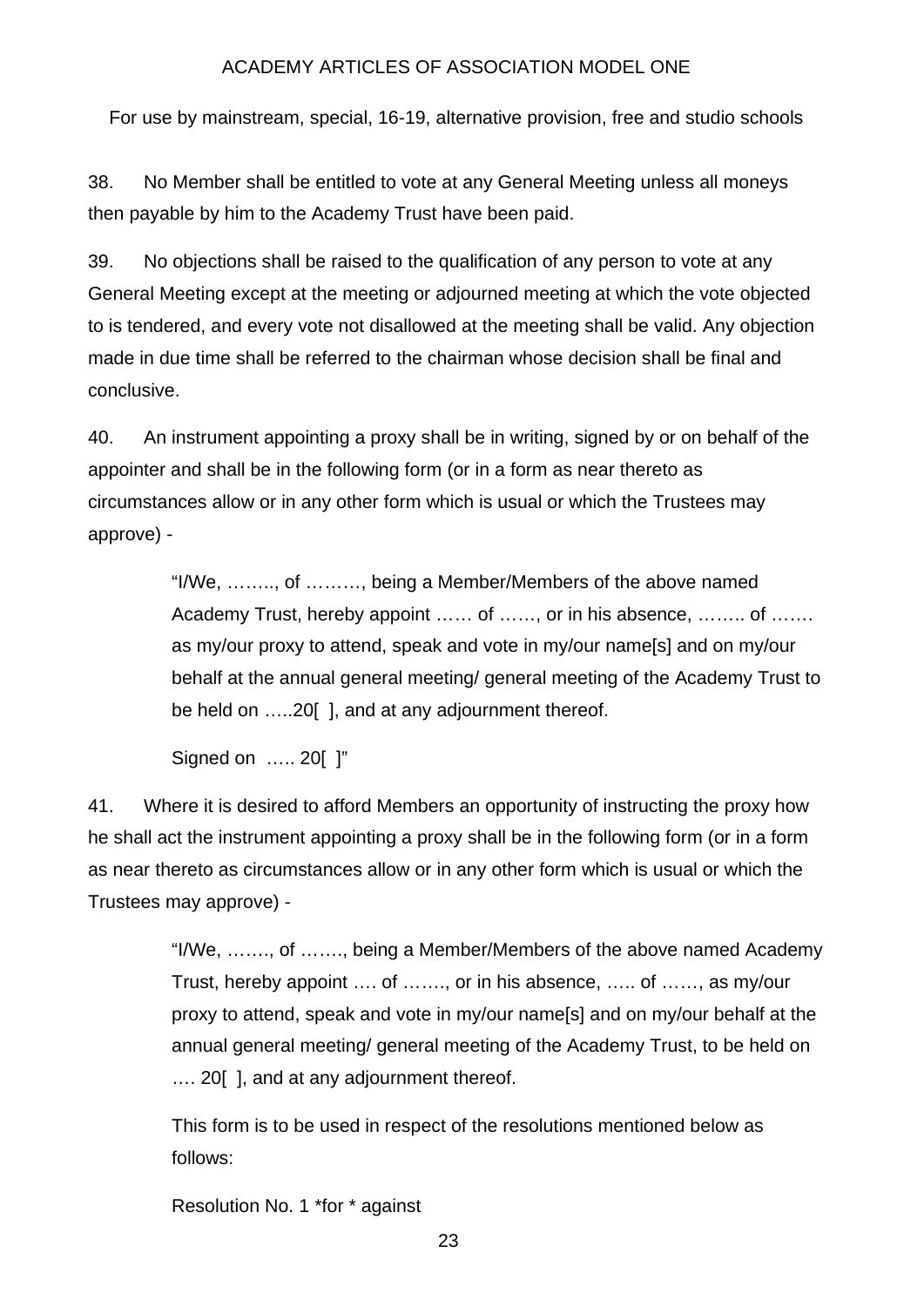For use by mainstream, special, 16-19, alternative provision, free and studio schools

Resolution No. 2 \*for \* against.

• Strike out whichever is not desired.

Unless otherwise instructed, the proxy may vote as he thinks fit or abstain from voting.

Signed on 20[ ]"

42. The instrument appointing a proxy and any authority under which it is signed or a copy of such authority certified by a notary or in some other way approved by the Trustees may:

- a. be deposited at the office or at such other place within the United Kingdom as is specified in the notice convening the meeting or in any instrument of proxy sent out by the Academy Trust in relation to the meeting not less than 48 hours before the time for holding the meeting or adjourned meeting at which the person named in the instrument proposes to vote; or
- b. in the case of a poll taken more than 48 hours after it is demanded, be deposited as aforesaid after the poll has been demanded and not less than 24 hours before the time appointed for the taking of the poll; or
- c. where the poll is not taken forthwith but is taken not more than 48 hours after it was demanded, be delivered at the meeting at which the poll was demanded to the chairman or to the Clerk or to any Trustee,

and an instrument of proxy which is not deposited or delivered in a manner so permitted shall be invalid.

43. A vote given or poll demanded by proxy or by the duly authorised representative of a corporation shall be valid notwithstanding the previous determination of the authority of the person voting or demanding a poll unless notice of the determination was received by the Academy Trust at the office or at such other place at which the instrument of proxy was duly deposited before the commencement of the meeting or adjourned meeting at which the vote given or the poll demanded or (or in the case of a poll taken otherwise than on the same day as the meeting or adjourned meeting) the time appointed for taking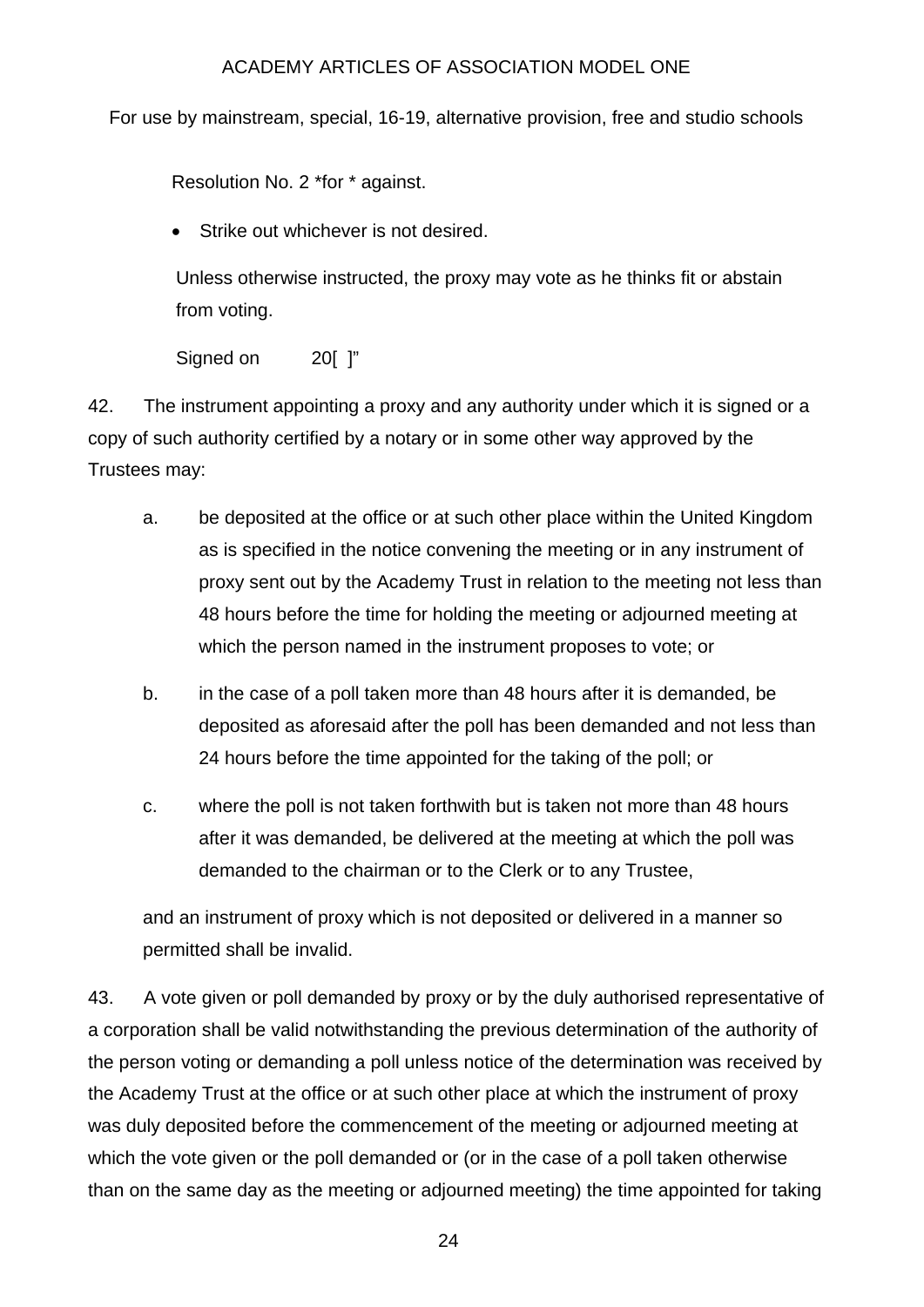For use by mainstream, special, 16-19, alternative provision, free and studio schools

the poll.

44. Any organisation which is a Member of the Academy Trust may by resolution of its board of directors or other governing body authorise such person as it thinks fit to act as its representative at any meeting of the Academy Trust, and the person so authorised shall be entitled to exercise the same powers on behalf of the organisation which he represents as that organisation could exercise if it were an individual Member of the Academy Trust.

## **TRUSTEES**

45. The number of Trustees shall be not less than three but (unless otherwise determined by ordinary resolution) the maximum number shall be twelve.

46. Subject to Articles 48-49 and 53, the Academy Trust shall have the following Trustees:

- a. up to 8 Trustees, appointed under Article 50; and
- b. a minimum of 2 Parent Trustees elected or appointed under Articles 53-56 in the event that no Local Governing Bodies are established under Article 100a or if no provision is made for at least 2 Parent Local Governors on each established Local Governing Body pursuant to Article 101A.

47. The Academy Trust may also have any Co-opted Trustee appointed under Article 58.

48. The first Trustees shall be those persons named in the statement delivered pursuant to sections 9 and 12 of the Companies Act 2006.

49. Future Trustees shall be appointed or elected, as the case may be, under these Articles. Where it is not possible for such a Trustee to be appointed or elected due to the fact that an Academy has not yet been established, then the relevant Article or part thereof shall not apply.

## **APPOINTMENT OF TRUSTEES**

50. The Members may appoint by ordinary resolution up to 8 Trustees.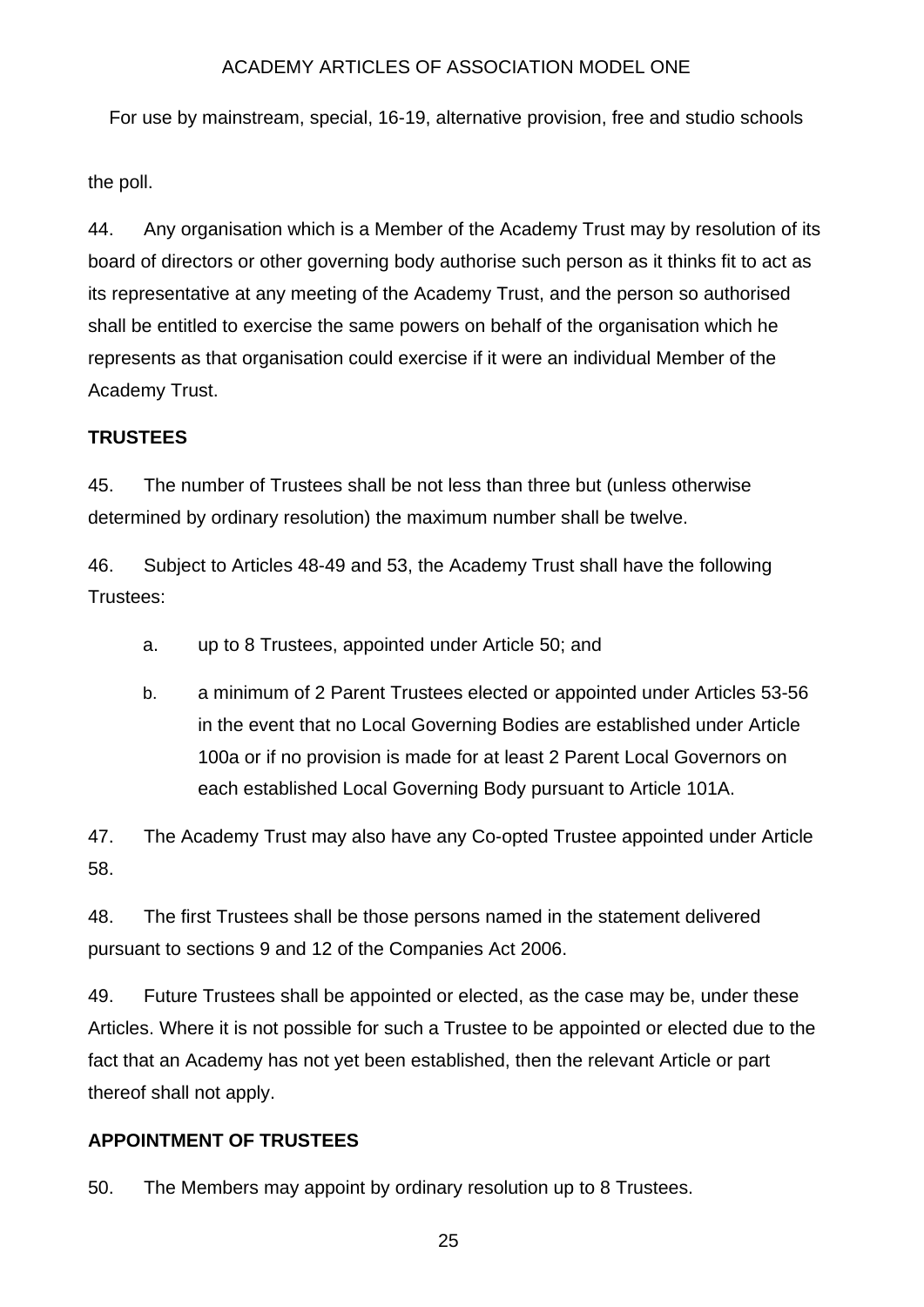For use by mainstream, special, 16-19, alternative provision, free and studio schools

50A. Not used.

50B. The total number of Trustees including the Chief Executive Officer if they so choose to act as Trustee under Article 57 who are employees of the Academy Trust shall not exceed one third of the total number of Trustees.

51. Not used.

52. Not used.

#### <span id="page-25-0"></span>**PARENT TRUSTEES**

53. In circumstances where the Trustees have not appointed Local Governing Bodies in respect of the Academies as envisaged in Article 100a or if no provision is made for at least 2 Parent Local Governors on each established Local Governing Body pursuant to Article 101A there shall be a minimum of two Parent Trustees and otherwise such number as the Members shall decide who shall be appointed or elected in accordance with Articles 54 - 56.

54. Parent Trustees and Parent Local Governors shall be elected or, if the number of parents, or individuals exercising parental responsibility, standing for election is less than the number of vacancies, appointed (in accordance with the terms of reference determined by the Trustees from time to time). The elected or appointed Parent Trustees must be a parent, or an individual exercising parental responsibility, of a registered pupil at one or more of the Academies at the time when he is elected or appointed. The elected (or, if the number of parents or individuals exercising parental responsibility standing for election is less than the number of vacancies, appointed). Parent Local Governors of the Local Governing Body must be a parent, or an individual exercising parental responsibility, of a registered pupil at one or more of the Academies overseen by the Local Governing Body at the time when he is elected or appointed.

54AA In the case of 16-19 Academies, references to 'a parent, or an individual exercising parental responsibility, of a registered pupil at one or more of the Academies' in Article 54 shall be deemed to be references to 'a parent or an individual exercising parental responsibility of, a registered student at that 16-19 Academy' or, in circumstances where no parent, or an individual exercising parental responsibility, of a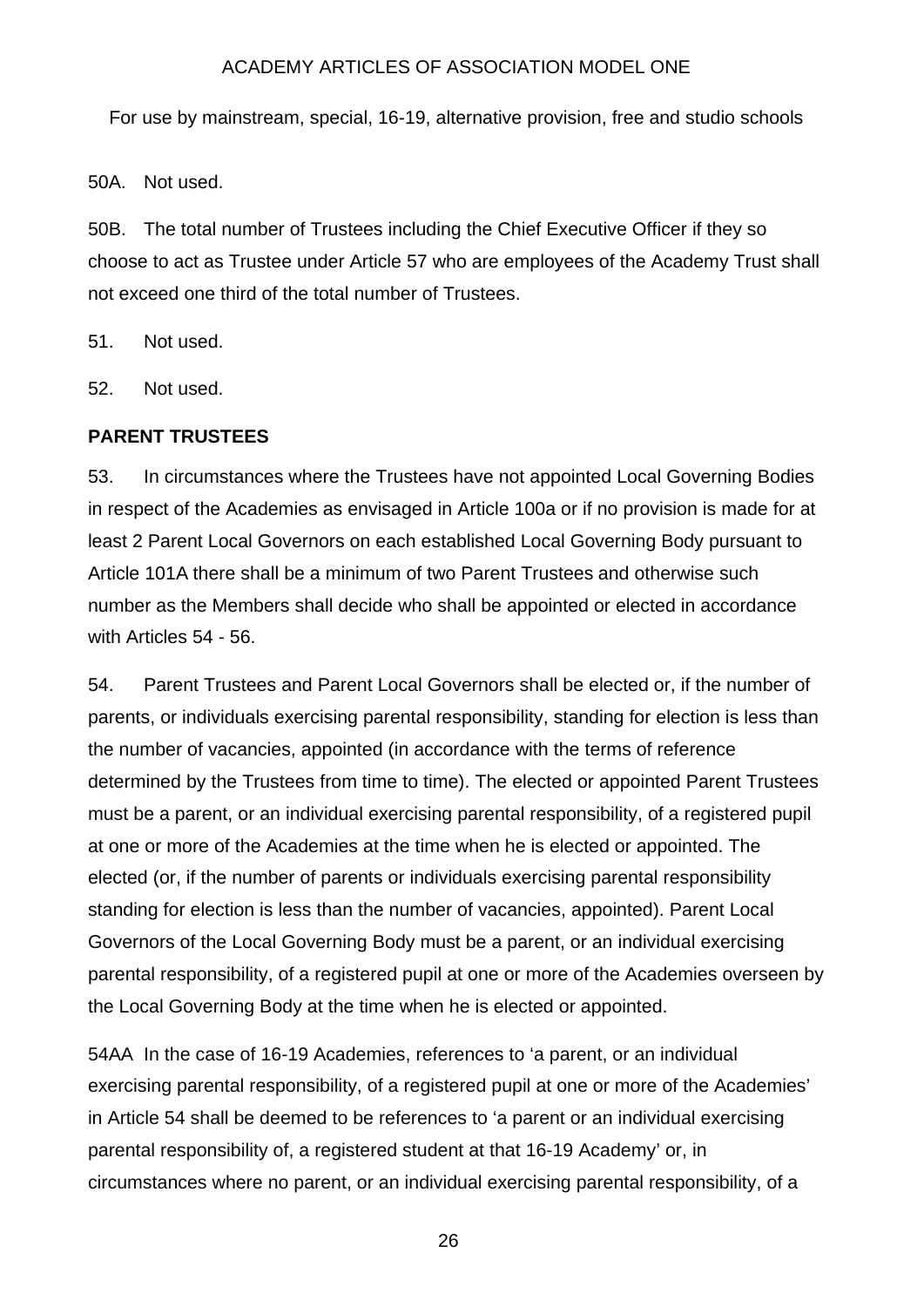For use by mainstream, special, 16-19, alternative provision, free and studio schools

registered student at the 16-19 Academy is willing or able to act as a Parent Trustee or a Parent Local Governor, references to 'a parent, or an individual exercising parental responsibility, of a registered pupil at one or more of the Academies' shall be deemed to be references to 'a parent, or an individual exercising parental responsibility, of a child of above compulsory school age but not above the age of 19.

54A. The number of Parent Trustees and Parent Local Governors required shall be made up by Parent Trustees and Parent Local Governors appointed by the Trustees if the number of parents, or individuals exercising parental responsibility, standing for election is less than the number of vacancies.

55. The Trustees shall make all necessary arrangements for, and determine all other matters relating to, an election of the Parent Trustees or Parent Local Governors, including any question of whether a person is a parent, or an individual exercising parental responsibility, of a registered pupil at one of the Academies. Any election of the Parent Trustees or Parent Local Governors which is contested shall be held by secret ballot. For the purposes of any election of Parent Local Governors, any parent, or an individual exercising parental responsibility, of a registered pupil at the Academies overseen by the Local Governing Body shall be eligible to vote.

56. In appointing a Parent Trustee or Parent Local Governor the Trustees shall appoint a person who is the parent, or an individual exercising parental responsibility, of a registered pupil at an Academy as described in Articles 54 and 54AA; or where the Trustees are exercising their power to appoint a Parent Trustee or Parent Local Governor and it is not reasonably practical to appoint a parent, or an individual exercising parental responsibility, as described in Articles 54 and 54AA, then the Trustees may appoint a person who is the parent, or an individual exercising parental responsibility, of a child within the age range of at least one of the Academies or, in the case of an appointment to a Local Governing Body, the age range of at least one of the Academies overseen by that Local Governing Body.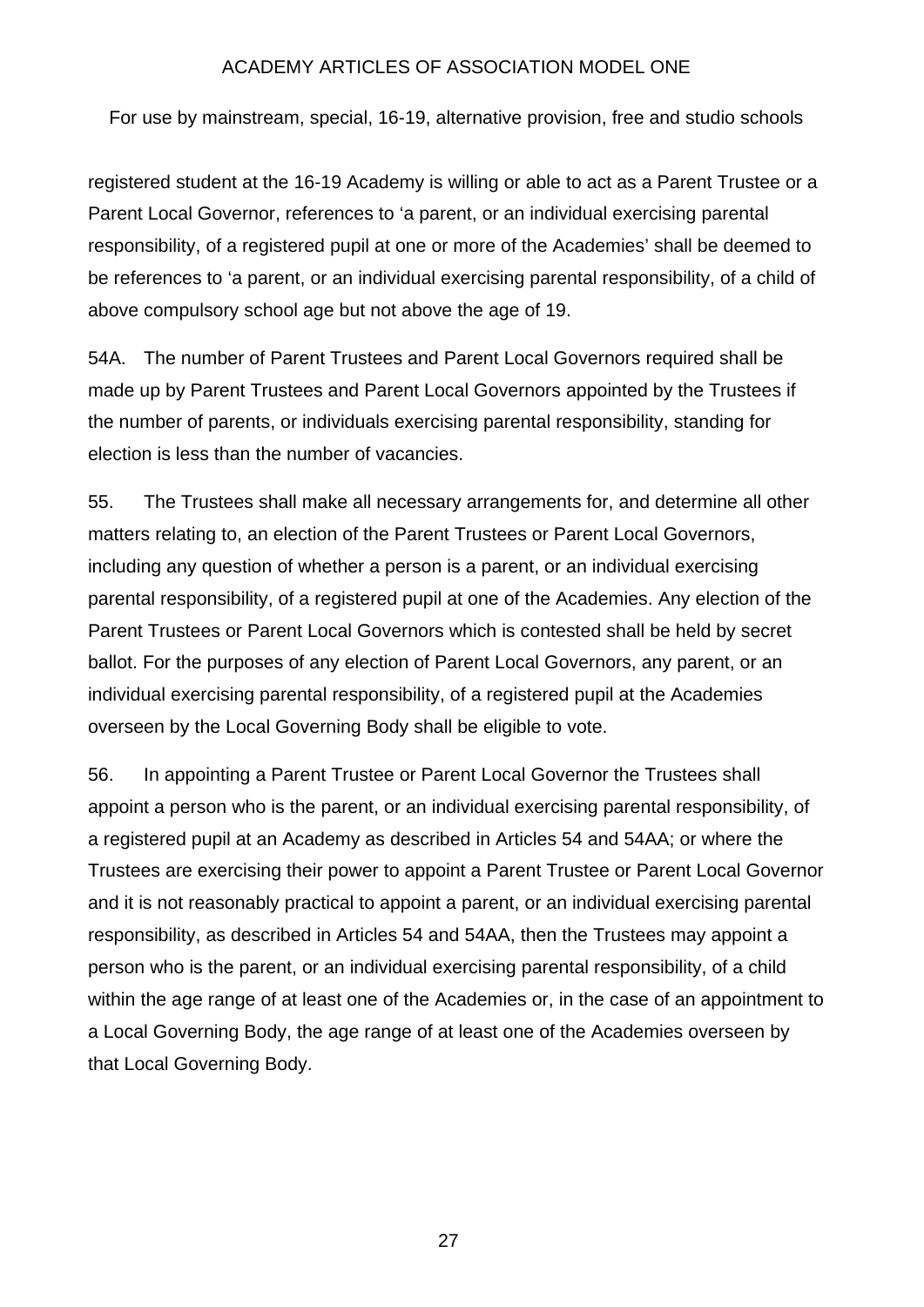For use by mainstream, special, 16-19, alternative provision, free and studio schools

## **CHIEF EXECUTIVE OFFICER**

57. Providing that the Chief Executive Officer agrees so to act, the Members may by ordinary resolution appoint the Chief Executive Officer as a Trustee.

## <span id="page-27-0"></span>**CO-OPTED TRUSTEES**

58. The Trustees may appoint Co-opted Trustees. A 'Co-opted Trustee' means a person who is appointed to be a Trustee by being Co-opted by Trustees who have not themselves been so appointed. The Trustees may not co-opt an employee of the Academy Trust as a Co-opted Trustee if thereby the number of Trustees who are employees of the Academy Trust would exceed one third of the total number of Trustees including the Chief Executive Officer to the extent he or she is a Trustee.

59 – 63. Not used.

## <span id="page-27-1"></span>**TERM OF OFFICE**

64. The term of office for any Trustee shall be four years, save that this time limit shall not apply to any post which is held ex officio. Subject to remaining eligible to be a particular type of Trustee, any Trustee may be re-appointed or re-elected.

## **RESIGNATION AND REMOVAL**

65. A Trustee shall cease to hold office if he resigns his office by notice to the Academy Trust (but only if at least three Trustees will remain in office when the notice of resignation is to take effect).

66. A Trustee shall cease to hold office if he is removed by the person or persons who appointed or elected him, or otherwise by ordinary resolution of the Members in accordance with the Companies Act 2006.

67. Where a Trustee resigns his office or is removed from office, the Trustee or, where he is removed from office, those removing him, shall give written notice thereof to the Clerk.

## <span id="page-27-2"></span>**DISQUALIFICATION OF TRUSTEES**

68. No person shall be qualified to be a Trustee unless he is aged 18 or over at the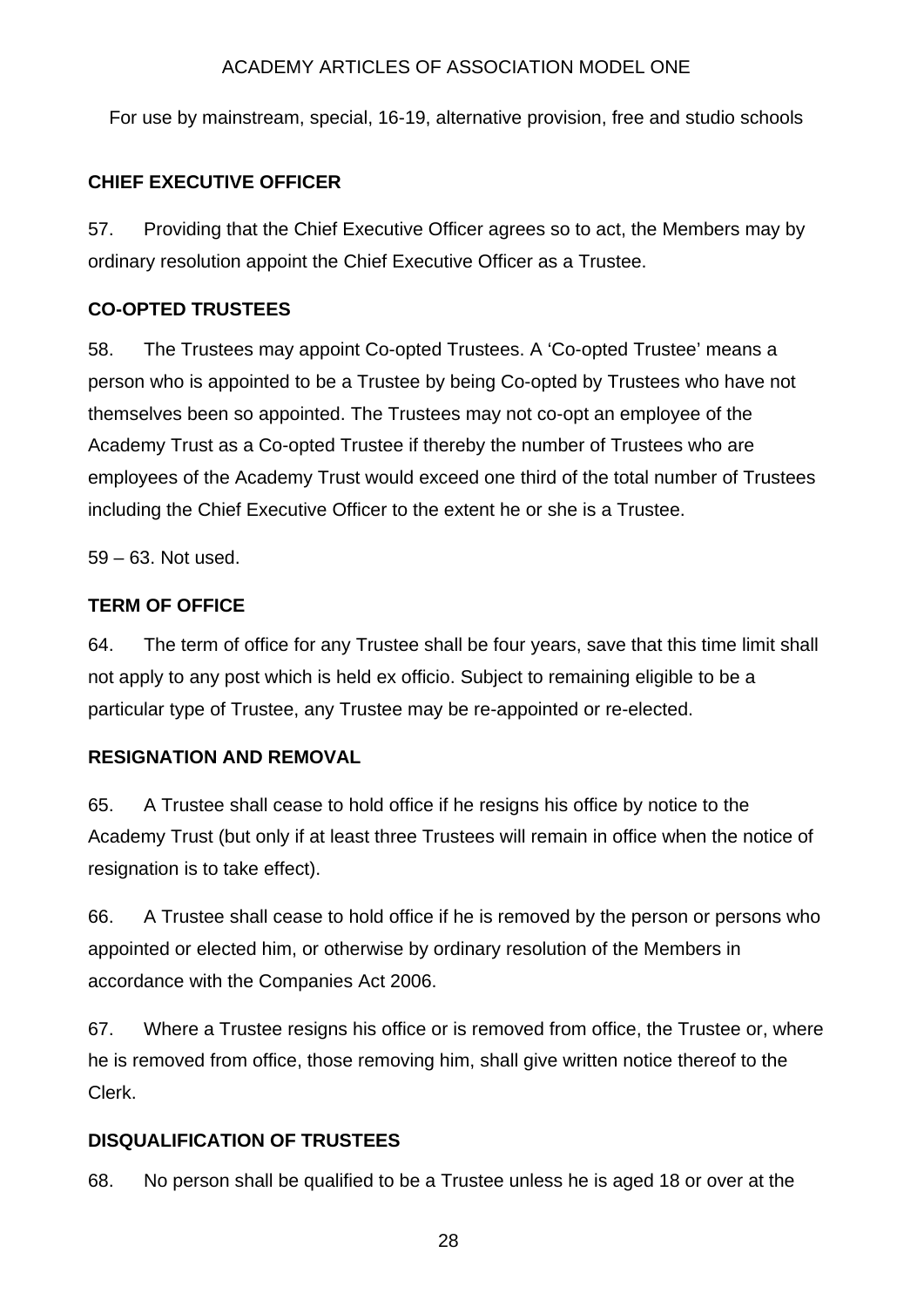For use by mainstream, special, 16-19, alternative provision, free and studio schools

date of his election or appointment. No current pupil or current student of any of the Academies shall be a Trustee.

69. A Trustee shall cease to hold office if he becomes incapable by reason of illness or injury of managing or administering his own affairs.

70. A Trustee shall cease to hold office if he is absent without the permission of the Trustees from all their meetings held within a period of six months and the Trustees resolve that his office be vacated.

71. A person shall be disqualified from holding or continuing to hold office as a Trustee if -

- a. he has been declared bankrupt and/or his estate has been seized from his possession for the benefit of his creditors and the declaration or seizure has not been discharged, annulled or reduced; or
- b. he is the subject of a bankruptcy restrictions order or an interim order.

72. A person shall be disqualified from holding or continuing to hold office as a Trustee at any time when he is subject to a disqualification order or a disqualification undertaking under the Company Directors Disqualification Act 1986 or to an order made under section 429(2)(b) of the Insolvency Act 1986 (failure to pay under county court administration order).

73. A Trustee shall cease to hold office if he ceases to be a Trustee by virtue of any provision in the Companies Act 2006, is disqualified from acting as a trustee by virtue of section 178 of the Charities Act 2011 (or any statutory re-enactment or modification of that provision).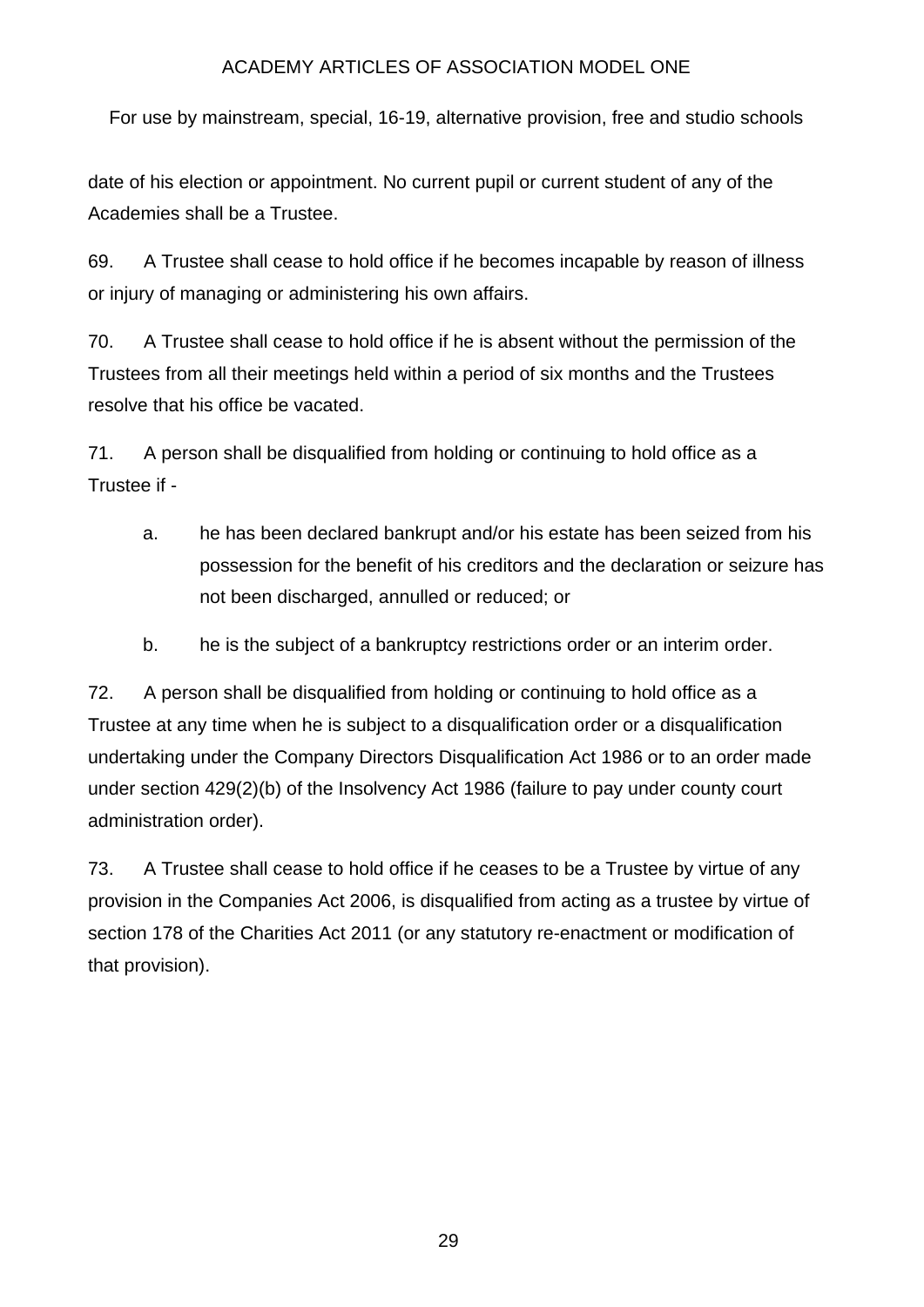For use by mainstream, special, 16-19, alternative provision, free and studio schools

74. A person shall be disqualified from holding or continuing to hold office as a Trustee if he has been removed from the office of charity trustee or trustee for a charity by an order made by the Charity Commission or the High Court on the grounds of any misconduct or mismanagement in the administration of the charity for which he was responsible or to which he was privy, or which he by his conduct contributed to or facilitated.

75. Not used.

76. Not used.

77. A person shall be disqualified from holding or continuing to hold office as a Trustee where he has, at any time, been convicted of any criminal offence, excluding any that have been spent under the Rehabilitation of Offenders Act 1974 as amended, and excluding any offence for which the maximum sentence is a fine or a lesser sentence except where a person has been convicted of any offence which falls under section 178 of the Charities Act 2011.

78. After the first Academy has opened, a person shall be disqualified from holding or continuing to hold office as a Trustee if he has not provided to the chairman of the Trustees a disclosure and barring service certificate (previously known as a criminal records certificate) at an enhanced disclosure level under section 113B of the Police Act 1997. In the event that the certificate discloses any information which would in the opinion of either the chairman or the Chief Executive Officer confirm their unsuitability to work with children that person shall be disqualified. If a dispute arises as to whether a person shall be disqualified, a referral shall be made to the Secretary of State to determine the matter. The determination of the Secretary of State shall be final.

79. Where, by virtue of these Articles a person becomes disqualified from holding, or continuing to hold office as a Trustee; and he is, or is proposed, to become such a Trustee, he shall upon becoming so disqualified give written notice of that fact to the Clerk.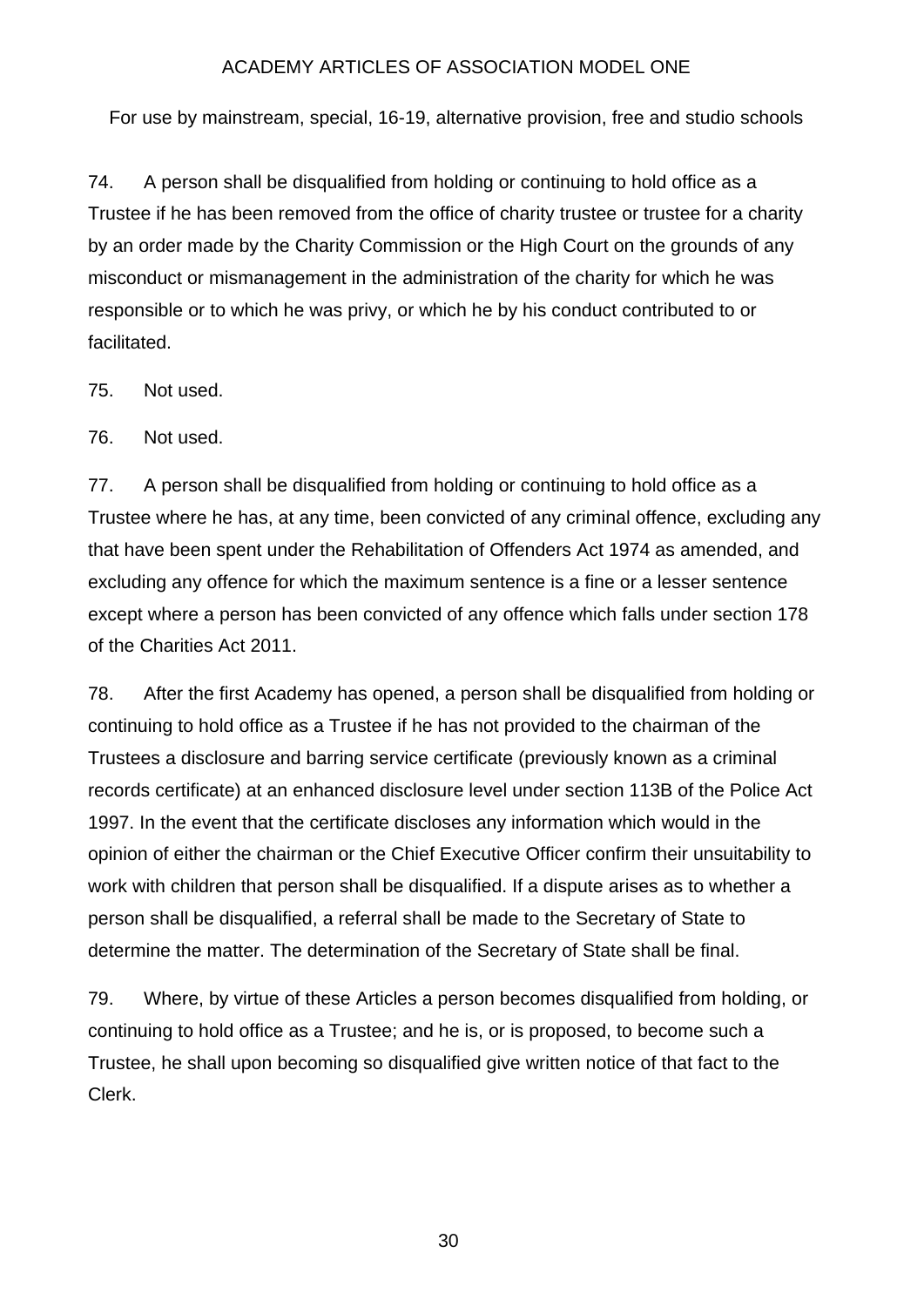For use by mainstream, special, 16-19, alternative provision, free and studio schools

80. Articles 68 to 74, Articles 77 to 79 and Articles 97 to 98 also apply to any member of any committee or delegate of the Trustees, including a Local Governing Body,who is not a Trustee.

## <span id="page-30-0"></span>**CLERK TO THE TRUSTEES**

81. The Clerk shall be appointed by the Trustees for such term, at such remuneration and upon such conditions as they may think fit; and any Clerk so appointed may be removed by them. The Clerk shall not be a Trustee, or the Chief Executive Officer *.* Notwithstanding this Article, the Trustees may, where the Clerk fails to attend a meeting of theirs, appoint any one of their number or any other person to act as Clerk for the purposes of that meeting. The Clerk may, but need not be, the appointed company secretary of the Academy Trust.

## <span id="page-30-1"></span>**CHAIRMAN AND VICE-CHAIRMAN OF THE TRUSTEES**

82. The Trustees shall each school year elect a chairman and a vice-chairman from among their number. A Trustee who is employed by the Academy Trust shall not be eligible for election as chairman or vice-chairman.

83. Subject to Article 84, the chairman or vice-chairman shall hold office as such until his successor has been elected in accordance with Article 85.

84. The chairman or vice-chairman may at any time resign his office by giving notice in writing to the Clerk. The chairman or vice-chairman shall cease to hold office if:

- a. he ceases to be a Trustee;
- b. he is employed by the Academy Trust;
- c. he is removed from office in accordance with these Articles; or
- d. in the case of the vice-chairman, he is elected in accordance with these Articles to fill a vacancy in the office of chairman.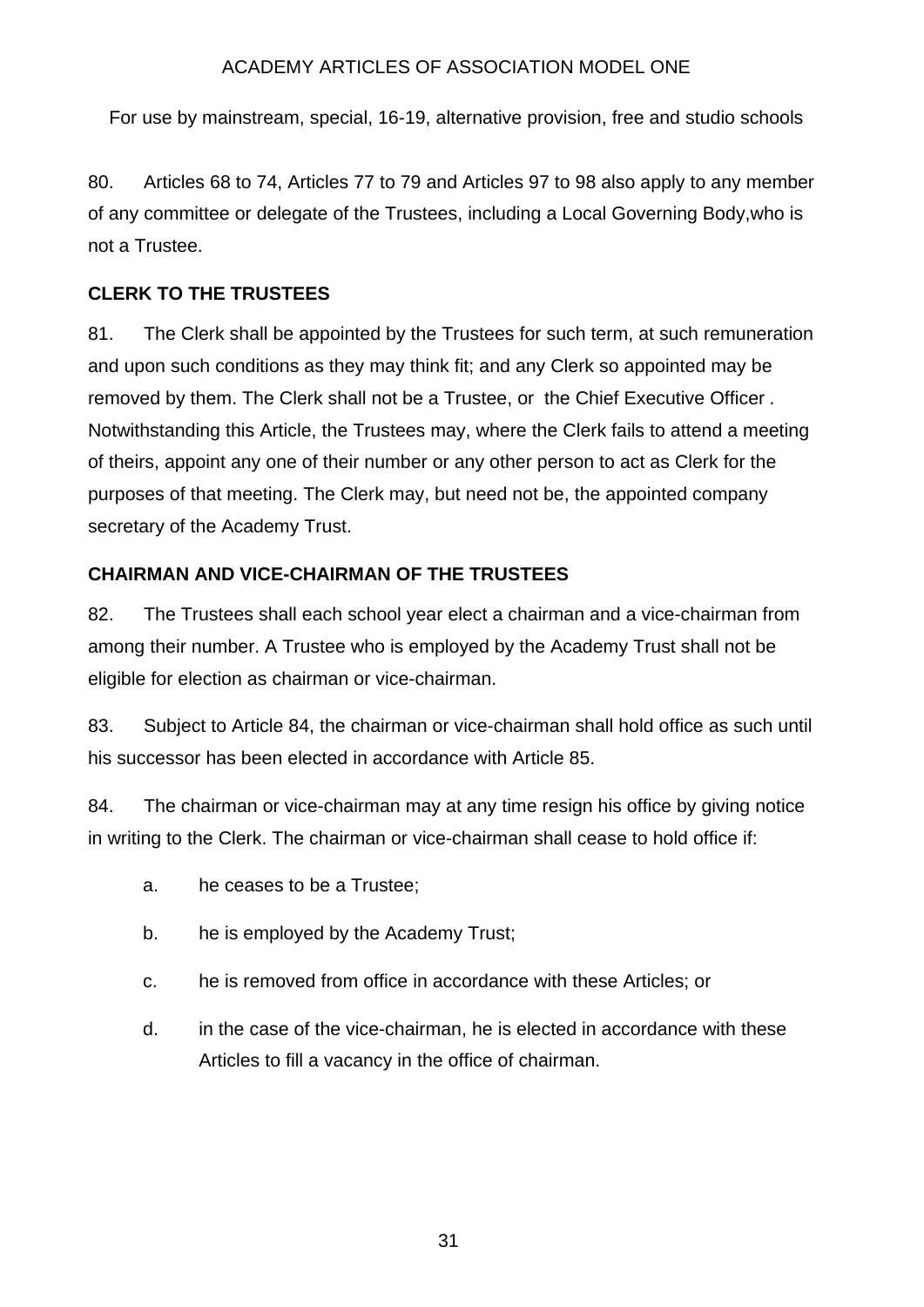For use by mainstream, special, 16-19, alternative provision, free and studio schools

85. Where by reason of any of the matters referred to in Article 84, a vacancy arises in the office of chairman or vice-chairman, the Trustees shall at their next meeting elect one of their number to fill that vacancy.

86. Where the chairman is absent from any meeting or there is at the time a vacancy in the office of the chairman, the vice-chairman shall act as the chair for the purposes of the meeting.

87-89. Not used.

90. The Trustees may remove the chairman or vice-chairman from office in accordance with these Articles.

91. A resolution to remove the chairman or vice-chairman from office which is passed at a meeting of the Trustees shall not have effect unless:

- a. it is confirmed by a resolution passed at a second meeting of the Trustees held not less than fourteen days after the first meeting; and
- b. the matter of the chairman's or vice-chairman's removal from office is specified as an item of business on the agenda for each of those meetings.

92. Before the Trustees resolve at the relevant meeting on whether to confirm the resolution to remove the chairman or vice-chairman from office, the Trustee or Trustees proposing his removal shall at that meeting state their reasons for doing so and the chairman or vice-chairman shall be given an opportunity to make a statement in response.

#### <span id="page-31-0"></span>**POWERS OF TRUSTEES**

93. Subject to provisions of the Companies Act 2006, the Articles and to any directions given by special resolution, the business of the Academy Trust shall be managed by the Trustees who may exercise all the powers of the Academy Trust. No alteration of the Articles and no such direction shall invalidate any prior act of the Trustees which would have been valid if that alteration had not been made or that direction had not been given. The powers given by this Article shall not be limited by any special power given to the Trustees by the Articles and a meeting of Trustees at which a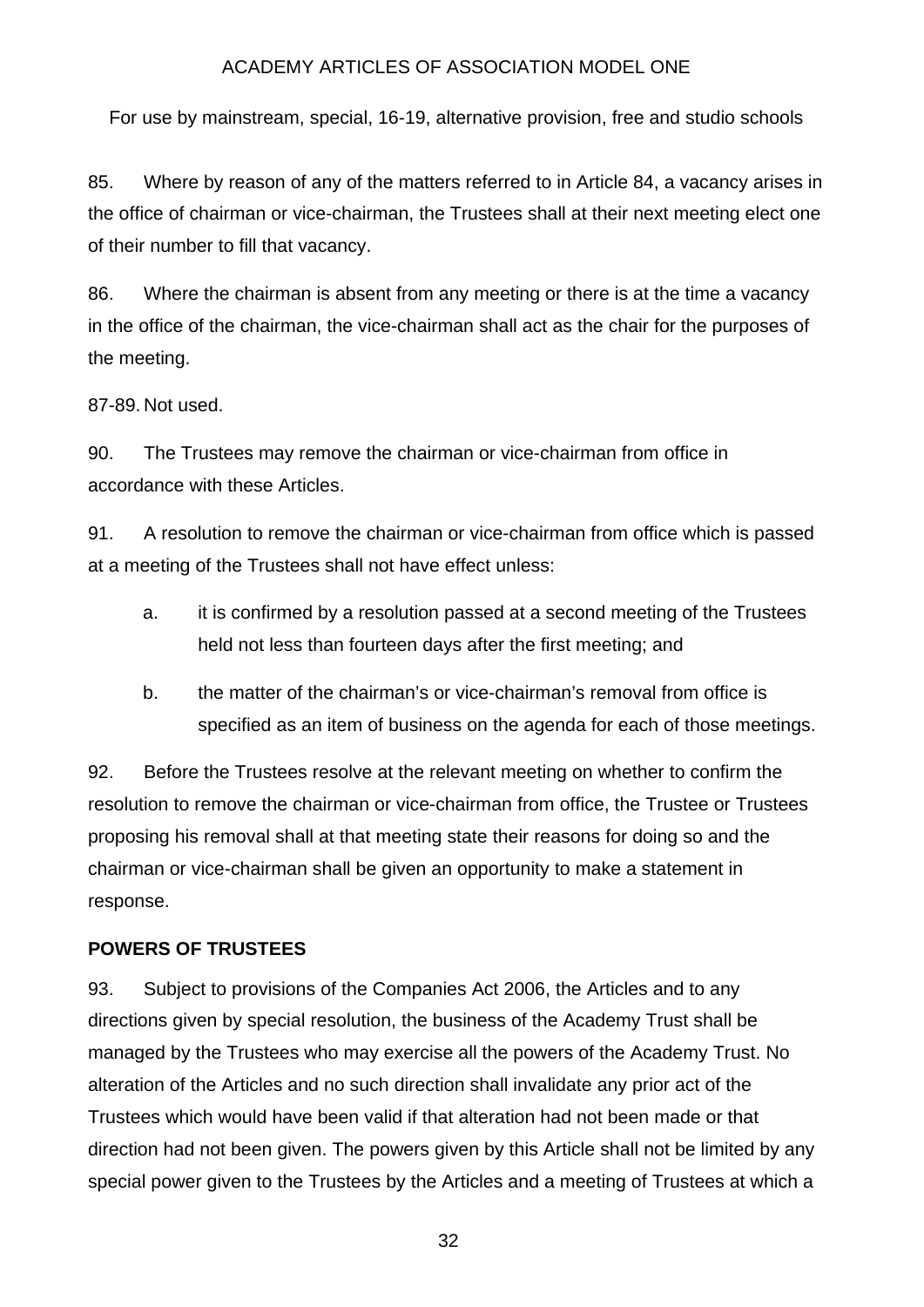For use by mainstream, special, 16-19, alternative provision, free and studio schools

quorum is present may exercise all the powers exercisable by the Trustees.

94. In addition to all powers hereby expressly conferred upon them and without detracting from the generality of their powers under the Articles the Trustees shall have the following powers, namely:

- a. to expend the funds of the Academy Trust in such manner as they shall consider most beneficial for the achievement of the Objects and to invest in the name of the Academy Trust such part of the funds as they may see fit and to direct the sale or transposition of any such investments and to expend the proceeds of any such sale in furtherance of the Objects; and
- b. to enter into contracts on behalf of the Academy Trust.

95. In the exercise of their powers and functions, the Trustees may consider any advice given by the Chief Executive Officer to the extent he or she is not a Trustee and any other executive officer.

96. Any bank account in which any money of the Academy Trust is deposited shall be operated by the Trustees in the name of the Academy Trust. All cheques and orders for the payment of money from such an account shall be signed by at least two signatories authorised by the Trustees.

## <span id="page-32-0"></span>**CONFLICTS OF INTEREST**

97. Any Trustee who has or can have any direct or indirect duty or personal interest (including but not limited to any Personal Financial Interest) which conflicts or may conflict with his duties as a Trustee shall disclose that fact to the Trustees as soon as he becomes aware of it. A Trustee must absent himself from any discussions of the Trustees in which it is possible that a conflict will arise between his duty to act solely in the interests of the Academy Trust and any duty or personal interest (including but not limited to any Personal Financial Interest).

98. For the purpose of Article 97, a Trustee has a Personal Financial Interest in the employment or remuneration of, or the provision of any other benefit to, that Trustee as permitted by and as defined by Articles 6.5-6.8A.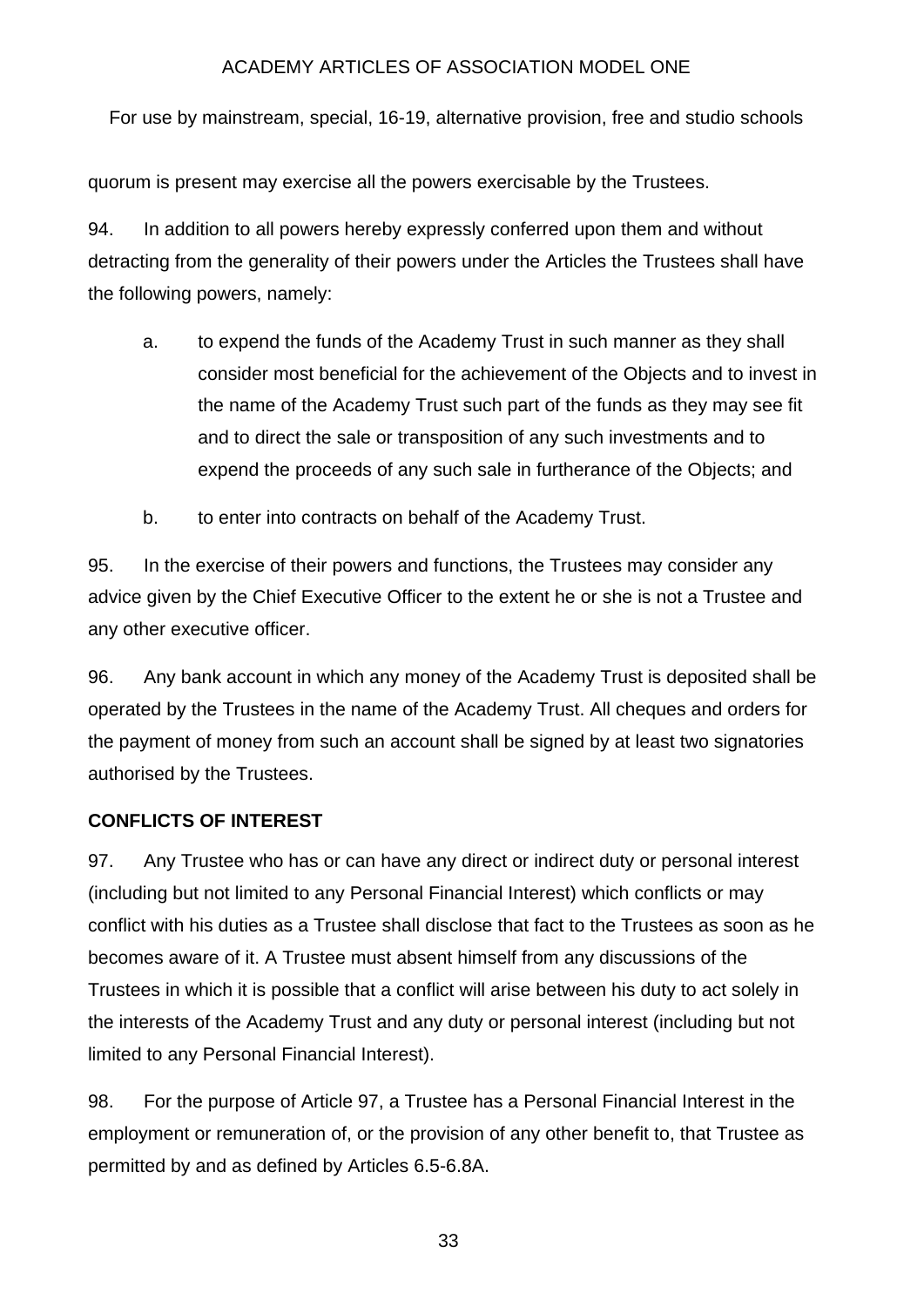For use by mainstream, special, 16-19, alternative provision, free and studio schools

## <span id="page-33-0"></span>**THE MINUTES**

99. The minutes of the proceedings of a meeting of the Trustees shall be drawn up and entered into a book kept for the purpose by the person acting as Clerk for the purposes of the meeting; and shall be signed (subject to the approval of the Trustees) at the same or next subsequent meeting by the person acting as chairman thereof.

#### <span id="page-33-1"></span>**COMMITTEES**

100. Subject to these Articles, the Trustees:

- a. may appoint committees to be known as Local Governing Bodies for each Academy (and the same Local Governing Body may be appointed for more than one Academy); and
- b. may establish any other committee.

101. Subject to these Articles, the constitution, membership and proceedings of any committee shall be determined by the Trustees. The establishment, terms of reference, constitution and membership of any committee of the Trustees shall be reviewed at least once in every twelve months. The membership of any committee of the Trustees may include persons who are not Trustees, provided that (with the exception of the Local Governing Bodies) a majority of members of any such committee shall be Trustees. Except in the case of a Local Governing Body, no vote on any matter shall be taken at a meeting of a committee of the Trustees unless the majority of members of the committee present are Trustees.

101A. The Trustees shall ensure that any Local Governing Body shall include at least 2 Parent Local Governors.

102. The Trustees shall establish a Local Governing Body for the UTC(s) and shall ensure that such Local Governing Body shall have more than one half of its members appointed by the University Sponsor(s) and Employer Sponsor(s) of the UTC(s).

103. The power of delegation exercised under Article 102 in relation to the establishment of a Local Governing Body for the UTC(s) shall be by way of Scheme of Delegation. The form of Scheme of Delegation to be used may be amended by the Trustees from time to time.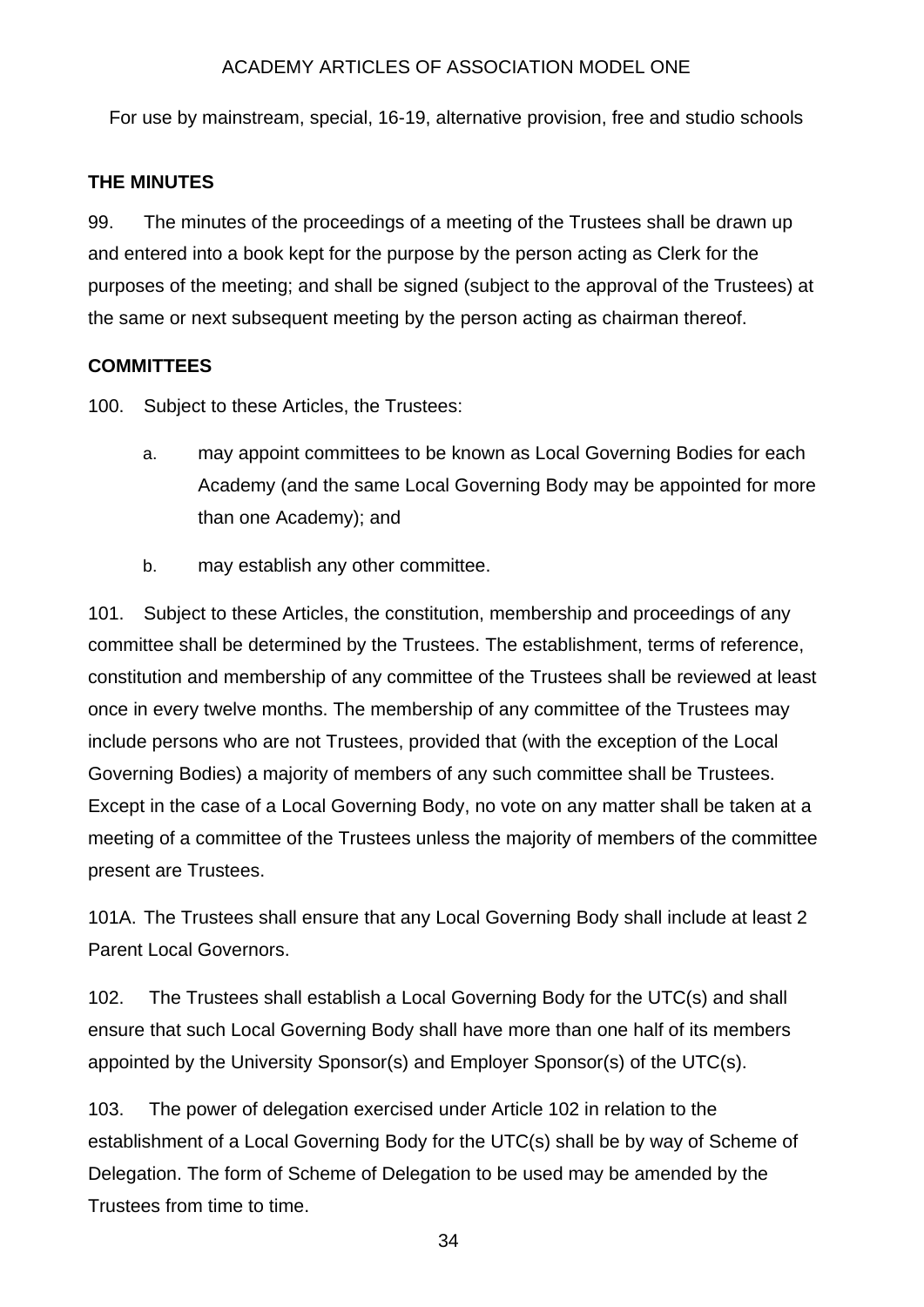For use by mainstream, special, 16-19, alternative provision, free and studio schools

104. The functions, duties and proceedings of the Local Governing Bodies or committees shall be subject to regulations made by the Trustees from time to time. Local Governing Bodies may also be established solely for the purpose of fulfilling an advisory function to the board of Trustees.

## <span id="page-34-0"></span>**DELEGATION**

105. The Trustees may delegate any of their powers or functions (including the power to sub-delegate) to any Trustee, committee (including any Local Governing Body), the Chief Executive Officeror any other holder of an executive office. Any such delegation shall be made in writing and subject to any conditions the Trustees may impose, and may be revoked or altered.

105A. A Trustee, committee (including any Local Governing Body), the Chief Executive Officeror any other holder of an executive office to whom a power or function of the Trustees is delegated under Article 105 may further sub-delegate those powers or functions (or any of them) to a further person. Where any power or function of the Trustees is sub-delegated by any person to whom it has been delegated, that person must inform the Trustees as soon as reasonably practicable which powers and functions have been further delegated and to whom, and any such sub-delegation shall be made subject to any conditions the Trustees may impose, and may be revoked or altered by the Trustees.

106. Where any power or function of the Trustees has been exercised by any committee (including any Local Governing Body), any Trustee, the Chief Executive Officer,any other holder of an executive office, or a person to whom a power or function has been sub-delegated under Article 105A, that person or committee shall report to the Trustees in respect of any action taken or decision made with respect to the exercise of that power or function at the meeting of the Trustees immediately following the taking of the action or the making of the decision.

## <span id="page-34-1"></span>**CHIEF EXECUTIVE OFFICER AND PRINCIPALS**

107. The Trustees shall appoint the Chief Executive Officer and the Principals of the Academies. The Trustees may delegate such powers and functions as they consider are required by the Chief Executive Officer and the Principals for the internal organisation,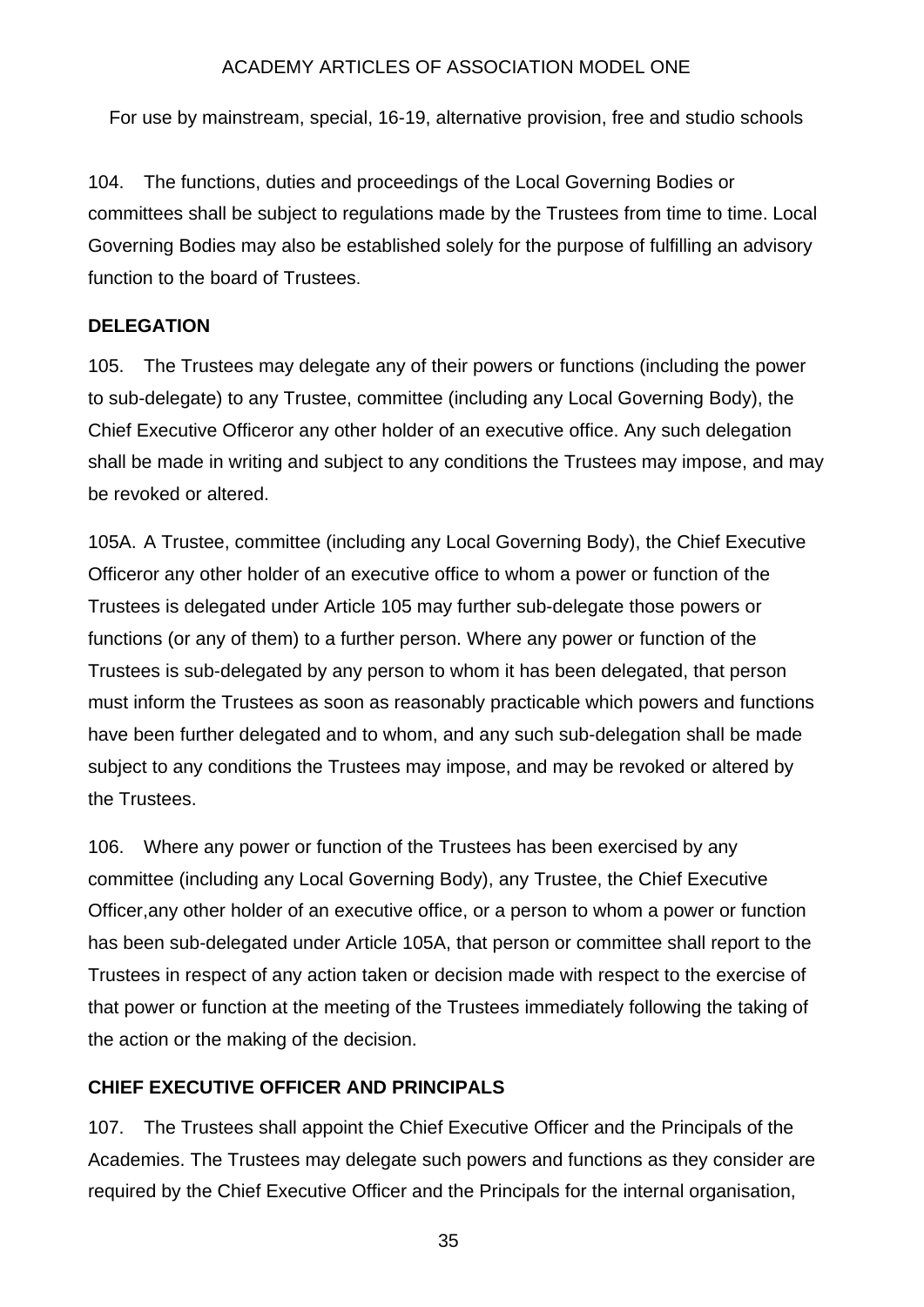For use by mainstream, special, 16-19, alternative provision, free and studio schools

management and control of the Academies (including the implementation of all policies approved by the Trustees and for the direction of the teaching and curriculum at the Academies).

## <span id="page-35-0"></span>**MEETINGS OF THE TRUSTEES**

108. Subject to these Articles, the Trustees may regulate their proceedings as they think fit.

109. The Trustees shall hold at least three meetings in every school year. Meetings of the Trustees shall be convened by the Clerk. In exercising his functions under this Article the Clerk shall comply with any direction:

- a. given by the Trustees; or
- b. given by the chairman of the Trustees or, in his absence or where there is a vacancy in the office of chairman, the vice-chairman of the Trustees, so far as such direction is not inconsistent with any direction given as mentioned in (a).

110. Any three Trustees may, by notice in writing given to the Clerk, requisition a meeting of the Trustees; and it shall be the duty of the Clerk to convene such a meeting as soon as is reasonably practicable.

111. Each Trustee shall be given at least seven clear days before the date of a meeting:

- a. notice in writing thereof, signed by the Clerk, and sent to each Trustee at the address provided by each Trustee from time to time; and
- b. a copy of the agenda for the meeting;

provided that where the chairman or, in his absence or where there is a vacancy in the office of chairman, the vice-chairman, so determines on the ground that there are matters demanding urgent consideration, it shall be sufficient if the written notice of a meeting, and the copy of the agenda thereof are given within such shorter period as he directs.

112. The convening of a meeting and the proceedings conducted thereat shall not be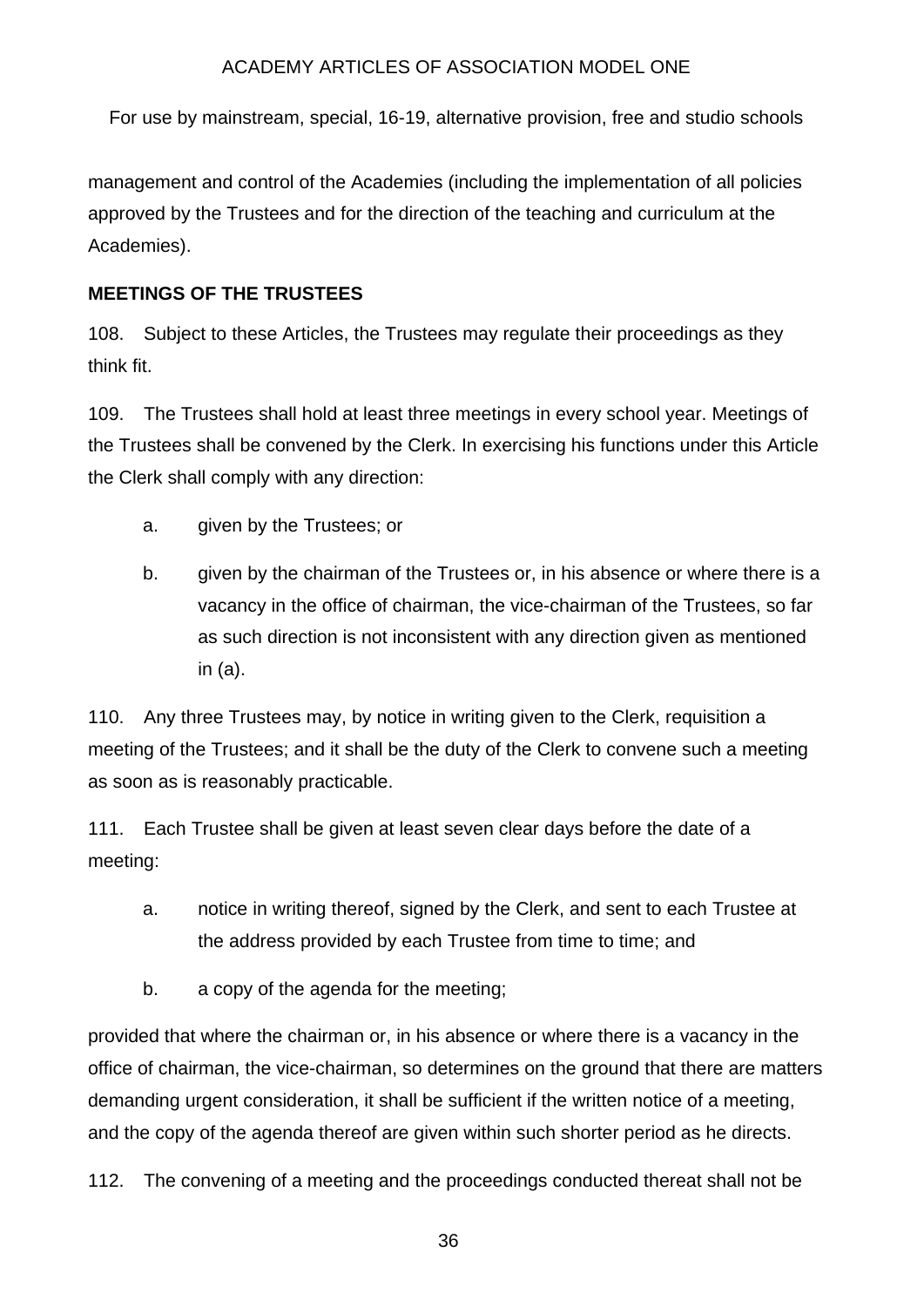For use by mainstream, special, 16-19, alternative provision, free and studio schools

invalidated by reason of any individual not having received written notice of the meeting or a copy of the agenda thereof.

113. A resolution to rescind or vary a resolution carried at a previous meeting of the Trustees shall not be proposed at a meeting of the Trustees unless the consideration of the rescission or variation of the previous resolution is a specific item of business on the agenda for that meeting.

114. A meeting of the Trustees shall be terminated forthwith if:

- a. the Trustees so resolve; or
- b. the number of Trustees present ceases to constitute a quorum for a meeting of the Trustees in accordance with Article 117, subject to Article 119.

115. Where in accordance with Article 114 a meeting is not held or is terminated before all the matters specified as items of business on the agenda for the meeting have been disposed of, a further meeting shall be convened by the Clerk as soon as is reasonably practicable, but in any event within seven days of the date on which the meeting was originally to be held or was so terminated.

116. Where the Trustees resolve in accordance with Article 114 to adjourn a meeting before all the items of business on the agenda have been disposed of, the Trustees shall before doing so determine the time and date at which a further meeting is to be held for the purposes of completing the consideration of those items, and they shall direct the Clerk to convene a meeting accordingly.

117. Subject to Article 119, the quorum for a meeting of the Trustees, and any vote on any matter thereat, shall be any three Trustees, or where greater, any one third (rounded up to a whole number) of the total number of Trustees holding office at the date of the meeting, who are in each case present at the meeting and entitled to vote on the matters to be resolved.

118. The Trustees may act notwithstanding any vacancies in their number, but, if the numbers of Trustees is less than the number fixed as the quorum, the continuing Trustees may act only for the purpose of filling vacancies or of calling a General Meeting.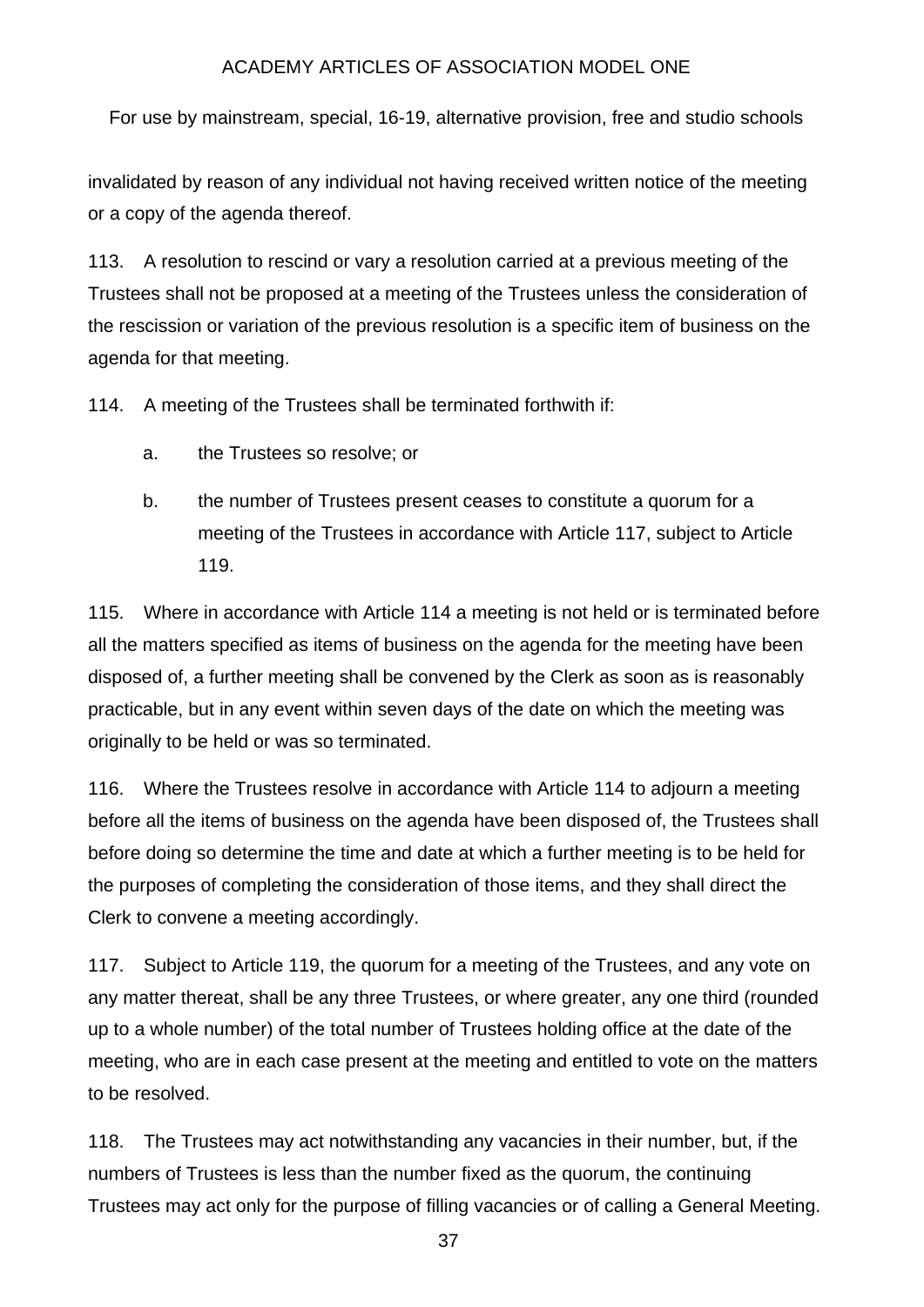For use by mainstream, special, 16-19, alternative provision, free and studio schools

119. The quorum for the purposes of:

- a. any vote on the removal of a Trustee in accordance with Article 66; and
- b. any vote on the removal of the chairman of the Trustees in accordance with Article 90;

shall be any two-thirds (rounded up to a whole number) of the persons who are at the time Trustees present at the meeting and entitled to vote on those respective matters.

120. Subject to these Articles, every question to be decided at a meeting of the Trustees shall be determined by a majority of the votes of the Trustees present and voting on the question. Every Trustee shall have one vote.

121. Subject to Articles 117-119, where there is an equal division of votes, the chairman of the meeting shall have a casting vote in addition to any other vote he may have.

122. The proceedings of the Trustees shall not be invalidated by:

- a. any vacancy among their number; or
- b. any defect in the election, appointment or nomination of any Trustee.

123. A resolution in writing, signed by all the Trustees entitled to receive notice of a meeting of Trustees or of a committee of Trustees, shall be valid and effective as if it had been passed at a meeting of Trustees or (as the case may be) a committee of Trustees duly convened and held. Such a resolution may consist of several documents in the same form, each signed by one or more of the Trustees.

124. Subject to Article 125, the Trustees shall ensure that a copy of:

- a. the agenda for every meeting of the Trustees;
- b. the draft minutes of every such meeting, if they have been approved by the person acting as chairman of that meeting;
- c. the signed minutes of every such meeting; and
- d. any report, document or other paper considered at any such meeting,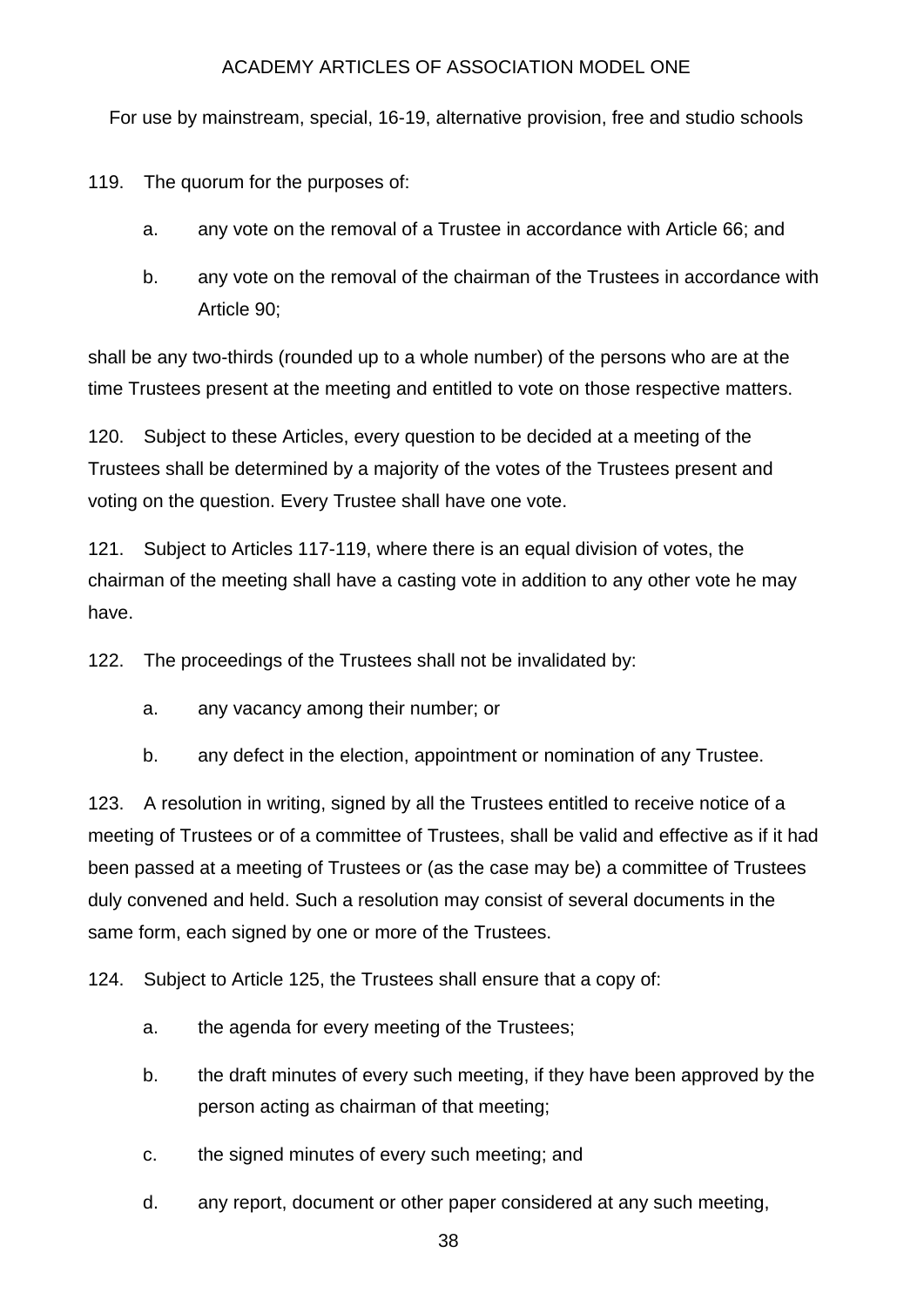For use by mainstream, special, 16-19, alternative provision, free and studio schools

are, as soon as is reasonably practicable, made available at every Academy to persons wishing to inspect them.

125. There may be excluded from any item required to be made available in pursuance of Article 124, any material relating to:

- a. a named teacher or other person employed, or proposed to be employed, at any Academy;
- b. a named pupil or named student at, or candidate for admission or referral to, any Academy; and
- c. any matter which, by reason of its nature, the Trustees are satisfied should remain confidential.

126. Any Trustee shall be able to participate in meetings of the Trustees by telephone or video conference provided that:

- a. he has given notice of his intention to do so detailing the telephone number on which he can be reached and/or appropriate details of the video conference suite from which he shall be taking part at the time of the meeting at least 48 hours before the meeting; and
- b. the Trustees have access to the appropriate equipment if after all reasonable efforts it does not prove possible for the person to participate by telephone or video conference the meeting may still proceed with its business provided it is otherwise quorate.

## <span id="page-38-0"></span>**PATRONS AND HONORARY OFFICERS**

127. The Trustees may from time to time appoint any person whether or not a Member of the Academy Trust to be a patron of the Academy Trust or to hold any honorary office and may determine for what period he is to hold such office.

## <span id="page-38-1"></span>**THE SEAL**

128. The seal, if any, shall only be used by the authority of the Trustees or of a committee of Trustees authorised by the Trustees. The Trustees may determine who shall sign any instrument to which the seal is affixed and unless otherwise so determined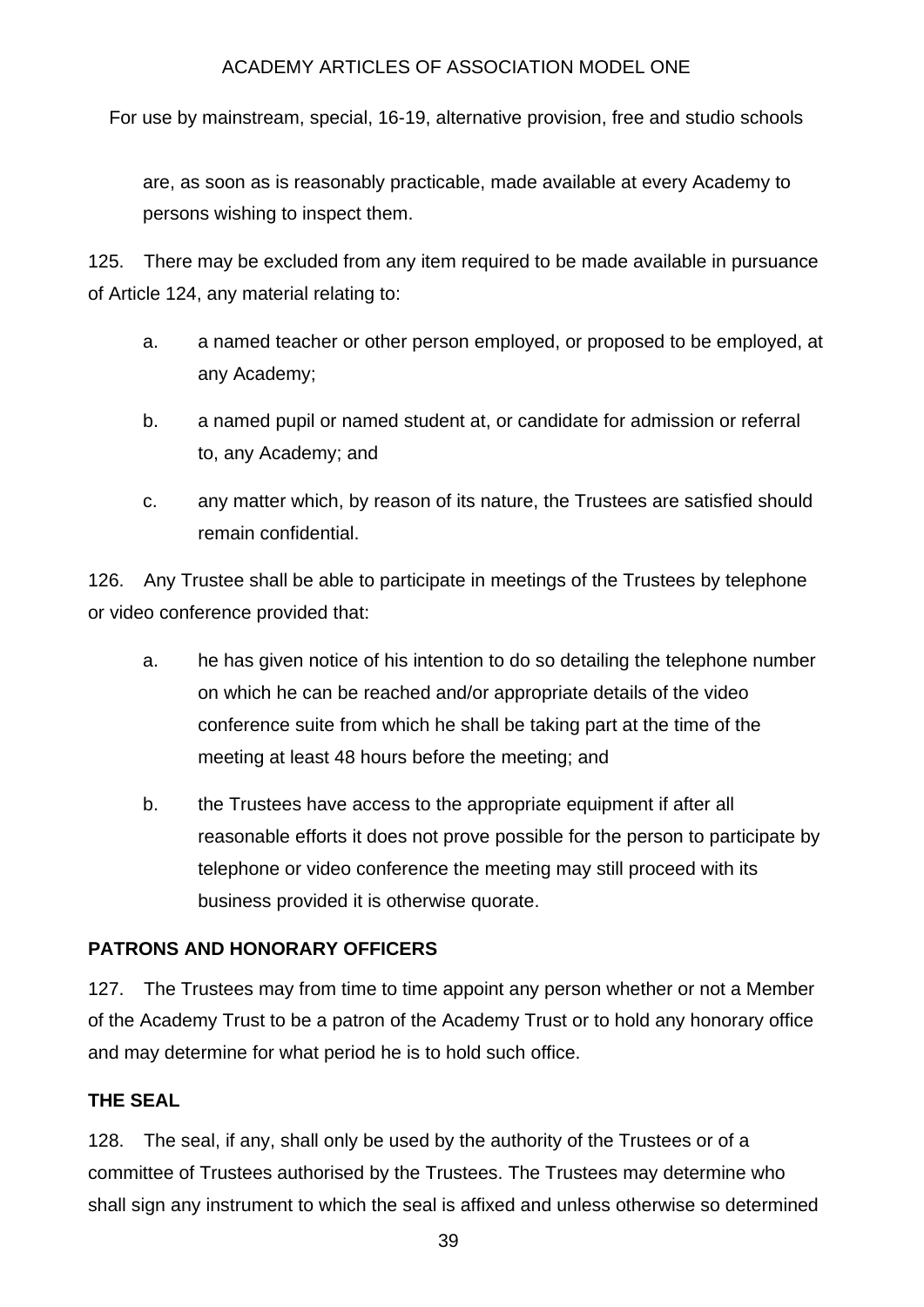For use by mainstream, special, 16-19, alternative provision, free and studio schools

it shall be signed by a Trustee and by the Clerk or by a second Trustee.

## <span id="page-39-0"></span>**ACCOUNTS**

129. Accounts shall be prepared in accordance with the relevant statement of recommended practice published by the Charity Commission from time to time (the "**Statement of Recommended Practice**") as if the Academy Trust was a non-exempt charity and Parts 15 and 16 of the Companies Act 2006 and shall file these with the Secretary of State and the Principal Regulator by 31 December each Academy Financial Year.

## <span id="page-39-1"></span>**ANNUAL REPORT**

130. The Trustees shall prepare its Annual Report in accordance with the Statement of Recommended Practice as if the Academy Trust was a non-exempt charity and shall file these with the Secretary of State and the Principal Regulator by 31 December each Academy Financial Year.

## <span id="page-39-2"></span>**ANNUAL RETURN**

131. The Trustees shall comply with their obligations under Part 24 of the Companies Act 2006 (or any statutory re-enactment or modification of that Act) with regard to the preparation of an annual return to the Registrar of Companies and in accordance with the Statement of Recommended Practice as if the Academy Trust was a non-exempt charity and to the Secretary of State and the Principal Regulator by 31 December each Academy Financial Year.

## <span id="page-39-3"></span>**NOTICES**

132. Any notice to be given to or by any person pursuant to the Articles (other than a notice calling a meeting of the Trustees) shall be in writing or shall be given using electronic communications to an address for the time being notified for that purpose to the person giving the notice. In these Articles, "Address" in relation to electronic communications, includes a number or address used for the purposes of such communications.

133. A notice may be given by the Academy Trust to a Member either personally or by sending it by post in a prepaid envelope addressed to the Member at his registered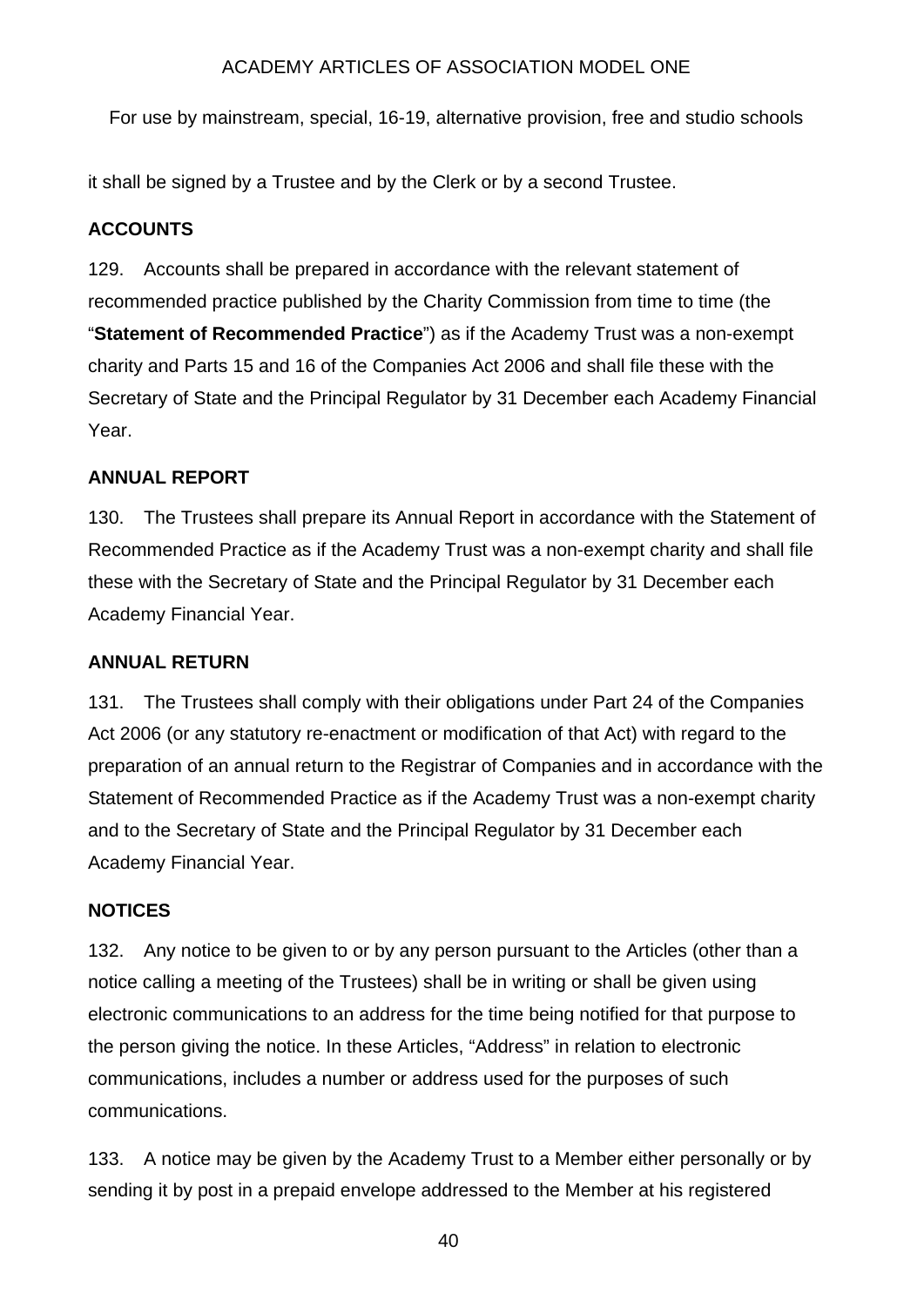For use by mainstream, special, 16-19, alternative provision, free and studio schools

address or by leaving it at that address or by giving it using electronic communications to an address for the time being notified to the Academy Trust by the Member. A Member whose registered address is not within the United Kingdom and who gives to the Academy Trust an address within the United Kingdom at which notices may be given to him, or an address to which notices may be sent using electronic communications, shall be entitled to have notices given to him at that address, but otherwise no such Member shall be entitled to receive any notice from the Academy Trust.

134. A Member present, either in person or by proxy, at any meeting of the Academy Trust shall be deemed to have received notice of the meeting and, where necessary, of the purposes for which it was called.

135. Proof that an envelope containing a notice was properly addressed, prepaid and posted shall be conclusive evidence that the notice was given. Proof that a notice contained in an electronic communication was sent in accordance with guidance issued by the Institute of Chartered Secretaries and Administrators shall be conclusive evidence that the notice was given. A notice shall be deemed to be given at the expiration of 48 hours after the envelope containing it was posted or, in the case of a notice contained in an electronic communication, at the expiration of 48 hours after the time it was sent.

#### <span id="page-40-0"></span>**INDEMNITY**

136. Subject to the provisions of the Companies Act 2006 and Article 6.3 every Trustee or other officer or auditor of the Academy Trust shall be indemnified out of the assets of the Academy Trust against any liability incurred by him in that capacity in defending any proceedings, whether civil or criminal, in which judgment is given in favour or in which he is acquitted or in connection with any application in which relief is granted to him by the court from liability for negligence, default, breach of duty or breach of trust in relation to the affairs of the Academy Trust.

#### <span id="page-40-1"></span>**RULES**

137. The Trustees may from time to time make such rules or bye laws as they may deem necessary or expedient or convenient for the proper conduct and management of the Academy Trust and for the purposes of prescribing classes of and conditions of membership, and in particular but without prejudice to the generality of the foregoing,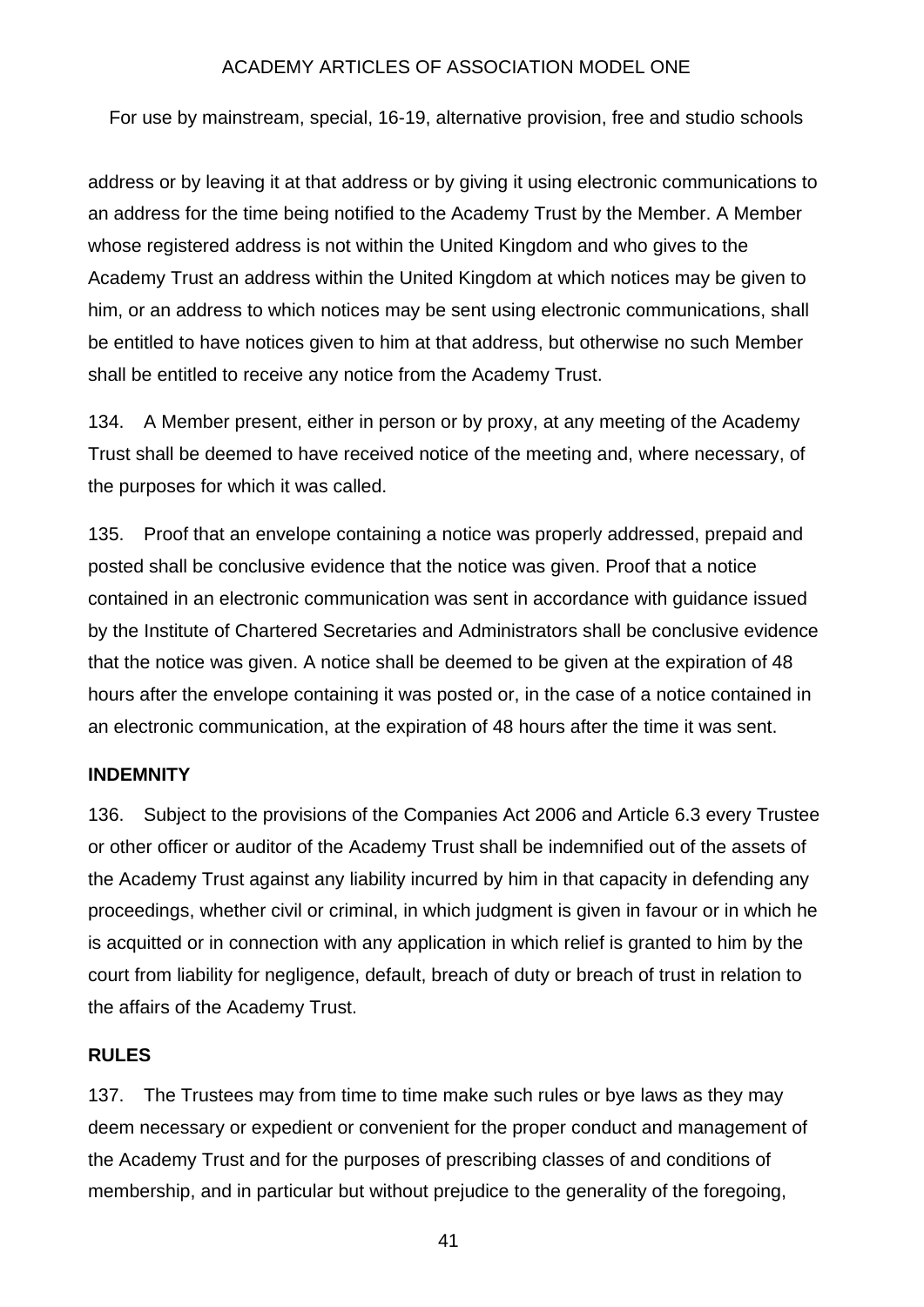For use by mainstream, special, 16-19, alternative provision, free and studio schools

they may by such rules or bye laws regulate:

- a. the admission and classification of Members of the Academy Trust (including the admission of organisations to membership) and the rights and privileges of such Members, and the conditions of membership and the terms on which Members may resign or have their membership terminated and the entrance fees, subscriptions and other fees or payments to be made by Members;
- b. the conduct of Members of the Academy Trust in relation to one another, and to the Academy Trust's servants;
- c. the setting aside of the whole or any part or parts of the Academy Trust's premises at any particular time or times or for any particular purpose or purposes;
- d. the procedure at General Meetings and meetings of the Trustees and committees of the Trustees and meetings of the Local Governing Bodies in so far as such procedure is not regulated by the Articles; and
- e. generally, all such matters as are commonly the subject matter of company rules.

provided always that, in respect of such rules or bye laws which directly impacts upon the UTC(s), such rules or bye laws (including, without limitation, the Scheme of Delegation) shall only be made and amended following consultation with the Chief Executive or authorised deputy of the Baker Dearing Educational Trust.

138. The Academy Trust in general meeting shall have power to alter, add or to repeal the rules or bye laws and the Trustees shall adopt such means as they think sufficient to bring to the notice of Members of the Academy Trust all such rules or bye laws, which shall be binding on all Members of the Academy Trust. Provided that no rule or bye law shall be inconsistent with, or shall affect or repeal anything contained in the Articles.

## <span id="page-41-0"></span>**AVOIDING INFLUENCED COMPANY STATUS**

139. Notwithstanding the number of Members from time to time, the maximum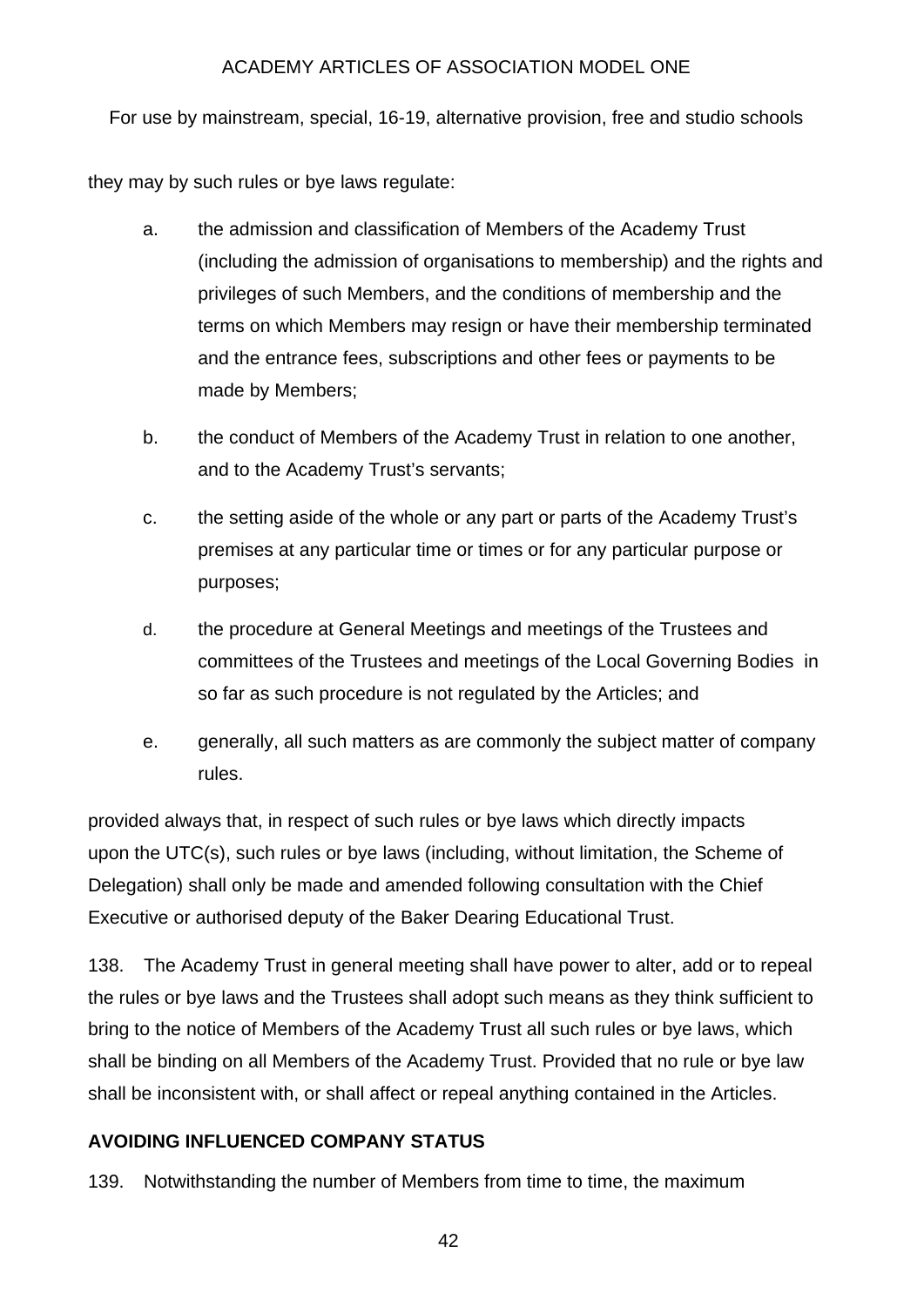For use by mainstream, special, 16-19, alternative provision, free and studio schools

aggregate number of votes exercisable by Local Authority Associated Persons shall never exceed 19.9% of the total number of votes exercisable by Members in general meeting and the votes of the other Members having a right to vote at the meeting will be increased on a pro-rata basis.

140. No person who is a Local Authority Associated Person may be appointed or elected as a Trustee if, once the appointment or election had taken effect, the number of Trustees who are Local Authority Associated Persons would represent 20% or more of the total number of Trustees. Upon any resolution put to the Trustees, the maximum aggregate number of votes exercisable by any Trustees who are Local Authority Associated Persons shall represent a maximum of 19.9% of the total number of votes cast by the Trustees on such a resolution and the votes of the other Trustees having a right to vote at the meeting will be increased on a pro-rata basis.

141. No person who is a Local Authority Associated Person is eligible to be appointed or elected to the office of Trustee unless his appointment or election to such office is authorised by the local authority to which he is associated.

142. If at the time of either his becoming a Member of the Academy Trust or his first appointment or election to office as a Trustee any Member or Trustee was not a Local Authority Associated Person but later becomes so during his membership or tenure as a Trustee he shall be deemed to have immediately resigned his membership and/or resigned from his office as a Trustee as the case may be.

143. If at any time the number of Trustees or Members who are also Local Authority Associated Persons would (but for Articles 139 to 142 inclusive) represent 20% or more of the total number of Trustees or Members (as the case may be) then a sufficient number of the Trustees or Members (as the case may be) who are Local Authority Associated Persons shall be deemed to have resigned as Trustees or Members (as the case may be) immediately before the occurrence of such an event to ensure that at all times the number of such Trustees or Members (as the case may be) is never equal to or greater than 20% of the total number of Trustees or Members (as the case may be). Trustees or Members (as the case may be) who are Local Authority Associated Persons shall be deemed to have resigned in order of their appointment or election date the most recently appointed or elected resigning first.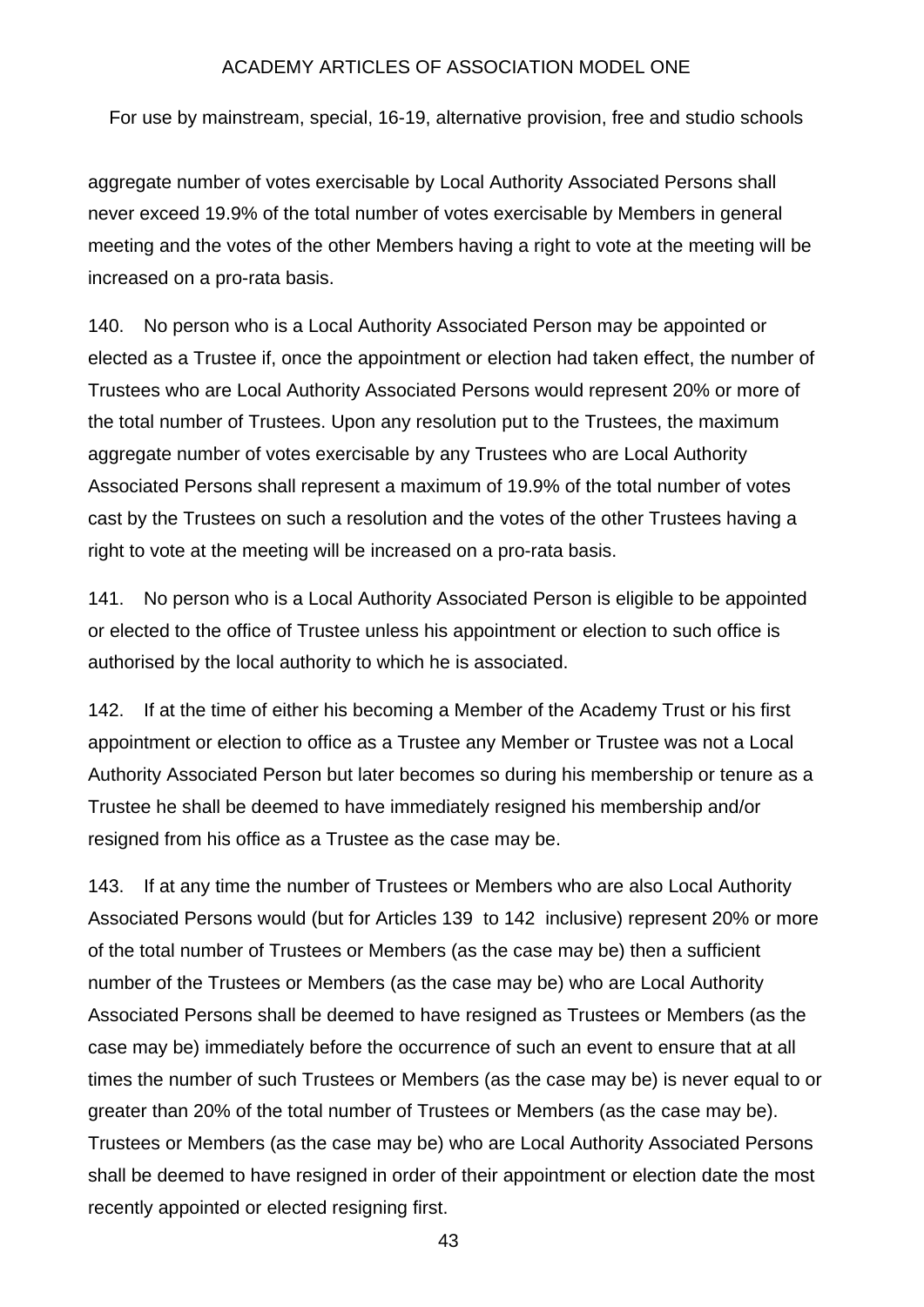For use by mainstream, special, 16-19, alternative provision, free and studio schools

144. The Members will each notify the Academy Trust and each other if at any time they believe that the Academy Trust or any of its subsidiaries has become subject to the influence of a local authority (as described in section 69 of the Local Government and Housing Act) 1989.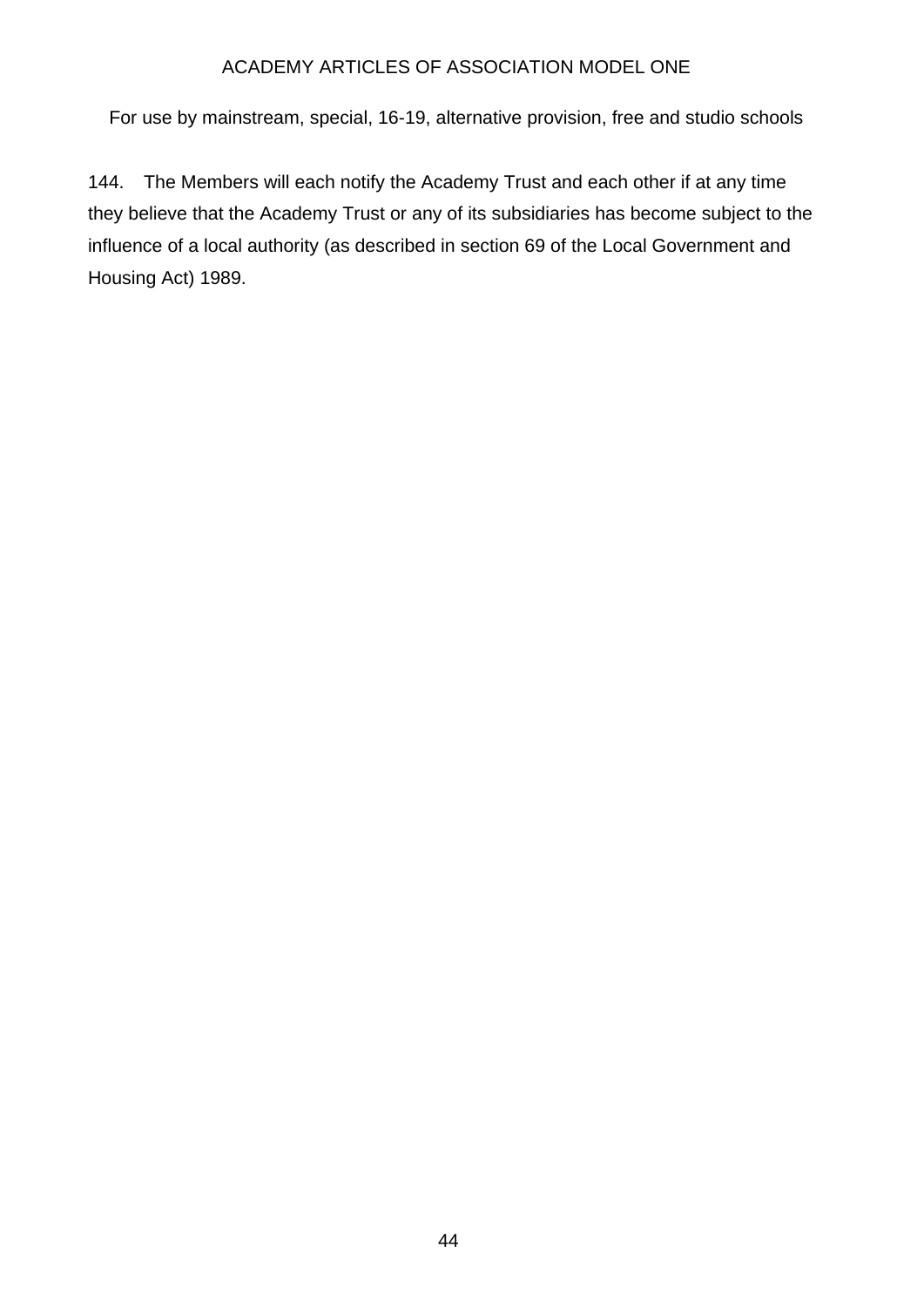For use by mainstream, special, 16-19, alternative provision, free and studio schools

Department for Education

## © Crown copyright 2017

This publication (not including logos) is licensed under the terms of the Open Government Licence v3.0 except where otherwise stated. Where we have identified any third party copyright information you will need to obtain permission from the copyright holders concerned.

To view this licence:

visit [www.nationalarchives.gov.uk/doc/open-government-licence/version/3](http://www.nationalarchives.gov.uk/doc/open-government-licence/version/3/) email [psi@nationalarchives.gsi.gov.uk](mailto:psi@nationalarchives.gsi.gov.uk)

write to Information Policy Team, The National Archives, Kew, London, TW9 4DU About this publication:

enquiries [www.education.gov.uk/contactus](http://www.education.gov.uk/contactus) download [www.gov.uk/government/publications](http://www.gov.uk/government/publications)

Reference: DFE-00124-2017



Follow us on Twitter: [@educationgovuk](http://twitter.com/educationgovuk)



Like us on Facebook: [facebook.com/educationgovuk](http://www.facebook.com/educationgovuk)